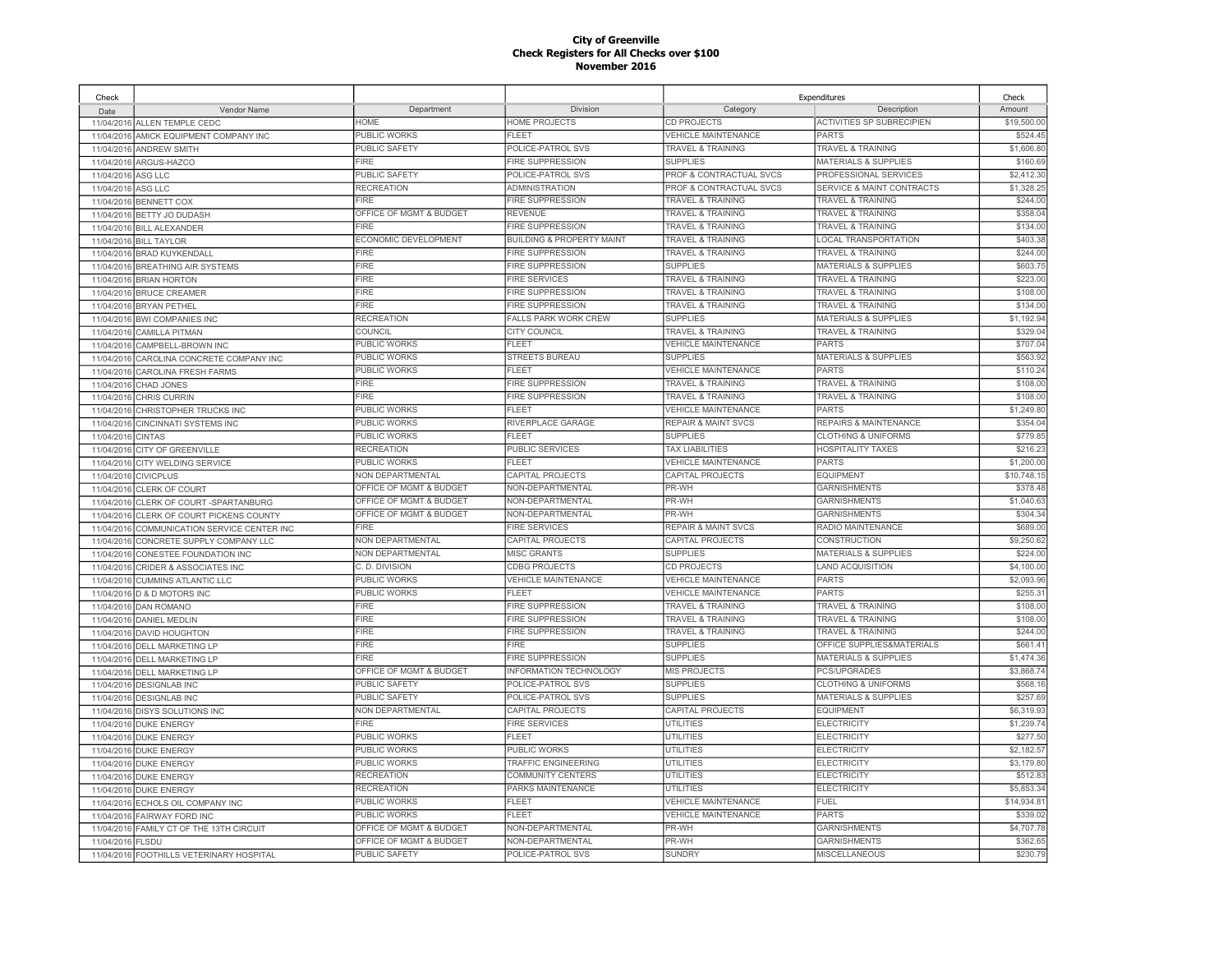| Check      |                                       |                             |                                      |                                    | Expenditures                     | Check       |
|------------|---------------------------------------|-----------------------------|--------------------------------------|------------------------------------|----------------------------------|-------------|
| Date       | Vendor Name                           | Department                  | <b>Division</b>                      | Category                           | Description                      | Amount      |
| 11/04/2016 | <b>GLASSCRAFTERS INC</b>              | PUBLIC WORKS                | <b>FLEET</b>                         | <b>VEHICLE MAINTENANCE</b>         | <b>OUTSIDE REPAIRS</b>           | \$184.84    |
| 11/04/2016 | GOOD LIFE CATERING CO LLC             | <b>HUMAN RESOURCES</b>      | HUMAN RESOURCES                      | <b>TRAVEL &amp; TRAINING</b>       | TRAINING/CITY WIDE               | \$420.1     |
| 11/04/2016 | GRAINGER 803858620                    | PUBLIC WORKS                | RESIDENTIAL COLL BUREAU              | <b>SUPPLIES</b>                    | <b>MATERIALS &amp; SUPPLIES</b>  | \$282.60    |
| 11/04/2016 | <b>GREENVILLE COUNTY ROD OFFICE</b>   | ECONOMIC DEVELOPMENT        | <b>BUILDING &amp; PROPERTY MAINT</b> | <b>PROF &amp; CONTRACTUAL SVCS</b> | PROFESSIONAL SERVICES            | \$110.00    |
| 11/04/2016 | GREENVILLE OFFICE SUPPLY CO INC       | <b>PUBLIC SAFETY</b>        | POLICE-PATROL SVS                    | <b>SUPPLIES</b>                    | <b>MATERIALS &amp; SUPPLIES</b>  | \$479.36    |
| 11/04/2016 | GREENVILLE OFFICE SUPPLY CO INC       | <b>RECREATION</b>           | PARKS AND RECREATION                 | <b>SUPPLIES</b>                    | OFFICE SUPPLIES&MATERIALS        | \$153.36    |
| 11/04/2016 | <b>GREENWORKS RECYLING INC</b>        | PUBLIC WORKS                | GARBAGE DISPOSAL BUREAU              | PROF & CONTRACTUAL SVCS            | <b>DISPOSAL CHARGES</b>          | \$1,770.00  |
| 11/04/2016 | <b>GREG WATSON</b>                    | FIRE                        | FIRE SUPPRESSION                     | <b>TRAVEL &amp; TRAINING</b>       | <b>TRAVEL &amp; TRAINING</b>     | \$244.00    |
| 11/04/2016 | <b>GREGORY PEST SOLUTIONS</b>         | PUBLIC WORKS                | BUILDING SERVICE DIVISION            | PROF & CONTRACTUAL SVCS            | SERVICE & MAINT CONTRACTS        | \$184.50    |
| 11/04/2016 | <b>GREGORY PEST SOLUTIONS</b>         | <b>PUBLIC WORKS</b>         | STORM DRAINS BUREAU                  | PROF & CONTRACTUAL SVCS            | PROFESSIONAL SERVICES            | \$250.00    |
| 11/04/2016 | <b>HANDI CLEAN PRODUCTS</b>           | <b>FIRE</b>                 | <b>FIRE SUPPRESSION</b>              | <b>SUPPLIES</b>                    | <b>JANITORIAL SUPPLIES</b>       | \$406.88    |
| 11/04/2016 | HD SUPPLY WATERWORKS LTD              | PUBLIC WORKS                | STORM DRAINS BUREAU                  | <b>SUPPLIES</b>                    | <b>CONSTRUCTION &amp; REPAIR</b> | \$1,473.6   |
| 11/04/2016 | <b>HESC</b>                           | OFFICE OF MGMT & BUDGET     | NON-DEPARTMENTAL                     | PR-WH                              | <b>GARNISHMENTS</b>              | \$177.66    |
| 11/04/2016 | HOFFMAN MECHANICAL SOLUTIONS INC      | PUBLIC WORKS                | BUILDING SERVICE DIVISION            | <b>REPAIR &amp; MAINT SVCS</b>     | <b>REPAIRS &amp; MAINTENANCE</b> | \$625.2     |
| 11/04/2016 | HOME DEPOT CREDIT SERVICE 5906        | PUBLIC WORKS                | <b>BUILDING SERVICE DIVISION</b>     | <b>SUPPLIES</b>                    | <b>MATERIALS &amp; SUPPLIES</b>  | \$288.38    |
| 11/04/2016 | HOME DEPOT CREDIT SERVICE 5922        | <b>RECREATION</b>           | <b>FALLS PARK WORK CREW</b>          | <b>SUPPLIES</b>                    | <b>MATERIALS &amp; SUPPLIES</b>  | \$420.22    |
| 11/04/2016 | <b>HOWARD INDUSTRIES INC</b>          | <b>PUBLIC SAFETY</b>        | POLICE-PATROL SVS                    | <b>PRINTING</b>                    | PRINTING & BINDING               | \$1,123.60  |
| 11/04/2016 | INTERNAL REVENUE SERVICE              | OFFICE OF MGMT & BUDGET     | NON-DEPARTMENTAL                     | PR-WH                              | <b>GARNISHMENTS</b>              | \$252.50    |
| 11/04/2016 | INTERNATIONAL CONSTRUCTION LLC        | <b>RECREATION</b>           | PARKS MAINTENANCE                    | <b>REPAIR &amp; MAINT SVCS</b>     | <b>REPAIRS &amp; MAINTENANCE</b> | \$20,777.00 |
| 11/04/2016 | <b>IVEY COMMUNICATIONS INC</b>        | <b>NON DEPARTMENTAL</b>     | CAPITAL PROJECTS                     | CAPITAL PROJECTS                   | <b>EQUIPMENT</b>                 | \$10,887.84 |
| 11/04/2016 | <b>IVEY COMMUNICATIONS INC</b>        | <b>NON DEPARTMENTAL</b>     | CAPITAL PROJECTS                     | CAPITAL PROJECTS                   | PROJECT EXPENSE                  | \$36,603.34 |
| 11/04/2016 | <b>JAKE MOFFITT</b>                   | FIRE                        | <b>FIRE SUPPRESSION</b>              | <b>TRAVEL &amp; TRAINING</b>       | <b>TRAVEL &amp; TRAINING</b>     | \$134.00    |
| 11/04/2016 | <b>JAMIE PIMLOTT</b>                  | <b>FIRE</b>                 | <b>FIRE SUPPRESSION</b>              | <b>TRAVEL &amp; TRAINING</b>       | <b>TRAVEL &amp; TRAINING</b>     | \$108.00    |
| 11/04/2016 | JEFFREY A BOWMAN                      | OFFICE OF MGMT & BUDGET     | REVENUE                              | <b>TRAVEL &amp; TRAINING</b>       | <b>TRAVEL &amp; TRAINING</b>     | \$650.34    |
| 11/04/2016 | <b>JOEL PATTERSON</b>                 | <b>ECONOMIC DEVELOPMENT</b> | <b>BUILDING &amp; PROPERTY MAINT</b> | <b>TRAVEL &amp; TRAINING</b>       | <b>LOCAL TRANSPORTATION</b>      | \$468.1     |
| 11/04/2016 | JOHN KELLEY                           | <b>FIRE</b>                 | <b>FIRE SUPPRESSION</b>              | <b>TRAVEL &amp; TRAINING</b>       | <b>TRAVEL &amp; TRAINING</b>     | \$108.00    |
| 11/04/2016 | <b>IOHNSTONE SUPPLY OF GREENVILLE</b> | <b>PUBLIC WORKS</b>         | <b>BUILDING SERVICE DIVISION</b>     | <b>SUPPLIES</b>                    | <b>MATERIALS &amp; SUPPLIES</b>  | \$181.00    |
| 11/04/2016 | JOSH YALE                             | <b>FIRE</b>                 | <b>FIRE SUPPRESSION</b>              | <b>TRAVEL &amp; TRAINING</b>       | <b>TRAVEL &amp; TRAINING</b>     | \$244.00    |
| 11/04/2016 | <b>JULIA HORTON</b>                   | <b>CITY MANAGER</b>         | <b>CITY MANAGER</b>                  | <b>COMMUNICATIONS</b>              | <b>OTHER</b>                     | \$120.00    |
| 11/04/2016 | <b>KEVIN HUGHES</b>                   | ECONOMIC DEVELOPMENT        | <b>BUILDING &amp; PROPERTY MAINT</b> | <b>TRAVEL &amp; TRAINING</b>       | <b>LOCAL TRANSPORTATION</b>      | \$406.08    |
| 11/04/2016 | KNOX WHITE                            | MAYOR                       | <b>MAYOR</b>                         | <b>TRAVEL &amp; TRAINING</b>       | <b>TRAVEL &amp; TRAINING</b>     | \$729.60    |
| 11/04/2016 | <b>KUSTOM SIGNALS INC</b>             | PUBLIC WORKS                | FLEET                                | <b>VEHICLE MAINTENANCE</b>         | <b>OUTSIDE REPAIRS</b>           | \$332.32    |
| 11/04/2016 | L & B LANDSCAPING SERVICE INC         | C. D. DIVISION              | <b>CDBG PROJECTS</b>                 | <b>CD PROJECTS</b>                 | <b>LAND ACQUISITION</b>          | \$1,549.36  |
| 11/04/2016 | L & B LANDSCAPING SERVICE INC         | <b>RECREATION</b>           | BEAUTIFICATION BUREAU                | PROF & CONTRACTUAL SVCS            | SERVICE & MAINT CONTRACTS        | \$1,184.64  |
| 11/04/2016 | <b>LACAL EQUIPMENT INC</b>            | PUBLIC WORKS                | <b>FLEET</b>                         | <b>VEHICLE MAINTENANCE</b>         | <b>PARTS</b>                     | \$123.92    |
| 11/04/2016 | <b>LANDSCAPERS SUPPLY</b>             | <b>RECREATION</b>           | PARKS AND RECREATION                 | <b>REPAIR &amp; MAINT SVCS</b>     | REPAIRS & MAINTENANCE            | \$277.83    |
| 11/04/2016 | <b>LAWMEN'S SAFETY SUPPLY</b>         | PUBLIC SAFETY               | POLICE-PATROL SVS                    | <b>SUPPLIES</b>                    | <b>CLOTHING &amp; UNIFORMS</b>   | \$1,915.43  |
| 11/04/2016 | LEXISNEXIS 1239194                    | <b>PUBLIC SAFETY</b>        | POLICE-PATROL SVS                    | PROF & CONTRACTUAL SVCS            | PROFESSIONAL SERVICES            | \$318.00    |
| 11/04/2016 | LINE X OF GREENVILLE                  | PUBLIC WORKS                | <b>FLEET</b>                         | <b>VEHICLE MAINTENANCE</b>         | <b>OUTSIDE REPAIRS</b>           | \$500.00    |
| 11/04/2016 | LONGVIEW CONSULTING SERVICES LLC      | NON DEPARTMENTAL            | CAPITAL PROJECTS                     | CAPITAL PROJECTS                   | <b>EQUIPMENT</b>                 | \$4,704.00  |
| 11/04/2016 | LOWES                                 | <b>FIRE</b>                 | <b>FIRE SUPPRESSION</b>              | <b>SUPPLIES</b>                    | MATERIALS & SUPPLIES             | \$350.7     |
| 11/04/2016 | LOWES                                 | <b>RECREATION</b>           | <b>FALLS PARK WORK CREW</b>          | <b>SUPPLIES</b>                    | <b>MATERIALS &amp; SUPPLIES</b>  | \$162.40    |
| 11/04/2016 | <b>MANUEL GUERRERO</b>                | FIRE                        | <b>FIRE SUPPRESSION</b>              | <b>TRAVEL &amp; TRAINING</b>       | <b>TRAVEL &amp; TRAINING</b>     | \$244.00    |
| 11/04/2016 | MARY BETH RICHARDSON                  | OFFICE OF MGMT & BUDGET     | <b>REVENUE</b>                       | <b>TRAVEL &amp; TRAINING</b>       | <b>TRAVEL &amp; TRAINING</b>     | \$349.9     |
| 11/04/2016 | MARYLAND CHILD SUPPORT ACCOUNT        | OFFICE OF MGMT & BUDGET     | NON-DEPARTMENTAL                     | PR-WH                              | <b>GARNISHMENTS</b>              | \$129.4     |
| 11/04/2016 | <b>MASSTAR SIGNS INC</b>              | <b>RECREATION</b>           | <b>FALLS PARK WORK CREW</b>          | <b>SUPPLIES</b>                    | <b>MATERIALS &amp; SUPPLIES</b>  | \$1,202.00  |
| 11/04/2016 | MCKINNEY LUMBER & HARDWARE LLC        | <b>RECREATION</b>           | PARKS MAINTENANCE                    | <b>SUPPLIES</b>                    | <b>MATERIALS &amp; SUPPLIES</b>  | \$237.77    |
| 11/04/2016 | MERCEDES BENZ OF SOUTH CHARLOTTE      | PUBLIC WORKS                | <b>FLEET</b>                         | <b>VEHICLE MAINTENANCE</b>         | <b>PARTS</b>                     | \$684.94    |
| 11/04/2016 | MICHAEL DOLES                         | ECONOMIC DEVELOPMENT        | <b>BUILDING &amp; PROPERTY MAINT</b> | <b>TRAVEL &amp; TRAINING</b>       | <b>LOCAL TRANSPORTATION</b>      | \$355.3     |
| 11/04/2016 | <b>MIKE MARLOW</b>                    | <b>FIRE</b>                 | <b>FIRE SERVICES</b>                 | <b>TRAVEL &amp; TRAINING</b>       | <b>TRAVEL &amp; TRAINING</b>     | \$223.00    |
| 11/04/2016 | MIKE'S BODY SHOP                      | PUBLIC WORKS                | <b>FLEET</b>                         | <b>VEHICLE MAINTENANCE</b>         | <b>OUTSIDE REPAIRS</b>           | \$2,797.4   |
| 11/04/2016 | <b>MKSK</b>                           | NON DEPARTMENTAL            | <b>CAPITAL PROJECTS</b>              | <b>CAPITAL PROJECTS</b>            | PLANNING/DESIGN                  | \$8,170.75  |
| 11/04/2016 | MOTOROLA SOLUTIONS                    | PUBLIC SAFETY               | POLICE-DISPATCH BUREAU               | <b>REPAIR &amp; MAINT SVCS</b>     | RADIO MAINTENANCE                | \$10,494.30 |
| 11/04/2016 | MUNICIPAL ASSOC OF SC                 | CITY ATTORNEY               | <b>CITY ATTORNEY</b>                 | <b>TRAVEL &amp; TRAINING</b>       | <b>TRAVEL &amp; TRAINING</b>     | \$500.00    |
| 11/04/2016 | NAPA AUTO PARTS                       | PUBLIC WORKS                | FLEET                                | <b>VEHICLE MAINTENANCE</b>         | <b>PARTS</b>                     | \$734.42    |
|            | 11/04/2016 NICHALAS JINDRA            | FIRF                        | FIRE SUPPRESSION                     | <b>TRAVEL &amp; TRAINING</b>       | TRAVEL & TRAINING                | \$108.00    |
|            | 11/04/2016 NORRIS SUPPLY CO           | PUBLIC WORKS                | FLEET                                | <b>VEHICLE MAINTENANCE</b>         | <b>PARTS</b>                     | \$280.37    |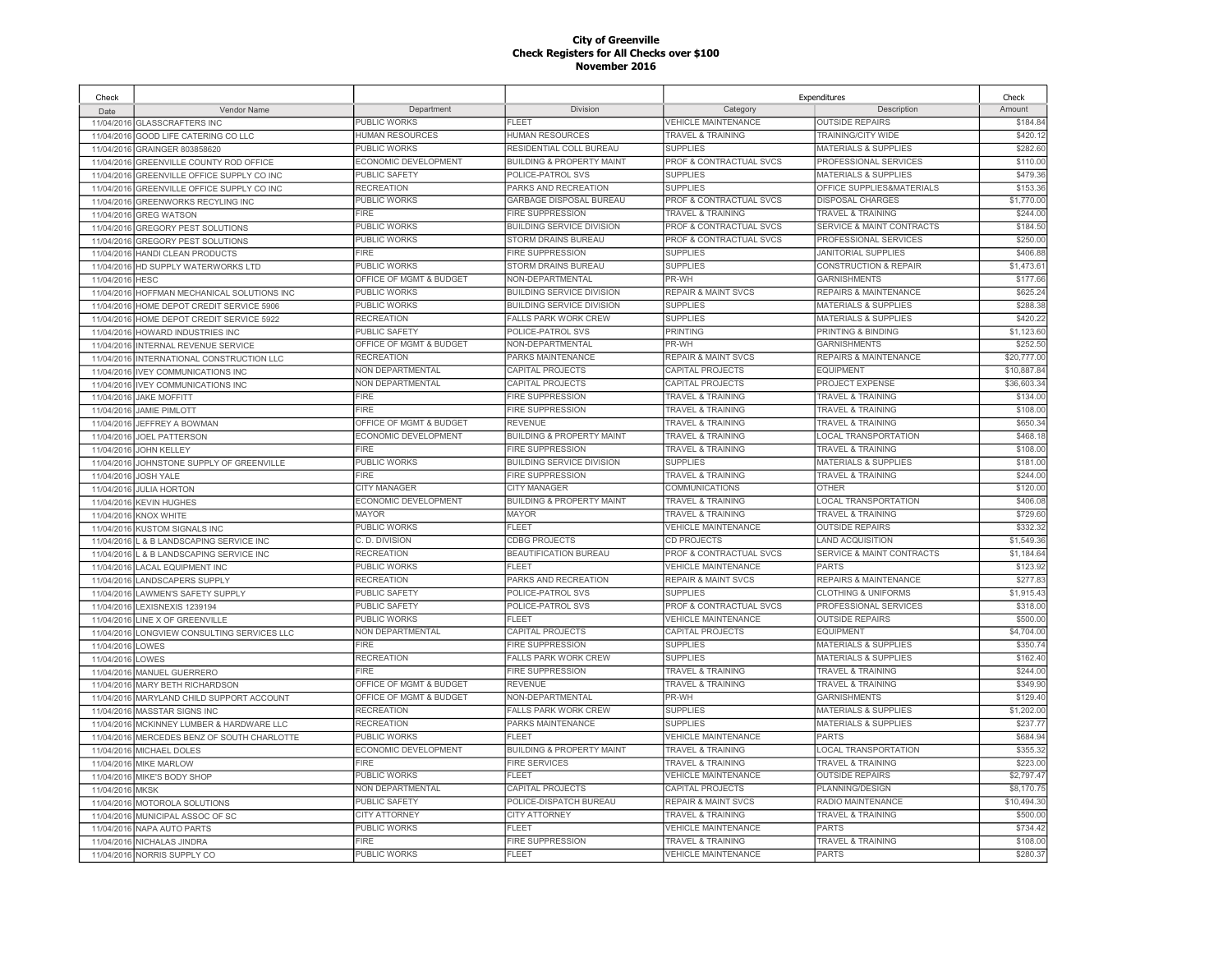| Check               |                                                |                           |                                                    |                                    | Expenditures                                                    | Check      |
|---------------------|------------------------------------------------|---------------------------|----------------------------------------------------|------------------------------------|-----------------------------------------------------------------|------------|
| Date                | Vendor Name                                    | Department                | Division                                           | Category                           | Description                                                     | Amount     |
|                     | 11/04/2016 O'REILLY AUTO PARTS                 | PUBLIC WORKS              | FI FFT                                             | <b>VEHICLE MAINTENANCE</b>         | <b>PARTS</b>                                                    | \$159.01   |
| 11/04/2016          | OFFICE DEPOT BSD                               | PUBLIC WORKS              | PARKING ADMINISTRATION                             | <b>SUPPLIES</b>                    | OFFICE SUPPLIES&MATERIALS                                       | \$165.20   |
| 11/04/2016          | PANAGAKOS ASPHALT PAVING INC                   | PUBLIC WORKS              | <b>SEWERS BUREAU</b>                               | <b>SUPPLIES</b>                    | <b>MATERIALS &amp; SUPPLIES</b>                                 | \$275.93   |
| 11/04/2016          | PANAGAKOS ASPHALT PAVING INC                   | PUBLIC WORKS              | STORM DRAINS BUREAU                                | <b>SUPPLIES</b>                    | <b>MATERIALS &amp; SUPPLIES</b>                                 | \$275.93   |
| 11/04/2016          | PANAGAKOS ASPHALT PAVING INC                   | PUBLIC WORKS              | <b>STREETS BUREAU</b>                              | <b>SUPPLIES</b>                    | <b>MATERIALS &amp; SUPPLIES</b>                                 | \$551.85   |
| 11/04/2016          | PHILIP RAPER                                   | <b>FIRE</b>               | <b>FIRE SUPPRESSION</b>                            | <b>TRAVEL &amp; TRAINING</b>       | <b>TRAVEL &amp; TRAINING</b>                                    | \$108.00   |
| 11/04/2016          | PIEDMONT ELECTRICAL DISTRIBUTORS               | <b>RECREATION</b>         | <b>FALLS PARK WORK CREW</b>                        | <b>SUPPLIES</b>                    | <b>MATERIALS &amp; SUPPLIES</b>                                 | \$169.60   |
| 11/04/2016          | PRESORT PLUS INC                               | PUBLIC INFORMATION/EVENTS | PUBLIC INFORMATION                                 | <b>PRINTING</b>                    | PRINTING & BINDING                                              | \$122.40   |
| 11/04/2016          | PRO AUTO PARTS WAREHOUSE                       | PUBLIC WORKS              | FLEET                                              | <b>VEHICLE MAINTENANCE</b>         | <b>PARTS</b>                                                    | \$181.76   |
| 11/04/2016          | PUBLIC WORKS EQUIPMENT & SUPPLY INC            | PUBLIC WORKS              | FLEET                                              | <b>VEHICLE MAINTENANCE</b>         | <b>PARTS</b>                                                    | \$472.25   |
| 11/04/2016          | PUBLIX SUPER MARKETS INC                       | <b>PUBLIC WORKS</b>       | PARKING ADMINISTRATION                             | <b>SUNDRY</b>                      | <b>MISCELLANEOUS</b>                                            | \$374.49   |
| 11/04/2016          | R E MICHEL COMPANY LLC                         | <b>PUBLIC WORKS</b>       | <b>BUILDING SERVICE DIVISION</b>                   | <b>SUPPLIES</b>                    | <b>MATERIALS &amp; SUPPLIES</b>                                 | \$225.33   |
| 11/04/2016          | <b>READS UNIFORMS INC</b>                      | <b>FIRE</b>               | <b>FIRE</b>                                        | <b>SUPPLIES</b>                    | <b>CLOTHING &amp; UNIFORMS</b>                                  | \$263.62   |
| 11/04/2016          | <b>READS UNIFORMS INC</b>                      | <b>FIRE</b>               | <b>FIRE SUPPRESSION</b>                            | <b>SUPPLIES</b>                    | <b>CLOTHING &amp; UNIFORMS</b>                                  | \$1,176.60 |
| 11/04/2016          | <b>RICKY ANDERSON</b>                          | <b>FIRE</b>               | FIRE SUPPRESSION                                   | <b>TRAVEL &amp; TRAINING</b>       | <b>TRAVEL &amp; TRAINING</b>                                    | \$108.00   |
| 11/04/2016          | <b>RON POWELL</b>                              | OFFICE OF MGMT & BUDGET   | REVENUE                                            | <b>TRAVEL &amp; TRAINING</b>       | <b>TRAVEL &amp; TRAINING</b>                                    | \$625.50   |
| 11/04/2016          | <b>RONALD MCKINNEY</b>                         | FIRE                      | FIRE SUPPRESSION                                   | <b>TRAVEL &amp; TRAINING</b>       | <b>TRAVEL &amp; TRAINING</b>                                    | \$108.00   |
| 11/04/2016          | S C DEPARTMENT OF REVENUE                      | OFFICE OF MGMT & BUDGET   | NON-DEPARTMENTAL                                   | PR-WH                              | <b>GARNISHMENTS</b>                                             | \$781.61   |
| 11/04/2016          | S C RETIREMENT SYSTEM                          | OFFICE OF MGMT & BUDGET   | NON-DEPARTMENTAL                                   | PR-WH                              | <b>RETIREMENT SVS PURCHASE</b>                                  | \$680.13   |
|                     | 11/04/2016 S C STATE FIREFIGHTERS ASSOCIATION  | FIRE                      | <b>FIRE SUPPRESSION</b>                            | <b>SUPPLIES</b>                    | <b>MATERIALS &amp; SUPPLIES</b>                                 | \$192.00   |
| 11/04/2016          | <b>SAFE INDUSTRIES</b>                         | <b>FIRE</b>               | <b>FIRE SUPPRESSION</b>                            | <b>SUPPLIES</b>                    | <b>MATERIALS &amp; SUPPLIES</b>                                 | \$2,889.44 |
| 11/04/2016          | <b>SC DHEC</b>                                 | PUBLIC WORKS              | STORMWATER MANAGEMENT                              | <b>SUNDRY</b>                      | DHEC ANNUAL FEE                                                 | \$2,000.00 |
| 11/04/2016          | <b>SCOTT KING</b>                              | <b>FIRE</b>               | <b>FIRE SUPPRESSION</b>                            | <b>TRAVEL &amp; TRAINING</b>       | <b>TRAVEL &amp; TRAINING</b>                                    | \$244.00   |
| 11/04/2016          | <b>SETH JAMES</b>                              | <b>FIRE</b>               | <b>FIRE SUPPRESSION</b>                            | <b>TRAVEL &amp; TRAINING</b>       | <b>TRAVEL &amp; TRAINING</b>                                    | \$244.00   |
| 11/04/2016          | SIGNATURE INC                                  | PUBLIC INFORMATION/EVENTS | <b>SPECIAL EVENTS</b>                              | <b>SUPPLIES</b>                    | <b>CLOTHING &amp; UNIFORMS</b>                                  | \$139.75   |
| 11/04/2016          | SMITH TURF & IRRIGATION CO.                    | <b>RECREATION</b>         | PARKS AND RECREATION                               | <b>REPAIR &amp; MAINT SVCS</b>     | <b>REPAIRS &amp; MAINTENANCE</b>                                | \$198.14   |
| 11/04/2016          | <b>SNAP ON INDUSTRIAL</b>                      | PUBLIC WORKS              | <b>FLEET</b>                                       | <b>SUPPLIES</b>                    | <b>MATERIALS &amp; SUPPLIES</b>                                 | \$1,177.28 |
| 11/04/2016          | SNIDER FLEET SOLUTIONS                         | PUBLIC WORKS              | FI FFT                                             | <b>VEHICLE MAINTENANCE</b>         | <b>PARTS</b>                                                    | \$2.934.5  |
| 11/04/2016          | SOUTHEASTERN PAPER GROUP                       | PUBLIC WORKS              | <b>BUILDING SERVICE DIVISION</b>                   | <b>SUPPLIES</b>                    | <b>JANITORIAL SUPPLIES</b>                                      | \$266.7'   |
| 11/04/2016          | SOUTHEASTERN PAPER GROUP                       | <b>RECREATION</b>         | <b>FALLS PARK WORK CREW</b>                        | <b>SUPPLIES</b>                    | <b>JANITORIAL SUPPLIES</b>                                      | \$201.32   |
| 11/04/2016          | SOUTHERNSIDE COMMUNITY CENTER                  | <b>RECREATION</b>         | <b>COMMUNITY CENTERS</b>                           | PROF & CONTRACTUAL SVCS            | PROFESSIONAL SERVICES                                           | \$2,916.66 |
| 11/04/2016          | SQUIRE PATTON BOGGS LLP                        | <b>CITY MANAGER</b>       | <b>CITY MANAGER</b>                                | PROF & CONTRACTUAL SVCS            | PROFESSIONAL SERVICES                                           | \$5,000.00 |
| 11/04/2016          | <b>STACEY OWENS</b>                            | <b>PUBLIC SAFETY</b>      | POLICE-PATROL SVS                                  | <b>TRAVEL &amp; TRAINING</b>       | TRAVEL & TRAINING                                               | \$2,266.55 |
| 11/04/2016          | <b>STEVE HUNT</b>                              | <b>FIRE</b>               | <b>FIRE SUPPRESSION</b>                            | <b>TRAVEL &amp; TRAINING</b>       | <b>TRAVEL &amp; TRAINING</b>                                    | \$244.00   |
|                     | 11/04/2016 STEVEN GALLANT                      | ECONOMIC DEVELOPMENT      | <b>BUILDING &amp; PROPERTY MAINT</b>               | <b>TRAVEL &amp; TRAINING</b>       | LOCAL TRANSPORTATION                                            | \$366.12   |
| 11/04/2016          | STOCKMAN OIL TWO INC                           | <b>PUBLIC WORKS</b>       | <b>FLEET</b>                                       | <b>VEHICLE MAINTENANCE</b>         | <b>PARTS</b>                                                    | \$412.40   |
| 11/04/2016          | THOMAS MFG. CO., INC.                          | <b>RECREATION</b>         | PARKS MAINTENANCE                                  | <b>SUPPLIES</b>                    | <b>MATERIALS &amp; SUPPLIES</b>                                 | \$1,669.00 |
| 11/04/2016          | <b>TIM GUERIN</b>                              | PUBLIC WORKS              | <b>STREETS BUREAU</b>                              | <b>SUPPLIES</b>                    | <b>MATERIALS &amp; SUPPLIES</b>                                 | \$107.21   |
| 11/04/2016 TIM HALL |                                                | FIRE                      | <b>FIRE SUPPRESSION</b>                            | <b>TRAVEL &amp; TRAINING</b>       | <b>TRAVEL &amp; TRAINING</b>                                    | \$244.00   |
| 11/04/2016          | <b>TIM PORTER</b>                              | <b>FIRE</b>               | <b>FIRE SUPPRESSION</b>                            | TRAVEL & TRAINING                  | <b>TRAVEL &amp; TRAINING</b>                                    | \$134.00   |
| 11/04/2016          | TMS SOUTH INC                                  | <b>PUBLIC WORKS</b>       | <b>BUILDING SERVICE DIVISION</b>                   | <b>SUPPLIES</b>                    | <b>MATERIALS &amp; SUPPLIES</b>                                 | \$119.78   |
| 11/04/2016          |                                                | PUBLIC WORKS              | COMMONS GARAGE                                     | <b>SUPPLIES</b>                    | MATERIALS & SUPPLIES                                            | \$438.00   |
| 11/04/2016          | TOLEDO TICKET COMPANY<br>TOLEDO TICKET COMPANY | PUBLIC WORKS              | <b>IBERTY SQUARE GARAGE</b>                        | PROF & CONTRACTUAL SVCS            | <b>SERVICE &amp; MAINT CONTRACTS</b>                            | \$219.00   |
|                     |                                                | <b>PUBLIC WORKS</b>       | <b>N LAURENS ST GARAGE</b>                         | PROF & CONTRACTUAL SVCS            | <b>SERVICE &amp; MAINT CONTRACTS</b>                            | \$219.00   |
| 11/04/2016          | TOLEDO TICKET COMPANY                          | PUBLIC WORKS              | PARKING ADMINISTRATION                             | <b>SUPPLIES</b>                    | <b>MATERIALS &amp; SUPPLIES</b>                                 | \$263.30   |
| 11/04/2016          | TOLEDO TICKET COMPANY                          | PUBLIC WORKS              | POINSETT GARAGE                                    | <b>SUPPLIES</b>                    | <b>MATERIALS &amp; SUPPLIES</b>                                 | \$657.00   |
| 11/04/2016          | TOLEDO TICKET COMPANY                          | PUBLIC WORKS              | RICHARDSON STREET GARAGE                           | PROF & CONTRACTUAL SVCS            | <b>SERVICE &amp; MAINT CONTRACTS</b>                            | \$438.00   |
| 11/04/2016          | <b>TOLEDO TICKET COMPANY</b>                   | <b>PUBLIC WORKS</b>       | RIVER STREET GARAGE                                | <b>PROF &amp; CONTRACTUAL SVCS</b> | <b>SERVICE &amp; MAINT CONTRACTS</b>                            | \$219.00   |
| 11/04/2016          | TOLEDO TICKET COMPANY                          | PUBLIC WORKS              | RIVERPLACE GARAGE                                  | PROF & CONTRACTUAL SVCS            | <b>SERVICE &amp; MAINT CONTRACTS</b>                            | \$219.00   |
| 11/04/2016          | <b>TOLEDO TICKET COMPANY</b>                   | PUBLIC WORKS              | S. SPRING STREET GARAGE                            | PROF & CONTRACTUAL SVCS            | <b>SERVICE &amp; MAINT CONTRACTS</b>                            | \$219.00   |
| 11/04/2016          | TOLEDO TICKET COMPANY                          | <b>PUBLIC WORKS</b>       |                                                    | <b>SUPPLIES</b>                    |                                                                 | \$219.00   |
|                     | 11/04/2016 TOLEDO TICKET COMPANY               | <b>FIRE</b>               | S. SPRING STREET GARAGE<br><b>FIRE SUPPRESSION</b> |                                    | <b>MATERIALS &amp; SUPPLIES</b><br><b>TRAVEL &amp; TRAINING</b> | \$108.00   |
| 11/04/2016          | <b>TOM PORTER</b>                              |                           | FI FFT                                             | <b>TRAVEL &amp; TRAINING</b>       |                                                                 |            |
|                     | 11/04/2016 TRUCKPRO LLC                        | PUBLIC WORKS              |                                                    | <b>VEHICLE MAINTENANCE</b>         | <b>PARTS</b>                                                    | \$991.89   |
| 11/04/2016          | <b>TRUCOLOR</b>                                | PUBLIC WORKS              | STORMWATER MANAGEMENT                              | COMMUNICATIONS                     | <b>POSTAGE</b>                                                  | \$586.04   |
| 11/04/2016          | <b>TRUCOLOR</b>                                | PUBLIC WORKS              | STORMWATER MANAGEMENT                              | <b>PRINTING</b>                    | PRINTING & BINDING                                              | \$874.74   |
|                     | 11/04/2016 TYCO INTEGRATED SECURITY LLC        | <b>PUBLIC SAFETY</b>      | POLICE-PATROL SVS                                  | <b>SUNDRY</b>                      | <b>MISCELLANEOUS</b>                                            | \$631.26   |
|                     | 11/04/2016 U S DEPARTMENT OF EDUCATION         | OFFICE OF MGMT & BUDGET   | NON-DEPARTMENTAL                                   | PR-WH                              | <b>GARNISHMENTS</b>                                             | \$292.86   |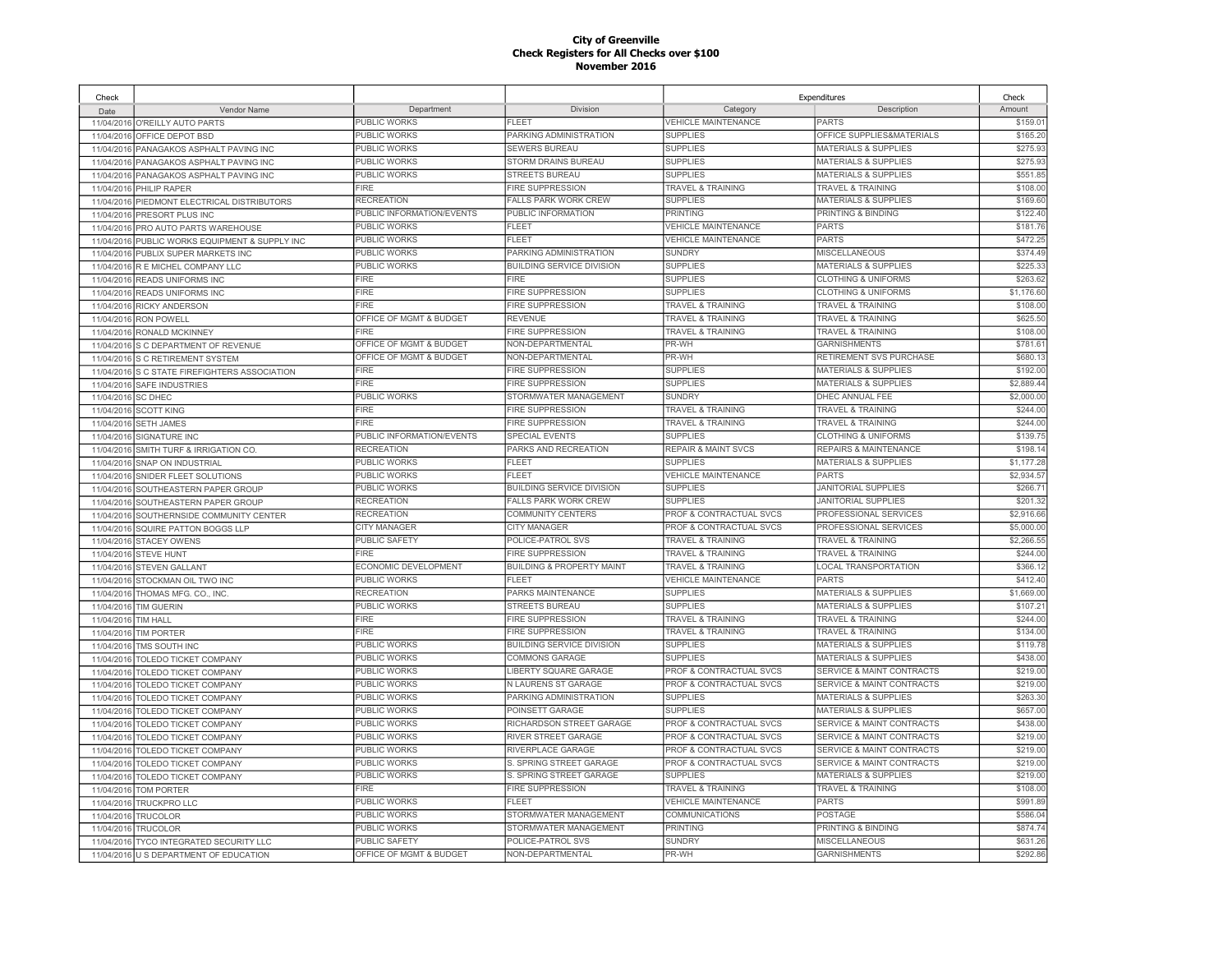| Check      |                                            |                         |                                  |                                    | Expenditures                         | Check       |
|------------|--------------------------------------------|-------------------------|----------------------------------|------------------------------------|--------------------------------------|-------------|
| Date       | Vendor Name                                | Department              | Division                         | Category                           | Description                          | Amount      |
|            | 11/04/2016 UNITED CHEMICAL & SUPPLY CO INC | <b>RECREATION</b>       | <b>FALLS PARK WORK CREW</b>      | <b>SUPPLIES</b>                    | <b>JANITORIAL SUPPLIES</b>           | \$977.27    |
| 11/04/2016 | UNITED WAY OF GREENVILLE COUNTY            | OFFICE OF MGMT & BUDGET | NON-DEPARTMENTAL                 | PR-WH                              | <b>UNITED WAY</b>                    | \$1,404.22  |
| 11/04/2016 | <b>VERIZON WIRELESS</b>                    | <b>FIRF</b>             | FIRF                             | COMMUNICATIONS                     | <b>OTHER</b>                         | \$1,187.78  |
| 11/04/2016 | <b>VERIZON WIRELESS</b>                    | OFFICE OF MGMT & BUDGET | INFORMATION TECHNOLOGY           | COMMUNICATIONS                     | TELECOMMUNICATIONS/WIRELE            | \$160.88    |
| 11/04/2016 | <b>VERIZON WIRELESS</b>                    | PUBLIC SAFETY           | POLICE-PATROL SVS                | COMMUNICATIONS                     | <b>OTHER</b>                         | \$8,117.36  |
| 11/04/2016 | <b>VERIZON WIRELESS</b>                    | <b>RECREATION</b>       | PARKS MAINTENANCE                | <b>COMMUNICATIONS</b>              | <b>OTHER</b>                         | \$127.29    |
| 11/04/2016 | VISION SCREENPRINTING & GRAPHICS IN        | PUBLIC WORKS            | COMMONS GARAGE                   | <b>SUPPLIES</b>                    | <b>MATERIALS &amp; SUPPLIES</b>      | \$307.40    |
| 11/04/2016 | VISION SCREENPRINTING & GRAPHICS IN        | PUBLIC WORKS            | LIBERTY SQUARE GARAGE            | <b>SUPPLIES</b>                    | <b>MATERIALS &amp; SUPPLIES</b>      | \$307.40    |
| 11/04/2016 | VISION SCREENPRINTING & GRAPHICS IN        | PUBLIC WORKS            | N LAURENS ST GARAGE              | <b>SUPPLIES</b>                    | <b>MATERIALS &amp; SUPPLIES</b>      | \$307.40    |
| 11/04/2016 | W N WATSON-EAST TIRE & AUTOMOTIVE          | <b>PUBLIC WORKS</b>     | <b>FLEET</b>                     | <b>VEHICLE MAINTENANCE</b>         | <b>PARTS</b>                         | \$674.78    |
| 11/04/2016 | W W WILLIAMS                               | <b>FIRE</b>             | <b>FIRE SUPPRESSION</b>          | <b>VEHICLE MAINTENANCE</b>         | <b>PARTS</b>                         | \$348.46    |
| 11/04/2016 | <b>WWWWILLIAMS</b>                         | PUBLIC WORKS            | <b>FLEET</b>                     | <b>VEHICLE MAINTENANCE</b>         | <b>PARTS</b>                         | \$703.1     |
| 11/04/2016 | WALMART COMMUNITY/RFCSLLC                  | PUBLIC SAFETY           | POLICE-PATROL SVS                | <b>SUPPLIES</b>                    | <b>MATERIALS &amp; SUPPLIES</b>      | \$880.90    |
| 11/04/2016 | WALMART COMMUNITY/RFCSLLC                  | <b>RECREATION</b>       | COMMUNITY CENTERS                | <b>SUPPLIES</b>                    | <b>MATERIALS &amp; SUPPLIES</b>      | \$1,573.49  |
| 11/04/2016 | WHITE HORSE PACKAGING CO                   | PUBLIC WORKS            | <b>MAINTENANCE</b>               | <b>SUPPLIES</b>                    | <b>MATERIALS &amp; SUPPLIES</b>      | \$608.65    |
| 11/04/2016 | <b>WILSON HAWKINS</b>                      | <b>FIRE</b>             | <b>FIRE SUPPRESSION</b>          | <b>TRAVEL &amp; TRAINING</b>       | <b>TRAVEL &amp; TRAINING</b>         | \$244.00    |
| 11/04/2016 | WOOLPERT INC                               | PUBLIC WORKS            | STORMWATER MANAGEMENT            | PROF & CONTRACTUAL SVCS            | PROFESSIONAL SERVICES                | \$25,736.0  |
|            | 11/04/2016 WP LAW INC                      | <b>RECREATION</b>       | BEAUTIFICATION BUREAU            | <b>SUPPLIES</b>                    | <b>MATERIALS &amp; SUPPLIES</b>      | \$200.8     |
| 11/04/2016 | WP LAW INC                                 | <b>RECREATION</b>       | <b>FALLS PARK WORK CREW</b>      | <b>SUPPLIES</b>                    | <b>MATERIALS &amp; SUPPLIES</b>      | \$486.85    |
| 11/04/2016 | WRIGHT JOHNSTON UNIFORMS INC               | <b>FIRE</b>             | <b>FIRE SUPPRESSION</b>          | <b>SUPPLIES</b>                    | <b>CLOTHING &amp; UNIFORMS</b>       | \$717.12    |
| 11/09/2016 | 13TH CIRCUIT ASSET FORFEITURES             | MUNICIPAL COURT         | MUNICIPAL COURT                  | COURT LIAB-CLAIMS/JUDGMNT          | LEC-CONFISCATED MONIES               | \$519.3     |
| 11/09/2016 | A C MOORE                                  | <b>RECREATION</b>       | COMMUNITY CENTERS                | <b>SUPPLIES</b>                    | <b>MATERIALS &amp; SUPPLIES</b>      | \$200.86    |
| 11/09/2016 | <b>ADAMSON INDUSTRIES</b>                  | <b>PUBLIC WORKS</b>     | <b>FLEET</b>                     | <b>VEHICLE MAINTENANCE</b>         | <b>PARTS</b>                         | \$152.75    |
| 11/09/2016 | AIRGAS USA LLC                             | PUBLIC WORKS            | FLEET                            | <b>SUPPLIES</b>                    | <b>MATERIALS &amp; SUPPLIES</b>      | \$265.80    |
| 11/09/2016 | AIRGAS USA LLC                             | PUBLIC WORKS            | FLEET                            | <b>VEHICLE MAINTENANCE</b>         | <b>PARTS</b>                         | \$203.20    |
| 11/09/2016 | AMG PARTS & EQUIPMENT LLC                  | <b>PUBLIC WORKS</b>     | FLEET                            | <b>VEHICLE MAINTENANCE</b>         | PARTS                                | \$394.88    |
| 11/09/2016 | <b>AT &amp; T</b>                          | OFFICE OF MGMT & BUDGET | <b>INFORMATION TECHNOLOGY</b>    | <b>COMMUNICATIONS</b>              | TELECOMMUNICATIONS/WIRELE            | \$10,838.64 |
| 11/09/2016 | AUDIO SOLUTIONS INC                        | <b>FIRE</b>             | <b>FIRE SUPPRESSION</b>          | <b>SUPPLIES</b>                    | <b>MATERIALS &amp; SUPPLIES</b>      | \$171.06    |
| 11/09/2016 | BATTERY SPECIALISTS INC                    | PUBLIC WORKS            | <b>FLEET</b>                     | <b>VEHICLE MAINTENANCE</b>         | PARTS                                | \$296.1     |
| 11/09/2016 | BRAGG WASTE SERVICES INC                   | <b>RECREATION</b>       | PARKS AND RECREATION             | <b>PROF &amp; CONTRACTUAL SVCS</b> | <b>SERVICE &amp; MAINT CONTRACTS</b> | \$397.02    |
| 11/09/2016 | CAROLINA CHAIN - DUNCAN SC                 | <b>RECREATION</b>       | TREE MAINTENANCE BUREAU          | <b>SUPPLIES</b>                    | <b>MATERIALS &amp; SUPPLIES</b>      | \$254.40    |
| 11/09/2016 | CAROLINA HOSE & HYDRAULICS INC             | PUBLIC WORKS            | FLEET                            | <b>VEHICLE MAINTENANCE</b>         | <b>PARTS</b>                         | \$412.80    |
| 11/09/2016 | CAROLINA INDUSTRIAL EQUIPMENT INC          | PUBLIC WORKS            | <b>STREETS BUREAU</b>            | <b>SUPPLIES</b>                    | <b>MATERIALS &amp; SUPPLIES</b>      | \$616.40    |
| 11/09/2016 | CAROLINA LAWN & TRACTOR INC                | <b>RECREATION</b>       | <b>FALLS PARK WORK CREW</b>      | <b>SUPPLIES</b>                    | <b>MATERIALS &amp; SUPPLIES</b>      | \$828.84    |
| 11/09/2016 | CARSON'S NUT-BOLT & TOOL CO INC            | <b>PUBLIC WORKS</b>     | <b>TRAFFIC ENGINEERING</b>       | <b>SUPPLIES</b>                    | M&S-SIGNALS                          | \$125.82    |
| 11/09/2016 | CDW/G                                      | PUBLIC WORKS            | FLEET                            | <b>SUPPLIES</b>                    | <b>MATERIALS &amp; SUPPLIES</b>      | \$275.60    |
| 11/09/2016 | CHANCE RIDES MANUFACTURING                 | PUBLIC WORKS            | <b>VEHICLE MAINTENANCE</b>       | <b>VEHICLE MAINTENANCE</b>         | <b>PARTS</b>                         | \$369.90    |
| 11/09/2016 | CHRISTOPHER TRUCKS INC                     | <b>PUBLIC WORKS</b>     | <b>TROLLEY</b>                   | <b>VEHICLE MAINTENANCE</b>         | <b>PARTS</b>                         | \$426.20    |
| 11/09/2016 | <b>CINTAS</b>                              | <b>PUBLIC WORKS</b>     | <b>FLEET</b>                     | <b>SUPPLIES</b>                    | <b>CLOTHING &amp; UNIFORMS</b>       | \$107.59    |
| 11/09/2016 | CINTAS FIRE PROTECTION 636525              | PUBLIC WORKS            | NON VEHICLE MAINTENANCE          | PROF & CONTRACTUAL SVCS            | <b>SERVICE &amp; MAINT CONTRACTS</b> | \$1,325.32  |
| 11/09/2016 | CITY ELECTRIC SUPPLY CO                    | PUBLIC WORKS            | <b>TRAFFIC ENGINEERING</b>       | <b>SUPPLIES</b>                    | M&S-SIGNALS                          | \$168.99    |
| 11/09/2016 | CLINE HOSE & HYDRAULICS LLC                | PUBLIC WORKS            | FI FFT                           | <b>VEHICLE MAINTENANCE</b>         | <b>PARTS</b>                         | \$133.73    |
| 11/09/2016 | CONSOLIDATED ELECTRICAL DISTRIBTORS        | PUBLIC WORKS            | <b>BUILDING SERVICE DIVISION</b> | <b>SUPPLIES</b>                    | <b>MATERIALS &amp; SUPPLIES</b>      | \$628.16    |
| 11/09/2016 | CORBIN TURF & ORNAMENTAL SUPPLY INC        | <b>RECREATION</b>       | BEAUTIFICATION BUREAU            | <b>SUPPLIES</b>                    | <b>MATERIALS &amp; SUPPLIES</b>      | \$586.1     |
| 11/09/2016 | <b>CUMMINS ATLANTIC LLC</b>                | PUBLIC WORKS            | <b>VEHICLE MAINTENANCE</b>       | <b>VEHICLE MAINTENANCE</b>         | <b>PARTS</b>                         | \$326.32    |
| 11/09/2016 | <b>DEAN'S ALTERNATOR</b>                   | PUBLIC WORKS            | <b>FLEET</b>                     | <b>VEHICLE MAINTENANCE</b>         | <b>PARTS</b>                         | \$153.70    |
| 11/09/2016 | <b>DEAN'S ALTERNATOR</b>                   | PUBLIC WORKS            | <b>VEHICLE MAINTENANCE</b>       | <b>VEHICLE MAINTENANCE</b>         | <b>PARTS</b>                         | \$2,095.00  |
| 11/09/2016 | DEBORAH K LEPOROWSKI PSY. D. LLC           | <b>HUMAN RESOURCES</b>  | <b>HUMAN RESOURCES</b>           | PROF & CONTRACTUAL SVCS            | PROFESSIONAL SERVICES                | \$3,825.00  |
| 11/09/2016 | <b>DISYS SOLUTIONS INC</b>                 | NON DEPARTMENTAL        | CAPITAL PROJECTS                 | CAPITAL PROJECTS                   | <b>EQUIPMENT</b>                     | \$755.57    |
| 11/09/2016 | DIVERSIFIED ELECTRONICS INC                | PUBLIC WORKS            | FL FET                           | <b>VEHICLE MAINTENANCE</b>         | <b>PARTS</b>                         | \$1,412.98  |
| 11/09/2016 | <b>DUKE ENERGY</b>                         | C. D. DIVISION          | <b>CDBG PROJECTS</b>             | CD PROJECTS                        | PUBLIC SERVICES (GENERAL)            | \$237.73    |
| 11/09/2016 | <b>DUKE ENERGY</b>                         | <b>FIRE</b>             | <b>FIRE SERVICES</b>             | UTILITIES                          | <b>ELECTRICITY</b>                   | \$120.10    |
| 11/09/2016 | <b>DUKE ENERGY</b>                         | <b>PUBLIC SAFETY</b>    | POLICE-PATROL SVS                | <b>UTILITIES</b>                   | <b>ELECTRICITY</b>                   | \$324.9     |
| 11/09/2016 | <b>DUKE ENERGY</b>                         | <b>PUBLIC WORKS</b>     | <b>SEWERS BUREAU</b>             | UTILITIES                          | ELECTRICITY                          | \$289.59    |
| 11/09/2016 | <b>DUKE ENERGY</b>                         | <b>PUBLIC WORKS</b>     | TRAFFIC ENGINEERING              | <b>UTILITIES</b>                   | <b>ELECTRICITY</b>                   | \$473.96    |
| 11/09/2016 | <b>DUKE ENERGY</b>                         | <b>RECREATION</b>       | COMMUNITY CENTERS                | <b>UTILITIES</b>                   | ELECTRICITY                          | \$1,152.10  |
|            | 11/09/2016 DUKE ENERGY                     | <b>RECREATION</b>       | PARKS MAINTENANCE                | <b>UTILITIES</b>                   | <b>ELECTRICITY</b>                   | \$2,139.32  |
|            |                                            |                         |                                  |                                    |                                      |             |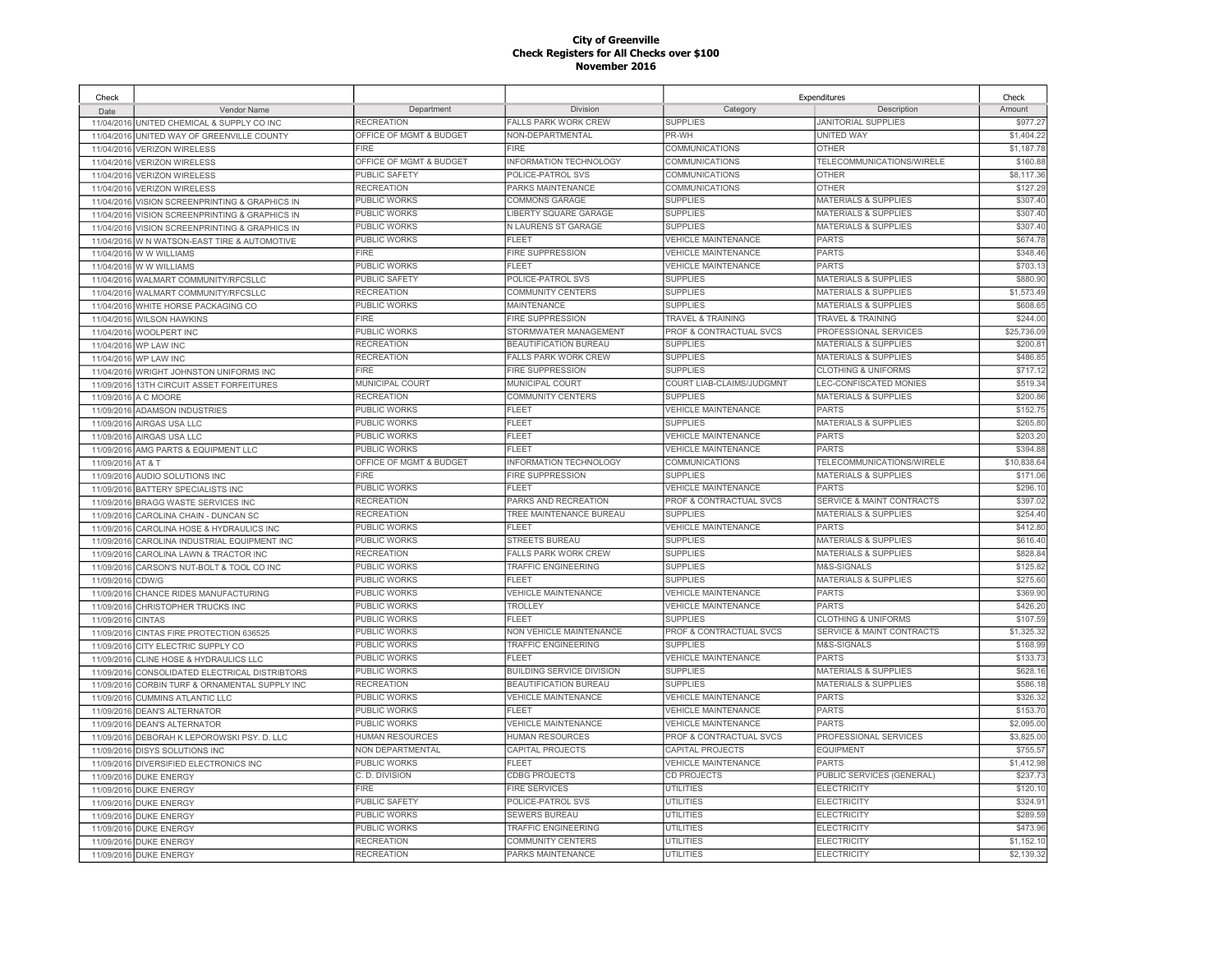| Check      |                                           |                             |                                      |                                    | Expenditures                    | Check       |
|------------|-------------------------------------------|-----------------------------|--------------------------------------|------------------------------------|---------------------------------|-------------|
| Date       | Vendor Name                               | Department                  | Division                             | Category                           | Description                     | Amount      |
|            | 11/09/2016 EARTH PRODUCTS LLC-EASLEY SC   | <b>NON DEPARTMENTAL</b>     | CAPITAL PROJECTS                     | CAPITAL PROJECTS                   | <b>CONSTRUCTION</b>             | \$848.00    |
| 11/09/2016 | ECHOLS OIL COMPANY INC                    | PUBLIC WORKS                | FLEET                                | <b>VEHICLE MAINTENANCE</b>         | FUEL                            | \$1,013.18  |
|            | 11/09/2016 ELECTRIC CITY PRINTING COMPANY | <b>RECREATION</b>           | PARKS AND RECREATION                 | PRINTING                           | PRINTING & BINDING              | \$143.1     |
| 11/09/2016 | EMPLOYMENT SCREENING RESOURCES            | <b>HUMAN RESOURCES</b>      | <b>HUMAN RESOURCES</b>               | <b>PROF &amp; CONTRACTUAL SVCS</b> | PROFESSIONAL SERVICES           | \$302.50    |
|            | 11/09/2016 ENVIRONMENTAL TESTING & MGMNT  | <b>PUBLIC WORKS</b>         | <b>BUILDING SERVICE DIVISION</b>     | <b>REPAIR &amp; MAINT SVCS</b>     | REPAIRS & MAINTENANCE           | \$875.00    |
| 11/09/2016 | EPLEE & ASSOCIATES                        | PUBLIC WORKS                | PARKING ADMINISTRATION               | PARKING DEPOSITS                   | PKG DEPOSITS-S. SPRING ST       | \$142.00    |
| 11/09/2016 | <b>EPLEE &amp; ASSOCIATES</b>             | <b>PUBLIC WORKS</b>         | PARKING ADMINISTRATION               | S. SPRING STREET GARAGE            | S. SPRING MONTHLY PARKING       | \$144.00    |
| 11/09/2016 | FAIRWAY FORD INC                          | <b>FIRE</b>                 | <b>FIRE SUPPRESSION</b>              | <b>VEHICLE MAINTENANCE</b>         | <b>PARTS</b>                    | \$297.00    |
| 11/09/2016 | <b>FAIRWAY FORD INC</b>                   | PUBLIC WORKS                | FLEET                                | <b>VEHICLE MAINTENANCE</b>         | <b>PARTS</b>                    | \$102.29    |
| 11/09/2016 | FAIRWAY OUTDOOR ADVERTISING LLC           | <b>PUBLIC WORKS</b>         | <b>RECYCLING</b>                     | PRINTING                           | PRINTING & BINDING              | \$700.00    |
| 11/09/2016 | FGP INTERNATIONAL                         | OFFICE OF MGMT & BUDGET     | <b>ACCOUNTING</b>                    | PROF & CONTRACTUAL SVCS            | <b>TEMP PERSONNEL SVCS</b>      | \$1,095.92  |
| 11/09/2016 | GIMME-A-SIGN CO INC                       | CITY MANAGER                | NON-DEPARTMENTAL                     | <b>SUNDRY</b>                      | CONTINGENCY                     | \$739.03    |
| 11/09/2016 | GIMME-A-SIGN CO INC                       | NON DEPARTMENTAL            | CAPITAL PROJECTS                     | CAPITAL PROJECTS                   | CONSTRUCTION                    | \$2,275.20  |
| 11/09/2016 | <b>GOODYEAR COMMERCIAL TIRE</b>           | <b>FIRE</b>                 | <b>FIRE SUPPRESSION</b>              | <b>VEHICLE MAINTENANCE</b>         | PARTS                           | \$1,955.09  |
| 11/09/2016 | GRAINGER 803858935                        | <b>FIRE</b>                 | FIRE SUPPRESSION                     | <b>SUPPLIES</b>                    | MATERIALS & SUPPLIES            | \$375.04    |
| 11/09/2016 | GRAINGER 803858935                        | <b>RECREATION</b>           | <b>FALLS PARK WORK CREW</b>          | <b>REPAIR &amp; MAINT SVCS</b>     | REPAIRS & MAINTENANCE           | \$427.88    |
| 11/09/2016 | <b>GREENVILLE ARENA DISTRICT</b>          | PUBLIC WORKS                | <b>PARKING LOTS</b>                  | <b>LIAB-BSWA PARKING</b>           | PARKING LEASES                  | \$2,692.76  |
| 11/09/2016 | <b>GREENVILLE COUNTY</b>                  | <b>MUNICIPAL COURT</b>      | <b>MUNICIPAL COURT</b>               | COURT LIAB-CLAIMS/JUDGMNT          | LEC-CONFISCATED MONIES          | \$2,087.6   |
| 11/09/2016 | <b>GREENVILLE TURF &amp; TRACTOR</b>      | PUBLIC WORKS                | FLEET                                | <b>VEHICLE MAINTENANCE</b>         | <b>PARTS</b>                    | \$469.65    |
| 11/09/2016 | <b>GREENVILLE WATER</b>                   | PUBLIC WORKS                | BUILDING SERVICE DIVISION            | <b>UTILITIES</b>                   | <b>OTHER</b>                    | \$128.07    |
| 11/09/2016 | HANDI CLEAN PRODUCTS                      | <b>FIRE</b>                 | <b>FIRE SUPPRESSION</b>              | <b>SUPPLIES</b>                    | <b>JANITORIAL SUPPLIES</b>      | \$1,664.6   |
| 11/09/2016 | HARMAN BROTHERS ICE LLC                   | PUBLIC INFORMATION/EVENTS   | <b>EVENTS MANAGEMENT</b>             | PROF & CONTRACTUAL SVCS            | <b>SHOW MANAGEMENT EXP</b>      | \$1,375.00  |
| 11/09/2016 | HDS WHITE CAP CONSTRUCTION SUPPLY         | <b>PUBLIC WORKS</b>         | <b>STREETS BUREAU</b>                | <b>SUPPLIES</b>                    | <b>MATERIALS &amp; SUPPLIES</b> | \$356.7     |
| 11/09/2016 | HOME DEPOT CREDIT SERVICE 5906            | PUBLIC WORKS                | BUILDING SERVICE DIVISION            | <b>SUPPLIES</b>                    | <b>MATERIALS &amp; SUPPLIES</b> | \$757.1     |
| 11/09/201  | HOME DEPOT CREDIT SERVICE 5922            | <b>RECREATION</b>           | <b>FALLS PARK WORK CREW</b>          | <b>SUPPLIES</b>                    | <b>MATERIALS &amp; SUPPLIES</b> | \$323.99    |
| 11/09/2016 | HOME DEPOT CREDIT SERVICE 5922            | <b>RECREATION</b>           | PARKS MAINTENANCE                    | <b>SUPPLIES</b>                    | <b>MATERIALS &amp; SUPPLIES</b> | \$158.5     |
| 11/09/201  | <b>IHEARTMEDIA</b>                        | PUBLIC WORKS                | <b>RECYCLING</b>                     | PROF & CONTRACTUAL SVCS            | ADVERTISING EXPENSE             | \$1,000.00  |
| 11/09/2016 | INTERNATIONAL CODE COUNCIL                | <b>ECONOMIC DEVELOPMENT</b> | <b>BUILDING &amp; PROPERTY MAINT</b> | <b>SUNDRY</b>                      | DUES.SUBSCRIPTN.PUBLICATN       | \$240.00    |
| 11/09/2016 | <b>IRON MOUNTAIN 27128</b>                | <b>MUNICIPAL COURT</b>      | <b>MUNICIPAL COURT</b>               | <b>PROF &amp; CONTRACTUAL SVCS</b> | PROFESSIONAL SERVICES           | \$196.28    |
| 11/09/2016 | <b>IVEY COMMUNICATIONS INC</b>            | <b>NON DEPARTMENTAL</b>     | CAPITAL PROJECTS                     | CAPITAL PROJECTS                   | <b>EQUIPMENT</b>                | \$543.42    |
| 11/09/2016 | <b>IVEY COMMUNICATIONS INC</b>            | <b>NON DEPARTMENTAL</b>     | CAPITAL PROJECTS                     | CAPITAL PROJECTS                   | PROJECT EXPENSE                 | \$195.00    |
| 11/09/2016 | JET-VAC SEWER EQUIPMENT CO                | PUBLIC WORKS                | <b>SEWERS BUREAU</b>                 | <b>SUPPLIES</b>                    | <b>MATERIALS &amp; SUPPLIES</b> | \$1,743.09  |
| 11/09/2016 | K-MART STORE 4016                         | <b>RECREATION</b>           | COMMUNITY CENTERS                    | <b>SUPPLIES</b>                    | <b>MATERIALS &amp; SUPPLIES</b> | \$229.3     |
| 11/09/2016 | KITCHEN SYNC LLC                          | <b>NON DEPARTMENTAL</b>     | CAPITAL PROJECTS                     | CAPITAL PROJECTS                   | CONSTRUCTION                    | \$10,000.00 |
| 11/09/2016 | <b>LANDSCAPERS SUPPLY</b>                 | <b>RECREATION</b>           | PARKS AND RECREATION                 | <b>REPAIR &amp; MAINT SVCS</b>     | REPAIRS & MAINTENANCE           | \$286.06    |
| 11/09/2016 | LARK & ASSOCIATES POLYGRAPH SERVICE       | <b>HUMAN RESOURCES</b>      | <b>HUMAN RESOURCES</b>               | <b>PROF &amp; CONTRACTUAL SVCS</b> | PROFESSIONAL SERVICES           | \$180.00    |
| 11/09/2016 | <b>MARATHON STAFFING INC</b>              | <b>PUBLIC SAFETY</b>        | POLICE-DISPATCH BUREAU               | PROF & CONTRACTUAL SVCS            | TEMP PERSONNEL SVCS             | \$5,997.78  |
| 11/09/2016 | MIKE'S BODY SHOP                          | <b>PUBLIC WORKS</b>         | <b>FLEET</b>                         | <b>VEHICLE MAINTENANCE</b>         | <b>OUTSIDE REPAIRS</b>          | \$4,043.1   |
| 11/09/2016 | MOORE MEDICAL CORP                        | <b>FIRE</b>                 | FIRE SUPPRESSION                     | <b>SUPPLIES</b>                    | OTHER MEDICAL SUPPLIES          | \$1,065.72  |
| 11/09/2016 | MOORE MEDICAL CORP                        | <b>HUMAN RESOURCES</b>      | <b>OCCUPATIONAL HEALTH</b>           | <b>SUPPLIES</b>                    | <b>MATERIALS &amp; SUPPLIES</b> | \$894.93    |
| 11/09/2016 | MOTOROLA SOLUTIONS                        | <b>PUBLIC WORKS</b>         | FLEET                                | <b>VEHICLE MAINTENANCE</b>         | <b>PARTS</b>                    | \$293.83    |
| 11/09/2016 | <b>NAPA AUTO PARTS</b>                    | FIRE                        | FIRE SUPPRESSION                     | <b>VEHICLE MAINTENANCE</b>         | <b>PARTS</b>                    | \$1,185.86  |
| 11/09/2016 | <b>NAPA AUTO PARTS</b>                    | PUBLIC WORKS                | FLEET                                | <b>VEHICLE MAINTENANCE</b>         | <b>PARTS</b>                    | \$1,407.28  |
| 11/09/2016 | NEW SOUTH CONSTRUCTION SUPPLY LLC         | PUBLIC WORKS                | <b>STREETS BUREAU</b>                | <b>SUPPLIES</b>                    | <b>MATERIALS &amp; SUPPLIES</b> | \$251.14    |
| 11/09/2016 | NORRIS SUPPLY CO                          | <b>RECREATION</b>           | PARKS AND RECREATION                 | <b>SUPPLIES</b>                    | <b>MATERIALS &amp; SUPPLIES</b> | \$224.93    |
| 11/09/2016 | NORTHERN SAFETY CO INC                    | <b>RECREATION</b>           | PARKS AND RECREATION                 | <b>SUPPLIES</b>                    | MATERIALS & SUPPLIES            | \$274.7'    |
| 11/09/2016 | O'REILLY AUTO PARTS                       | PUBLIC WORKS                | FLEET                                | <b>VEHICLE MAINTENANCE</b>         | <b>PARTS</b>                    | \$193.52    |
|            | 11/09/2016 PERFECT DELIVERY INC           | <b>CITY MANAGER</b>         | <b>DONATIONS</b>                     | CONTRIBUTIONS/DONATIONS            | POLICE SAFE NEIGHBORHOODS       | \$139.7     |
|            | 11/09/2016 PIEDMONT ASSOCIATES CO LLC     | PUBLIC WORKS                | FLEET                                | <b>VEHICLE MAINTENANCE</b>         | <b>PARTS</b>                    | \$187.5     |
| 11/09/2016 | PLUS INC.                                 | MUNICIPAL COURT             | MUNICIPAL COURT                      | <b>SUPPLIES</b>                    | <b>MATERIALS &amp; SUPPLIES</b> | \$176.94    |
|            | 11/09/2016 POWERDMS INC                   | <b>PUBLIC SAFETY</b>        | POLICE-PATROL SVS                    | PROF & CONTRACTUAL SVCS            | PROFESSIONAL SERVICES           | \$6,137.40  |
| 11/09/2016 | PREMIER GROWERS INC                       | <b>RECREATION</b>           | BEAUTIFICATION BUREAU                | <b>SUPPLIES</b>                    | <b>MATERIALS &amp; SUPPLIES</b> | \$996.60    |
| 11/09/2016 | PRO AUTO PARTS WAREHOUSE                  | <b>PUBLIC WORKS</b>         | FLEET                                | <b>VEHICLE MAINTENANCE</b>         | <b>PARTS</b>                    | \$189.05    |
| 11/09/2016 | PROSOURCE LLC                             | <b>PUBLIC WORKS</b>         | BUILDING SERVICE DIVISION            | <b>SUPPLIES</b>                    | <b>MATERIALS &amp; SUPPLIES</b> | \$225.39    |
| 11/09/2016 | R J THOMAS MFG CO INC                     | <b>RECREATION</b>           | PARKS MAINTENANCE                    | <b>SUPPLIES</b>                    | <b>MATERIALS &amp; SUPPLIES</b> | \$1,146.00  |
|            |                                           | <b>FIRE</b>                 | <b>FIRE PREVENTION</b>               | <b>SUPPLIES</b>                    | <b>CLOTHING &amp; UNIFORMS</b>  | \$889.24    |
| 11/09/2016 | <b>READS UNIFORMS INC</b>                 | <b>FIRE</b>                 | <b>FIRE SUPPRESSION</b>              | <b>SUPPLIES</b>                    | <b>CLOTHING &amp; UNIFORMS</b>  | \$1,000.10  |
|            | 11/09/2016 READS UNIFORMS INC             |                             |                                      |                                    |                                 |             |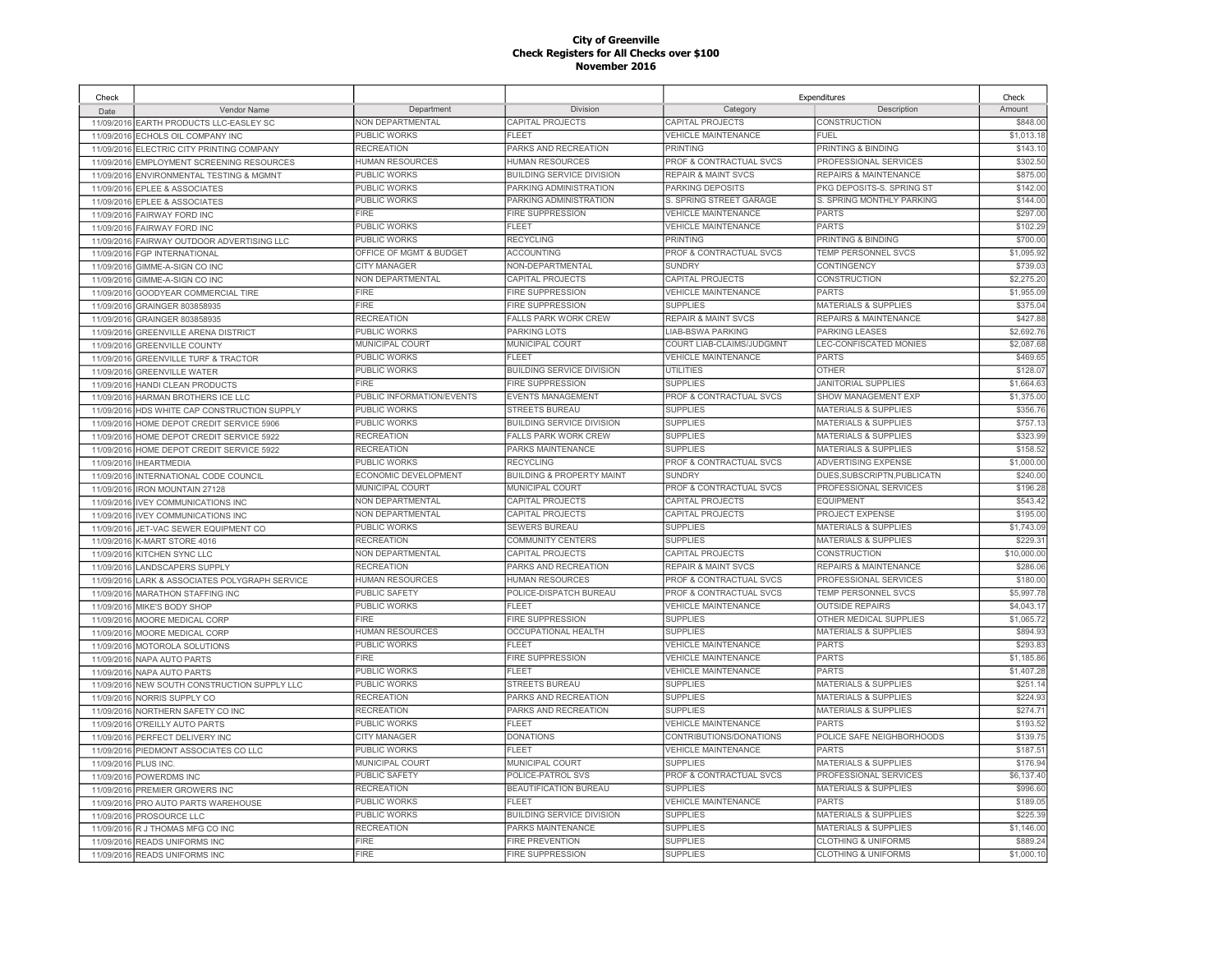| Check                    |                                                            |                             |                                                        |                                 | Expenditures                                     | Check       |
|--------------------------|------------------------------------------------------------|-----------------------------|--------------------------------------------------------|---------------------------------|--------------------------------------------------|-------------|
| Date                     | Vendor Name                                                | Department                  | Division                                               | Category                        | Description                                      | Amount      |
|                          | 11/09/2016 S C DEPARTMENT OF REVENUE                       | RECREATION                  | <b>COMMUNITY CENTERS</b>                               | <b>TAX LIABILITIES</b>          | <b>ADMISSION TAXES</b>                           | \$10.240.24 |
| 11/09/2016               | S C DEPARTMENT OF REVENUE                                  | RECREATION                  | <b>COMMUNITY CENTERS</b>                               | <b>TAX LIABILITIES</b>          | <b>SALES TAXES</b>                               | \$2,930.40  |
|                          | 11/09/2016 SAFE INDUSTRIES                                 | <b>FIRE</b>                 | <b>FIRE SUPPRESSION</b>                                | <b>SUPPLIES</b>                 | <b>MATERIALS &amp; SUPPLIES</b>                  | \$2,664.84  |
| 11/09/2016               | <b>SAFETY KLEEN</b>                                        | PUBLIC WORKS                | <b>NON VEHICLE MAINTENANCE</b>                         | PROF & CONTRACTUAL SVCS         | <b>SERVICE &amp; MAINT CONTRACTS</b>             | \$101.70    |
|                          | 11/09/2016 SAFETY PRODUCTS INC                             | PUBLIC WORKS                | RESIDENTIAL COLL BUREAU                                | <b>SUPPLIES</b>                 | <b>CLOTHING &amp; UNIFORMS</b>                   | \$263.30    |
| 11/09/2016               | SHERWIN WILLIAMS                                           | RECREATION                  | COMMUNITY CENTERS                                      | <b>REPAIR &amp; MAINT SVCS</b>  | <b>REPAIRS &amp; MAINTENANCE</b>                 | \$143.87    |
| 11/09/2016               | SIMPLIFIED OFFICE SYSTEMS                                  | PUBLIC WORKS                | <b>ENGINEERING</b>                                     | <b>SUPPLIES</b>                 | OFFICE SUPPLIES&MATERIALS                        | \$269.38    |
| 11/09/2016               | SITEONE LANDSCAPE SUPPLY LLC                               | RECREATION                  | <b>FALLS PARK WORK CREW</b>                            | <b>SUPPLIES</b>                 | <b>MATERIALS &amp; SUPPLIES</b>                  | \$478.63    |
| 11/09/2016               | SNIDER FLEET SOLUTIONS                                     | <b>PUBLIC WORKS</b>         | <b>FLEET</b>                                           | <b>VEHICLE MAINTENANCE</b>      | <b>PARTS</b>                                     | \$3,051.36  |
| 11/09/2016               | SOUTHEASTERN PAPER GROUP                                   | PUBLIC WORKS                | <b>BUILDING SERVICE DIVISION</b>                       | <b>SUPPLIES</b>                 | <b>JANITORIAL SUPPLIES</b>                       | \$474.52    |
| 11/09/2016               | SOUTHEASTERN PAPER GROUP                                   | RECREATION                  | <b>FALLS PARK WORK CREW</b>                            | <b>SUPPLIES</b>                 | <b>JANITORIAL SUPPLIES</b>                       | \$164.46    |
| 11/09/2016               | SOUTHERN VAC                                               | PUBLIC WORKS                | <b>FLEET</b>                                           | <b>VEHICLE MAINTENANCE</b>      | <b>PARTS</b>                                     | \$1,154.92  |
| 11/09/2016               | STAPLES ADVANTAGE                                          | PUBLIC WORKS                | PUBLIC WORKS                                           | <b>SUPPLIES</b>                 | MATERIALS & SUPPLIES                             | \$142.38    |
| 11/09/2016               | <b>STATE TREASURER</b>                                     | MUNICIPAL COURT             | MUNICIPAL COURT                                        | COURT LIAB-CLAIMS/JUDGMNT       | LEC-CONFISCATED MONIES                           | \$365.00    |
| 11/09/2016               | STOCKMAN OIL TWO INC                                       | PUBLIC WORKS                | <b>FLEET</b>                                           | <b>VEHICLE MAINTENANCE</b>      | PARTS                                            | \$1,057.88  |
| 11/09/2016               | <b>SUMMIT MEDIA LLC</b>                                    | <b>PUBLIC WORKS</b>         | <b>RECYCLING</b>                                       | PROF & CONTRACTUAL SVCS         | <b>ADVERTISING EXPENSE</b>                       | \$800.00    |
| 11/09/2016               | TALENT MANAGEMENT SOLUTIONS                                | OFFICE OF MGMT & BUDGET     | <b>REVENUE</b>                                         | PROF & CONTRACTUAL SVCS         | TEMP PERSONNEL SVCS                              | \$818.40    |
| 11/09/2016               | TALENT MANAGEMENT SOLUTIONS                                | PUBLIC SAFETY               | POLICE-DISPATCH BUREAU                                 | PROF & CONTRACTUAL SVCS         | <b>TEMP PERSONNEL SVCS</b>                       | \$185.76    |
| 11/09/2016               | <b>TALENT MANAGEMENT SOLUTIONS</b>                         | PUBLIC WORKS                | <b>MAINTENANCE</b>                                     | PROF & CONTRACTUAL SVCS         | <b>TEMP PERSONNEL SVCS</b>                       | \$831.84    |
| 11/09/2016               | <b>TALENT MANAGEMENT SOLUTIONS</b>                         | PUBLIC WORKS                | RESIDENTIAL COLL BUREAU                                | PROF & CONTRACTUAL SVCS         | TEMP PERSONNEL SVCS                              | \$10,958.73 |
| 11/09/2016               | TALENT MANAGEMENT SOLUTIONS                                | PUBLIC WORKS                | STORM DRAINS BUREAU                                    | PROF & CONTRACTUAL SVCS         | <b>TEMP PERSONNEL SVCS</b>                       | \$1,155.00  |
| 11/09/2016               | <b>TALENT MANAGEMENT SOLUTIONS</b>                         | PUBLIC WORKS                | <b>VEHICLE MAINTENANCE</b>                             | PROF & CONTRACTUAL SVCS         | <b>TEMP PERSONNEL SVCS</b>                       | \$3,051.88  |
| 11/09/2016               | TALENT MANAGEMENT SOLUTIONS                                | RECREATION                  | <b>COMMUNITY CENTERS</b>                               | PROF & CONTRACTUAL SVCS         | TEMP PERSONNEL SVCS                              | \$1,075.80  |
| 11/09/2016               | TD CONVENTION CENTER                                       | <b>FIRE</b>                 | <b>FIRE SERVICES</b>                                   | <b>SUPPLIES</b>                 | <b>MATERIALS &amp; SUPPLIES</b>                  | \$373.90    |
| 11/09/2016               | TGA                                                        | RECREATION                  | <b>COMMUNITY CENTERS</b>                               | COMMUNICATIONS                  | CABLE TELEVISION/INTERNET                        | \$223.47    |
| 11/09/2016               | TOOL SHED INC, THE                                         | PUBLIC WORKS                | FI FFT                                                 | <b>VEHICLE MAINTENANCE</b>      | <b>PARTS</b>                                     | \$162.96    |
| 11/09/201                | TRUCKPRO LLC                                               | PUBLIC WORKS                | FL FET                                                 | <b>VEHICLE MAINTENANCE</b>      | <b>PARTS</b>                                     | \$364.00    |
| 11/09/2016               | <b>TRUCKPRO LLC</b>                                        | PUBLIC WORKS                | <b>VEHICLE MAINTENANCE</b>                             | <b>VEHICLE MAINTENANCE</b>      | <b>PARTS</b>                                     | \$1,874.07  |
| 11/09/2016               | <b>UNIFIRST</b>                                            | PUBLIC WORKS                | <b>VEHICLE MAINTENANCE</b>                             | <b>SUPPLIES</b>                 | <b>CLOTHING &amp; UNIFORMS</b>                   | \$222.16    |
| 11/09/2016               | UNITED CHEMICAL & SUPPLY CO INC                            | <b>FIRE</b>                 | <b>FIRE SUPPRESSION</b>                                | <b>SUPPLIES</b>                 | <b>JANITORIAL SUPPLIES</b>                       | \$475.49    |
|                          |                                                            | PUBLIC WORKS                | <b>FLEET</b>                                           | <b>VEHICLE MAINTENANCE</b>      | <b>PARTS</b>                                     | \$191.93    |
| 11/09/2016               | VERMEER MID ATLANTIC INC<br>11/09/2016 VULCAN SAFETY SHOES | <b>FIRE</b>                 | FIRE PREVENTION                                        | <b>SUPPLIES</b>                 | <b>CLOTHING &amp; UNIFORMS</b>                   | \$115.00    |
| 11/09/2016               | <b>VULCAN SAFETY SHOES</b>                                 | <b>FIRE</b>                 | <b>FIRE SUPPRESSION</b>                                | <b>SUPPLIES</b>                 | <b>CLOTHING &amp; UNIFORMS</b>                   | \$230.00    |
|                          | W N WATSON-EAST TIRE & AUTOMOTIVE                          | PUBLIC WORKS                | FLEET                                                  | <b>VEHICLE MAINTENANCE</b>      | <b>PARTS</b>                                     | \$543.96    |
| 11/09/2016<br>11/09/2016 | W W WILLIAMS                                               | PUBLIC WORKS                | <b>FLEET</b>                                           | <b>VEHICLE MAINTENANCE</b>      | <b>OUTSIDE REPAIRS</b>                           | \$250.00    |
|                          |                                                            | RECREATION                  | <b>COMMUNITY CENTERS</b>                               | <b>SUPPLIES</b>                 | <b>MATERIALS &amp; SUPPLIES</b>                  | \$122.89    |
| 11/09/2016               | WILSON'S 5 TO \$1 STORES INC                               | <b>RECREATION</b>           | <b>FALLS PARK WORK CREW</b>                            | <b>REPAIR &amp; MAINT SVCS</b>  | <b>REPAIRS &amp; MAINTENANCE</b>                 | \$1,300.00  |
| 11/09/2016               | WP LAW INC                                                 | OFFICE OF MGMT & BUDGET     | <b>INFORMATION TECHNOLOGY</b>                          | PROF & CONTRACTUAL SVCS         | <b>EQUIPMENT RENTAL</b>                          | \$2,166.46  |
| 11/09/2016               | <b>XEROX CORPORATION</b>                                   | OFFICE OF MGMT & BUDGET     | NON-DEPARTMENTAL                                       | PR-WH                           | INSURANCE-CANCER                                 | \$6,017.84  |
| 11/10/2016               | AFLAC                                                      | <b>PUBLIC SAFETY</b>        | POLICE-PATROL SVS                                      | <b>TRAVEL &amp; TRAINING</b>    | TRAVEL & TRAINING                                | \$824.00    |
| 11/10/2016               | ALAN JOHNSON                                               | <b>RECREATION</b>           | <b>ADMINISTRATION</b>                                  | <b>SUPPLIES</b>                 | M&S-FOOD                                         | \$537.98    |
| 11/10/2016               | ALDRIDGE PRODUCE COMPANY                                   | OFFICE OF MGMT & BUDGET     | <b>ACCOUNTING</b>                                      | TRAVEL & TRAINING               | <b>TRAVEL &amp; TRAINING</b>                     | \$106.81    |
| 11/10/2016               | <b>AMANDA PAGE</b>                                         | OFFICE OF MGMT & BUDGET     |                                                        | <b>ACCOUNTS PAYABLE(MANUAL)</b> | <b>ACCOMODATIONS TAX</b>                         | \$11,025.01 |
|                          | 11/10/2016 ARTISPHERE                                      | NON DEPARTMENTAL            | <b>REVENUE</b>                                         | PROF & CONTRACTUAL SVCS         |                                                  | \$4,661.91  |
| 11/10/2016               | <b>ARTISPHERE</b>                                          | PUBLIC WORKS                | <b>ACCOMMODATION TAX</b><br><b>VEHICLE MAINTENANCE</b> | TRAVEL & TRAINING               | SPECIAL PROJECTS<br><b>TRAVEL &amp; TRAINING</b> | \$110.00    |
|                          | 11/10/2016 ASE AUTOMOTIVE SERV EXCELLENCE                  |                             |                                                        |                                 |                                                  |             |
|                          | 11/10/2016 AT & T CWO COORDINATOR                          | PUBLIC WORKS                | UTILITY UNDERGROUNDING FU                              | <b>SUNDRY</b>                   | UNDERGROUNDING COMMERCIAL                        | \$70,312.41 |
| 11/10/2016 BILO LLC      |                                                            | <b>CITY MANAGER</b>         | NON-DEPARTMENTAL                                       | <b>SUNDRY</b>                   | <b>MISCELLANEOUS</b>                             | \$20,692.50 |
| 11/10/2016               | BLR BUSINESS & LEGAL RESOURCES                             | HUMAN RESOURCES             | <b>HUMAN RESOURCES</b>                                 | <b>SUNDRY</b>                   | DUES, SUBSCRIPTN, PUBLICATN                      | \$2,745.40  |
|                          | 11/10/2016 BRAD RICE                                       | <b>ECONOMIC DEVELOPMENT</b> | <b>BUILDING &amp; PROPERTY MAINT</b>                   | <b>SUPPLIES</b>                 | OFFICE SUPPLIES&MATERIALS                        | \$381.58    |
| 11/10/2016               | <b>BUDDY SKINNER</b>                                       | ECONOMIC DEVELOPMENT        | <b>BUILDING &amp; PROPERTY MAINT</b>                   | <b>SUPPLIES</b>                 | OFFICE SUPPLIES&MATERIALS                        | \$116.73    |
| 11/10/2016               | CANCER SURVIVORS PARK ALLIANCE                             | NON DEPARTMENTAL            | CAPITAL PROJECTS                                       | CAPITAL PROJECTS                | CONSTRUCTION                                     | \$70,000.00 |
| 11/10/2016               | <b>CAREERTRACK</b>                                         | RECREATION                  | PARKS MAINTENANCE                                      | <b>TRAVEL &amp; TRAINING</b>    | <b>TRAVEL &amp; TRAINING</b>                     | \$199.00    |
| 11/10/2016               | <b>CARLESIA FENSKE</b>                                     | RECREATION                  | <b>PUBLIC SERVICES</b>                                 | <b>TRAVEL &amp; TRAINING</b>    | <b>TRAVEL &amp; TRAINING</b>                     | \$152.00    |
| 11/10/2016               | CINCINNATI SYSTEMS INC                                     | PUBLIC WORKS                | COMMONS GARAGE                                         | <b>REPAIR &amp; MAINT SVCS</b>  | REPAIRS & MAINTENANCE                            | \$337.00    |
| 11/10/2016               | <b>CINCINNATI SYSTEMS INC</b>                              | PUBLIC WORKS                | <b>MAINTENANCE</b>                                     | <b>REPAIR &amp; MAINT SVCS</b>  | REPAIRS & MAINTENANCE                            | \$3,066.38  |
| 11/10/2016               | <b>CINCINNATI SYSTEMS INC</b>                              | PUBLIC WORKS                | ONE GARAGE                                             | <b>REPAIR &amp; MAINT SVCS</b>  | REPAIRS & MAINTENANCE                            | \$337.00    |
|                          | 11/10/2016 CINCINNATI SYSTEMS INC                          | PUBLIC WORKS                | PARKING ADMINISTRATION                                 | <b>REPAIR &amp; MAINT SVCS</b>  | <b>REPAIRS &amp; MAINTENANCE</b>                 | \$2,481.79  |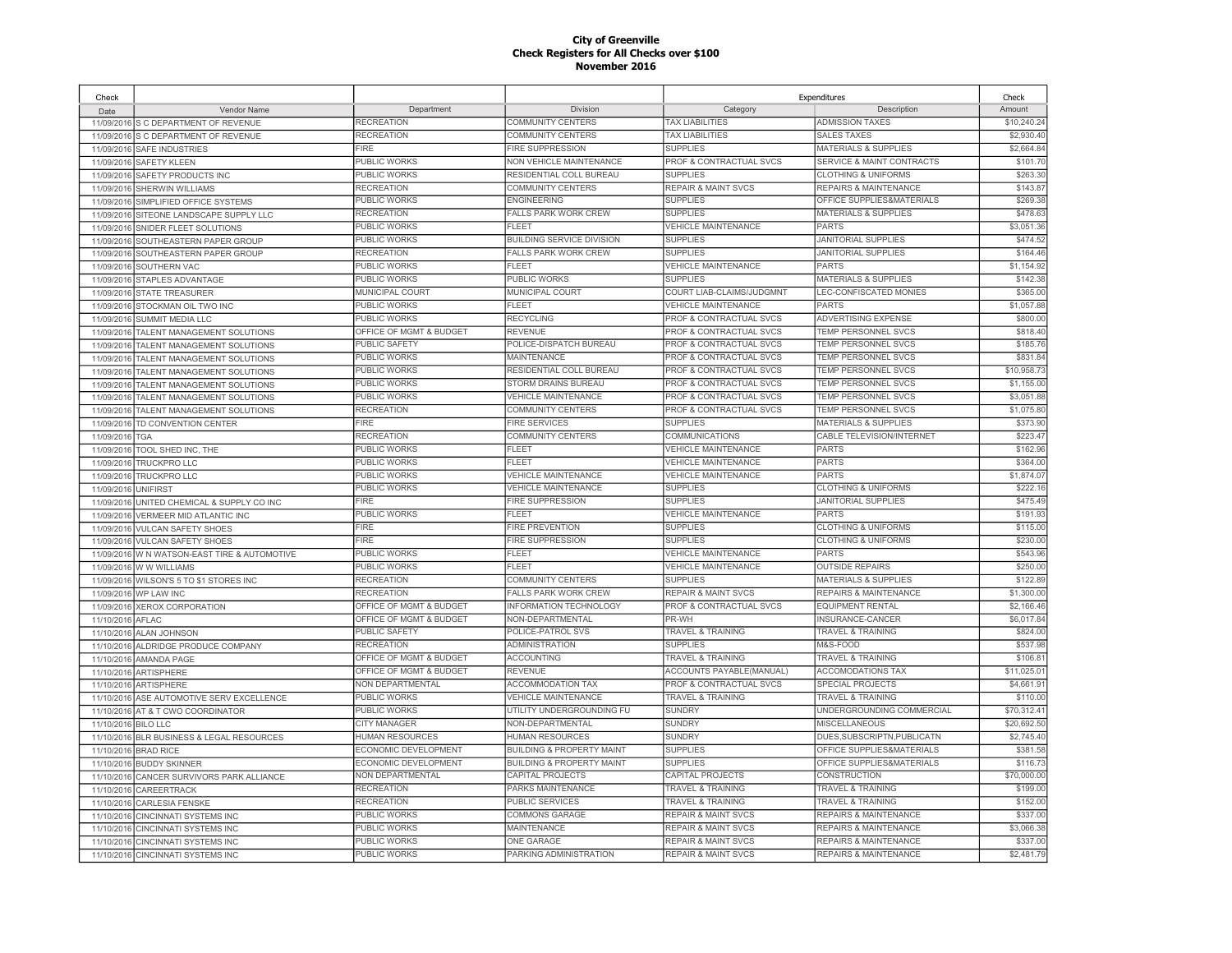| Check                    |                                             |                           |                                  |                                    | Expenditures                         | Check        |
|--------------------------|---------------------------------------------|---------------------------|----------------------------------|------------------------------------|--------------------------------------|--------------|
| Date                     | Vendor Name                                 | Department                | Division                         | Category                           | Description                          | Amount       |
| 11/10/2016               | <b>CINCINNATI SYSTEMS INC</b>               | <b>PUBLIC WORKS</b>       | POINSETT GARAGE                  | <b>REPAIR &amp; MAINT SVCS</b>     | <b>REPAIRS &amp; MAINTENANCE</b>     | \$337.02     |
| 11/10/2016               | <b>CINCINNATI SYSTEMS INC</b>               | <b>PUBLIC WORKS</b>       | RIVERPLACE GARAGE                | <b>REPAIR &amp; MAINT SVCS</b>     | REPAIRS & MAINTENANCE                | \$3,033.03   |
| 11/10/2016               | CINTAS FIRE PROTECTION 636525               | <b>PUBLIC WORKS</b>       | NON VEHICLE MAINTENANCE          | <b>PROF &amp; CONTRACTUAL SVCS</b> | <b>SERVICE &amp; MAINT CONTRACTS</b> | \$2,713.30   |
| 11/10/2016               | COMMUNICATION SERVICE CENTER INC            | <b>PUBLIC WORKS</b>       | <b>VEHICLE MAINTENANCE</b>       | <b>VEHICLE MAINTENANCE</b>         | <b>OUTSIDE REPAIRS</b>               | \$180.00     |
|                          | 11/10/2016 CUMMINS ATLANTIC LLC             | <b>PUBLIC WORKS</b>       | <b>VEHICLE MAINTENANCE</b>       | <b>VEHICLE MAINTENANCE</b>         | <b>PARTS</b>                         | \$945.14     |
| 11/10/2016               | <b>DALE WESTERMEIER</b>                     | <b>RECREATION</b>         | BEAUTIFICATION BUREAU            | TRAVEL & TRAINING                  | TRAVEL & TRAINING                    | \$469.1      |
| 11/10/2016               | <b>DEAN'S ALTERNATOR</b>                    | PUBLIC WORKS              | <b>VEHICLE MAINTENANCE</b>       | <b>VEHICLE MAINTENANCE</b>         | <b>PARTS</b>                         | \$1,325.00   |
| 11/10/2016               | DELL MARKETING LP                           | OFFICE OF MGMT & BUDGET   | INFORMATION TECHNOLOGY           | MIS PROJECTS                       | PCS/UPGRADES                         | \$22,221.33  |
| 11/10/2016               | <b>DIAMONDBACK DRUGS</b>                    | <b>RECREATION</b>         | <b>ADMINISTRATION</b>            | <b>SUPPLIES</b>                    | M&S-MEDICINE                         | \$114.95     |
| 11/10/2016               | <b>DIRECTV</b>                              | <b>FIRE</b>               | <b>FIRE SERVICES</b>             | PROF & CONTRACTUAL SVCS            | SERVICE & MAINT CONTRACTS            | \$136.19     |
| 11/10/2016               | DISYS SOLUTIONS INC                         | NON DEPARTMENTAL          | CAPITAL PROJECTS                 | CAPITAL PROJECTS                   | <b>EQUIPMENT</b>                     | \$7,425.65   |
|                          | 11/10/2016 DUKE ENERGY CORP                 | PUBLIC WORKS              | UTILITY UNDERGROUNDING FU        | <b>SUNDRY</b>                      | UNDERGROUNDING COMMERCIAL            | \$3,624.19   |
|                          | 11/10/2016 ECHOLS OIL COMPANY INC           | PUBLIC WORKS              | FLEET                            | <b>VEHICLE MAINTENANCE</b>         | <b>FUEL</b>                          | \$13,200.1   |
|                          | 11/10/2016 FIELDS SPECIALTY CONTRACTORS INC | NON DEPARTMENTAL          | CAPITAL PROJECTS                 | CAPITAL PROJECTS                   | CONSTRUCTION                         | \$968.7      |
|                          | 11/10/2016 FLEET PRIDE INC                  | PUBLIC WORKS              | <b>VEHICLE MAINTENANCE</b>       | <b>VEHICLE MAINTENANCE</b>         | PARTS                                | \$690.50     |
|                          | 11/10/2016 FLINT TRADING INC                | NON DEPARTMENTAL          | CAPITAL PROJECTS                 | CAPITAL PROJECTS                   | CONSTRUCTION                         | \$1,146.37   |
| 11/10/2016               | <b>GEORGIA BARK COMPANY</b>                 | <b>RECREATION</b>         | <b>FALLS PARK WORK CREW</b>      | <b>SUPPLIES</b>                    | <b>MATERIALS &amp; SUPPLIES</b>      | \$1,272.00   |
| 11/10/2016               | <b>GILLIG LLC</b>                           | <b>PUBLIC WORKS</b>       | <b>VEHICLE MAINTENANCE</b>       | <b>VEHICLE MAINTENANCE</b>         | <b>PARTS</b>                         | \$561.2      |
| 11/10/2016               | GRAINGER 803858620                          | PUBLIC WORKS              | NON VEHICLE MAINTENANCE          | <b>SUPPLIES</b>                    | <b>MATERIALS &amp; SUPPLIES</b>      | \$150.00     |
| 11/10/2016               | <b>GREAT LAKES PETROLEUM</b>                | <b>PUBLIC WORKS</b>       | <b>ADMINISTRATION</b>            | <b>VEHICLE MAINTENANCE</b>         | FUEL                                 | \$13,193.34  |
|                          |                                             | OFFICE OF MGMT & BUDGET   | <b>ACCOUNTING</b>                | PROF & CONTRACTUAL SVCS            | PROFESSIONAL SERVICES                | \$7,700.0    |
| 11/10/2016<br>11/10/2016 | GREENE FINNEY & HORTON LLP                  | MUNICIPAL COURT           | MUNICIPAL COURT                  | PROF & CONTRACTUAL SVCS            | PROFESSIONAL SERVICES                | \$24,274.9   |
|                          | <b>GREENVILLE COUNTY</b>                    | <b>PUBLIC WORKS</b>       | <b>GARBAGE DISPOSAL BUREAU</b>   | <b>PROF &amp; CONTRACTUAL SVCS</b> | <b>DISPOSAL CHARGES</b>              | \$25,833.82  |
| 11/10/201                | GREENVILLE COUNTY SOLID WASTE               | PUBLIC WORKS              | <b>BUILDING SERVICE DIVISION</b> | PROF & CONTRACTUAL SVCS            | <b>SERVICE &amp; MAINT CONTRACTS</b> | \$500.00     |
| 11/10/2016               | <b>GREGORY PEST SOLUTIONS</b>               | <b>RECREATION</b>         | <b>ADMINISTRATION</b>            | <b>SUPPLIES</b>                    | <b>CLOTHING &amp; UNIFORMS</b>       | \$140.0      |
| 11/10/2016               | <b>HARRISON'S WORKWEAR</b>                  |                           |                                  |                                    |                                      |              |
| 11/10/2016               | HENRY SCHEIN ANIMAL HEALTH                  | <b>RECREATION</b>         | <b>ADMINISTRATION</b>            | <b>SUPPLIES</b>                    | <b>M&amp;S-VETERINARY</b>            | \$443.45     |
| 11/10/2016               | HM LIFE INSURANCE COMPANY                   | <b>HUMAN RESOURCES</b>    | <b>HEALTH CARE</b>               | <b>HEALTH</b>                      | <b>HEALTH STOP LOSS</b>              | \$141.444.64 |
|                          | 11/10/2016 HOOK FAST SPECIALTIES INC        | <b>FIRE</b>               | FIRE SUPPRESSION                 | <b>SUPPLIES</b>                    | <b>MATERIALS &amp; SUPPLIES</b>      | \$371.40     |
| 11/10/2016               | HYDRAULIC SPECIALISTS LLC                   | PUBLIC WORKS              | FLEET                            | <b>VEHICLE MAINTENANCE</b>         | <b>OUTSIDE REPAIRS</b>               | \$6,019.62   |
|                          | 11/10/2016 IAN MULLINS                      | <b>RECREATION</b>         | <b>TREE MAINTENANCE BUREAU</b>   | <b>TRAVEL &amp; TRAINING</b>       | <b>TRAVEL &amp; TRAINING</b>         | \$116.72     |
| 11/10/2016               | <b>IFEA</b>                                 | PUBLIC INFORMATION/EVENTS | <b>SPECIAL EVENTS</b>            | <b>SUNDRY</b>                      | DUES, SUBSCRIPTN, PUBLICATN          | \$825.00     |
| 11/10/2016               | <b>INNOVYZE INC</b>                         | NON DEPARTMENTAL          | CAPITAL PROJECTS                 | CAPITAL PROJECTS                   | <b>EQUIPMENT</b>                     | \$3,750.00   |
| 11/10/2016               | <b>IVEY COMMUNICATIONS INC</b>              | PUBLIC WORKS              | PARKING ADMINISTRATION           | <b>SUPPLIES</b>                    | <b>MATERIALS &amp; SUPPLIES</b>      | \$202.0      |
| 11/10/2016               | <b>JAMES KEEL</b>                           | <b>PUBLIC WORKS</b>       | <b>FIXED ROUTE</b>               | <b>TRAVEL &amp; TRAINING</b>       | <b>TRAVEL &amp; TRAINING</b>         | \$103.1      |
| 11/10/2016               | JARED LOPEZ                                 | OFFICE OF MGMT & BUDGET   | <b>INFORMATION TECHNOLOGY</b>    | <b>TRAVEL &amp; TRAINING</b>       | <b>LOCAL TRANSPORTATION</b>          | \$130.30     |
| 11/10/2016               | JOHNSON CONTROLS INC                        | NON DEPARTMENTAL          | CAPITAL PROJECTS                 | ACCOUNTS PAYABLE(MANUAL)           | <b>EQUIPMENT</b>                     | \$51,425.32  |
| 11/10/2016               | JOHNSON CONTROLS INC                        | NON DEPARTMENTAL          | CAPITAL PROJECTS                 | CAPITAL PROJECTS                   | <b>EQUIPMENT</b>                     | \$606.90     |
| 11/10/2016               | L-J INC                                     | <b>NON DEPARTMENTAL</b>   | CAPITAL PROJECTS                 | <b>CAPITAL PROJECTS</b>            | CONSTRUCTION                         | \$241,558.83 |
| 11/10/2016               | LABORATORY CORPORATION OF AMERICA           | <b>HUMAN RESOURCES</b>    | OCCUPATIONAL HEALTH              | PROF & CONTRACTUAL SVCS            | PROFESSIONAL SERVICES                | \$2,837.86   |
| 11/10/2016               | LEONARD BUILDINGS & TRUCK ACCESSORI         | <b>FIRE</b>               | <b>FIRE SUPPRESSION</b>          | <b>SUPPLIES</b>                    | <b>MATERIALS &amp; SUPPLIES</b>      | \$2,000.00   |
| 11/10/2016               | LINA                                        | <b>HUMAN RESOURCES</b>    | <b>HEALTH CARE</b>               | OTHER INSURANCE                    | LIFE INSURANCE                       | \$19,210.24  |
| 11/10/2016               | LINA                                        | HUMAN RESOURCES           | <b>HEALTH CARE</b>               | <b>OTHER INSURANCE</b>             | <b>LONG TERM DISABILITY</b>          | \$7,014.49   |
| 11/10/2016               | <b>LYDIA THOMAS</b>                         | <b>RECREATION</b>         | PUBLIC SERVICES                  | <b>SUPPLIES</b>                    | SUPPLIES PROMOTIONS                  | \$290.00     |
|                          | 11/10/2016 LYNNSTAR CONSTRUCTION CO INC     | NON DEPARTMENTAL          | CAPITAL PROJECTS                 | CAPITAL PROJECTS                   | CONSTRUCTION                         | \$20,934.00  |
|                          | 11/10/2016 METRO REPROGRAPHIC SERVICES      | OFFICE OF MGMT & BUDGET   | GIS                              | MACHINERY AND EQUIPMENT            | MACHINERY AND EQUIPMENT              | \$5,099.00   |
| 11/10/2016               | MIKE'S BODY SHOP                            | PUBLIC WORKS              | <b>CU-ICAR SHUTTLE</b>           | <b>VEHICLE MAINTENANCE</b>         | <b>OUTSIDE REPAIRS</b>               | \$684.58     |
|                          | 11/10/2016 MIKE'S BODY SHOP                 | PUBLIC WORKS              | FLEET                            | <b>VEHICLE MAINTENANCE</b>         | <b>OUTSIDE REPAIRS</b>               | \$1,830.83   |
| 11/10/2016               | NAPA AUTO PARTS                             | PUBLIC WORKS              | NON VEHICLE MAINTENANCE          | <b>SUPPLIES</b>                    | MATERIALS & SUPPLIES                 | \$338.1      |
| 11/10/2016               | <b>NC STATE UNIVERSITY</b>                  | PUBLIC WORKS              | STORMWATER MANAGEMENT            | <b>TRAVEL &amp; TRAINING</b>       | <b>TRAVEL &amp; TRAINING</b>         | \$695.0      |
| 11/10/2016               | <b>NGLIC</b>                                | <b>HUMAN RESOURCES</b>    | <b>HEALTH CARE</b>               | OTHER INSURANCE                    | VISION - SUPERIOR                    | \$9,069.7    |
| 11/10/2016               | OGLETREE DEAKINS NASH SMOAK & STEWA         | <b>HUMAN RESOURCES</b>    | <b>HUMAN RESOURCES</b>           | PROF & CONTRACTUAL SVCS            | PROFESSIONAL SERVICES                | \$400.00     |
| 11/10/2016               | PALMETTO BUS SALES LLC                      | PUBLIC WORKS              | <b>CU-ICAR SHUTTLE</b>           | <b>VEHICLE MAINTENANCE</b>         | <b>PARTS</b>                         | \$617.49     |
| 11/10/2016               | PANAGAKOS ASPHALT INC                       | C. D. DIVISION            | <b>CDBG PROJECTS</b>             | CD PROJECTS                        | PUBLIC FACILITIES & IMPRO            | \$717.92     |
| 11/10/2016               | PEPSI-COLA BOTTLING CO                      | <b>RECREATION</b>         | <b>PUBLIC SERVICES</b>           | <b>SUPPLIES</b>                    | SALE CONCESSIONS                     | \$571.33     |
| 11/10/2016               | PREMIER EAP LLC                             | <b>HUMAN RESOURCES</b>    | OCCUPATIONAL HEALTH              | PROF & CONTRACTUAL SVCS            | PROFESSIONAL SERVICES                | \$2,769.00   |
| 11/10/2016               | PREMIER GROWERS INC                         | <b>RECREATION</b>         | <b>FALLS PARK WORK CREW</b>      | <b>SUPPLIES</b>                    | <b>MATERIALS &amp; SUPPLIES</b>      | \$5,558.40   |
|                          | 11/10/2016 PRESORT PLUS INC                 | OFFICE OF MGMT & BUDGET   | <b>PURCHASING</b>                | <b>COMMUNICATIONS</b>              | <b>POSTAGE</b>                       | \$8,466.95   |
|                          |                                             |                           |                                  |                                    |                                      |              |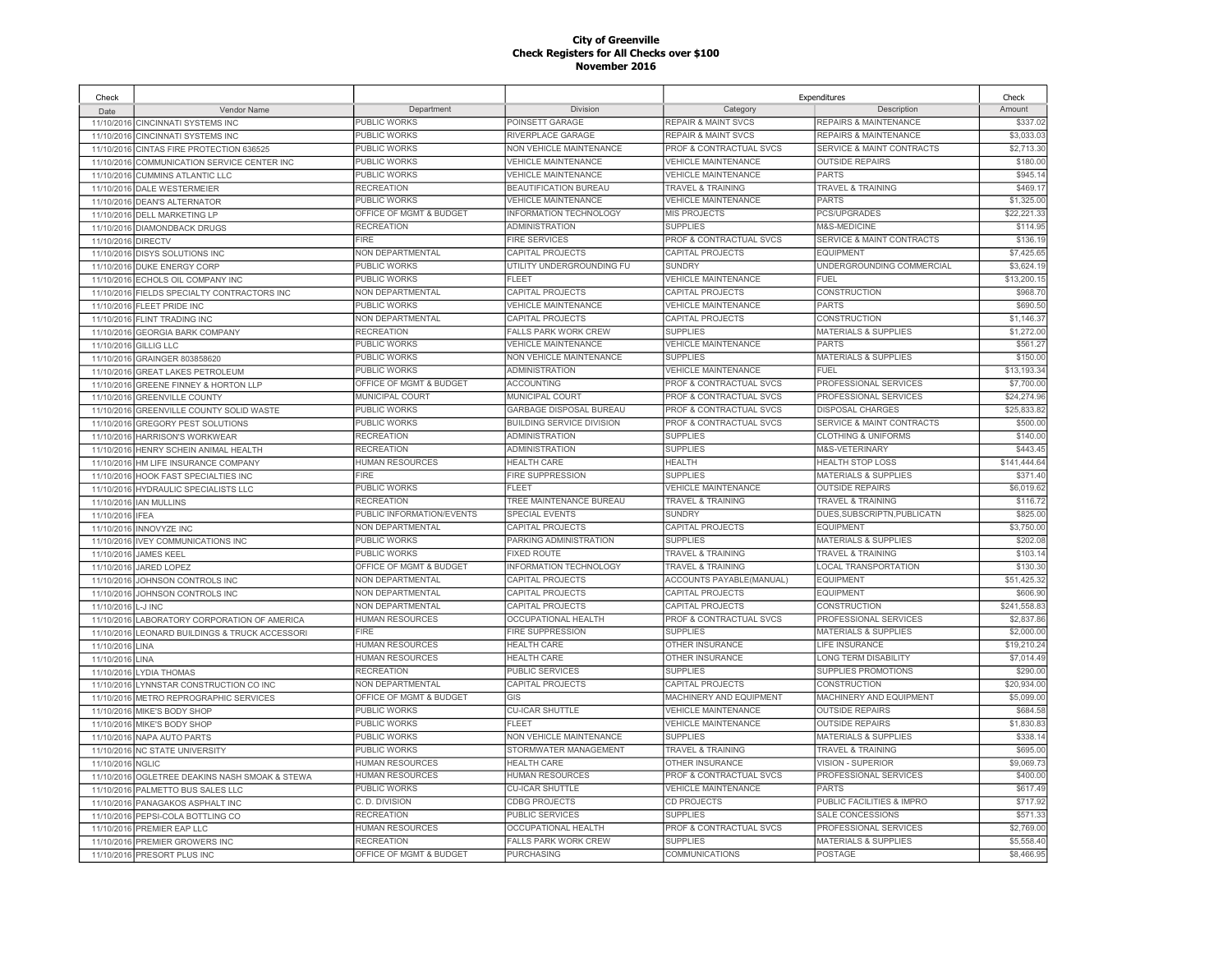| Check      |                                              |                           |                               |                                    | Expenditures                         | Check        |
|------------|----------------------------------------------|---------------------------|-------------------------------|------------------------------------|--------------------------------------|--------------|
| Date       | Vendor Name                                  | Department                | Division                      | Category                           | Description                          | Amount       |
| 11/10/2016 | PROFORMA                                     | <b>RECREATION</b>         | PUBLIC SERVICES               | <b>SUPPLIES</b>                    | OTHER BOO IN THE ZOO                 | \$519.43     |
| 11/10/2016 | PROVIDENT LIFE & ACCIDENT INS CO             | <b>HUMAN RESOURCES</b>    | <b>HEALTH CARE</b>            | <b>OTHER INSURANCE</b>             | LIFE INSURANCE                       | \$2,041.80   |
| 11/10/2016 | <b>QUENTIN THOMPSON</b>                      | <b>RECREATION</b>         | PARKS MAINTENANCE             | <b>TRAVEL &amp; TRAINING</b>       | <b>TRAVEL &amp; TRAINING</b>         | \$287.96     |
| 11/10/2016 | <b>REBUILD UPSTATE</b>                       | C. D. DIVISION            | <b>CDBG PROJECTS</b>          | CD PROJECTS                        | PUBLIC INFORMATION                   | \$1,955.93   |
| 11/10/2016 | <b>REPUBLIC SERVICES</b>                     | PUBLIC WORKS              | GARBAGE DISPOSAL BUREAU       | PROF & CONTRACTUAL SVCS            | <b>HAULING COSTS</b>                 | \$27,004.7   |
| 11/10/2016 | RONNIE BEVER                                 | <b>RECREATION</b>         | TREE MAINTENANCE BUREAU       | <b>TRAVEL &amp; TRAINING</b>       | <b>TRAVEL &amp; TRAINING</b>         | \$158.00     |
| 11/10/2016 | S C DEPARTMENT OF CORRECTIONS                | <b>RECREATION</b>         | PARKS MAINTENANCE             | PROF & CONTRACTUAL SVCS            | TEMP PERSONNEL SVCS                  | \$1,261.00   |
| 11/10/2016 | S C SUMMARY COURT JUDGES ASSOCIATIO          | MUNICIPAL COURT           | MUNICIPAL COURT               | <b>SUNDRY</b>                      | DUES, SUBSCRIPTN, PUBLICATN          | \$300.00     |
| 11/10/2016 | <b>SAM'S CLUB</b>                            | <b>RECREATION</b>         | <b>ADMINISTRATION</b>         | <b>SUPPLIES</b>                    | M&S-FOOD                             | \$133.04     |
| 11/10/2016 | <b>SAM'S CLUB</b>                            | <b>RECREATION</b>         | PUBLIC SERVICES               | <b>SUPPLIES</b>                    | SALE CONCESSIONS                     | \$382.52     |
| 11/10/2016 | SANDRA TEMPLETON PETTY CASH                  | <b>CITY ATTORNEY</b>      | <b>CITY ATTORNEY</b>          | <b>SUNDRY</b>                      | <b>COURT COSTS</b>                   | \$111.00     |
| 11/10/2016 | SC ASSOCIATION FOR CED                       | C. D. DIVISION            | <b>CDBG PROJECTS</b>          | <b>SUNDRY</b>                      | MISCELLANEOUS                        | \$1,000.00   |
| 11/10/2016 | <b>SHARON NELSON</b>                         | <b>HUMAN RESOURCES</b>    | HUMAN RESOURCES               | <b>SUNDRY</b>                      | <b>MISCELLANEOUS</b>                 | \$110.10     |
| 11/10/2016 | SITE DESIGN INC                              | ECONOMIC DEVELOPMENT      | ECONOMIC DEVELOPMENT          | PROF & CONTRACTUAL SVCS            | PROFESSIONAL SERVICES                | \$800.00     |
| 11/10/2016 | <b>SKILLPATH SEMINARS</b>                    | ECONOMIC DEVELOPMENT      | PLANNING AND ZONING           | <b>TRAVEL &amp; TRAINING</b>       | <b>TRAVEL &amp; TRAINING</b>         | \$149.2      |
| 11/10/2016 | <b>SKILLPATH SEMINARS</b>                    | <b>FIRE</b>               | FIRE                          | <b>TRAVEL &amp; TRAINING</b>       | <b>TRAVEL &amp; TRAINING</b>         | \$149.25     |
| 11/10/2016 | <b>SKILLPATH SEMINARS</b>                    | <b>FIRE</b>               | FIRE PREVENTION               | <b>TRAVEL &amp; TRAINING</b>       | <b>TRAVEL &amp; TRAINING</b>         | \$149.2      |
| 11/10/2016 | <b>SKILLPATH SEMINARS</b>                    | PUBLIC WORKS              | CONSTRUCTION & INSPECTION     | <b>TRAVEL &amp; TRAINING</b>       | <b>TRAVEL &amp; TRAINING</b>         | \$149.2      |
| 11/10/2016 | SOFTWAREONE INC                              | OFFICE OF MGMT & BUDGET   | INFORMATION TECHNOLOGY        | PROF & CONTRACTUAL SVCS            | SERVICE & MAINT CONTRACTS            | \$152,527.48 |
| 11/10/2016 | SOUTHEASTERN JANITORIAL OF SC LLC            | <b>FIRE</b>               | <b>FIRE SERVICES</b>          | PROF & CONTRACTUAL SVCS            | SERVICE & MAINT CONTRACTS            | \$749.77     |
| 11/10/2016 | SOUTHEASTERN JANITORIAL OF SC LLC            | MUNICIPAL COURT           | MUNICIPAL COURT               | PROF & CONTRACTUAL SVCS            | SERVICE & MAINT CONTRACTS            | \$1,400.0    |
| 11/10/2016 | SOUTHEASTERN JANITORIAL OF SC LLC            | PUBLIC WORKS              | BUILDING SERVICE DIVISION     | PROF & CONTRACTUAL SVCS            | <b>SERVICE &amp; MAINT CONTRACTS</b> | \$5,998.17   |
| 11/10/2016 | SOUTHEASTERN JANITORIAL OF SC LLC            | PUBLIC WORKS              | FLEET                         | <b>PROF &amp; CONTRACTUAL SVCS</b> | <b>SERVICE &amp; MAINT CONTRACTS</b> | \$364.26     |
| 11/10/2016 | SOUTHEASTERN JANITORIAL OF SC LLC            | PUBLIC WORKS              | PUBLIC WORKS                  | PROF & CONTRACTUAL SVCS            | <b>SERVICE &amp; MAINT CONTRACTS</b> | \$160.39     |
| 11/10/2016 | SOUTHEASTERN JANITORIAL OF SC LLC            | PUBLIC WORKS              | RESIDENTIAL COLL BUREAU       | <b>PROF &amp; CONTRACTUAL SVCS</b> | MAINTENANCE CONTRACTS                | \$160.39     |
| 11/10/2016 | SOUTHEASTERN JANITORIAL OF SC LLC            | PUBLIC WORKS              | <b>SEWERS BUREAU</b>          | <b>PROF &amp; CONTRACTUAL SVCS</b> | MAINTENANCE CONTRACTS                | \$160.3      |
| 11/10/2016 | SOUTHEASTERN JANITORIAL OF SC LLC            | PUBLIC WORKS              | <b>STORM DRAINS BUREAU</b>    | <b>PROF &amp; CONTRACTUAL SVCS</b> | <b>SERVICE &amp; MAINT CONTRACTS</b> | \$160.39     |
|            | 11/10/2016 SOUTHEASTERN JANITORIAL OF SC LLC | <b>PUBLIC WORKS</b>       | <b>STREETS BUREAU</b>         | PROF & CONTRACTUAL SVCS            | <b>SERVICE &amp; MAINT CONTRACTS</b> | \$160.39     |
| 11/10/2016 | SOUTHEASTERN JANITORIAL OF SC LLC            | PUBLIC WORKS              | TRAFFIC ENGINEERING           | PROF & CONTRACTUAL SVCS            | SERVICE & MAINT CONTRACTS            | \$347.8      |
|            | 11/10/2016 STATE TREASURER                   | <b>MUNICIPAL COURT</b>    | <b>MUNICIPAL COURT</b>        | <b>COURT LIABILITY</b>             | COURT-DRUG SURCHARGE                 | \$957.97     |
| 11/10/2016 | <b>STATE TREASURER</b>                       | MUNICIPAL COURT           | MUNICIPAL COURT               | <b>COURT LIABILITY</b>             | <b>COURT-DUI ASSESSMENT</b>          | \$284.59     |
| 11/10/2016 | <b>STATE TREASURER</b>                       | MUNICIPAL COURT           | MUNICIPAL COURT               | <b>COURT LIABILITY</b>             | COURT-DUI HWY PATRL SURCH            | \$2,071.64   |
| 11/10/2016 | <b>STATE TREASURER</b>                       | MUNICIPAL COURT           | MUNICIPAL COURT               | <b>COURT LIABILITY</b>             | COURT-DUI SPINAL CORD SUR            | \$2,150.6    |
| 11/10/2016 | <b>STATE TREASURER</b>                       | MUNICIPAL COURT           | <b>MUNICIPAL COURT</b>        | <b>COURT LIABILITY</b>             | <b>COURT-STATE ASSESSMENT</b>        | \$19,110.2   |
| 11/10/2016 | <b>STATE TREASURER</b>                       | MUNICIPAL COURT           | MUNICIPAL COURT               | <b>COURT LIABILITY</b>             | COURT-TRAFFIC SURCHARGE              | \$7,965.6    |
| 11/10/2016 | <b>STATE TREASURER</b>                       | MUNICIPAL COURT           | <b>MUNICIPAL COURT</b>        | <b>COURT LIABILITY</b>             | DUI/DUAC BRTHLZR TST SLED            | \$542.89     |
| 11/10/2016 | <b>STATE TREASURER</b>                       | MUNICIPAL COURT           | MUNICIPAL COURT               | <b>COURT LIABILITY</b>             | DUS HWY PATROL                       | \$423.16     |
| 11/10/2016 | <b>STATE TREASURER</b>                       | MUNICIPAL COURT           | MUNICIPAL COURT               | <b>COURT LIABILITY</b>             | SC CRIMINAL JUSTICE ACADE            | \$265.55     |
| 11/10/2016 | TD CARD SERVICES                             | OFFICE OF MGMT & BUDGET   | GIS                           | <b>TRAVEL &amp; TRAINING</b>       | TRAVEL & TRAINING                    | \$536.70     |
| 11/10/2016 | TD CARD SERVICES                             | OFFICE OF MGMT & BUDGET   | <b>INFORMATION TECHNOLOGY</b> | <b>MIS PROJECTS</b>                | PCS/UPGRADES                         | \$109.13     |
| 11/10/2016 | TD CARD SERVICES                             | OFFICE OF MGMT & BUDGET   | INFORMATION TECHNOLOGY        | <b>SUPPLIES</b>                    | MATERIALS & SUPPLIES                 | \$375.67     |
| 11/10/2016 | TD CARD SERVICES                             | PUBLIC WORKS              | <b>ADMINISTRATION</b>         | <b>SUPPLIES</b>                    | <b>MATERIALS &amp; SUPPLIES</b>      | \$142.26     |
| 11/10/2016 | TD CARD SERVICES                             | PUBLIC WORKS              | <b>FIXED ROUTE</b>            | <b>SUPPLIES</b>                    | <b>MATERIALS &amp; SUPPLIES</b>      | \$239.5'     |
| 11/10/2016 | TD CARD SERVICES                             | PUBLIC WORKS              | NON VEHICLE MAINTENANCE       | <b>SUPPLIES</b>                    | <b>MATERIALS &amp; SUPPLIES</b>      | \$104.84     |
| 11/10/2016 | TD CARD SERVICES                             | <b>PUBLIC WORKS</b>       | <b>VEHICLE MAINTENANCE</b>    | <b>SUPPLIES</b>                    | <b>MATERIALS &amp; SUPPLIES</b>      | \$135.02     |
| 11/10/2016 | TD CARD SERVICES                             | PUBLIC WORKS              | <b>VEHICLE MAINTENANCE</b>    | VEHICLE MAINTENANCE                | <b>PARTS</b>                         | \$253.59     |
| 11/10/2016 | <b>TIM GUERIN</b>                            | PUBLIC WORKS              | <b>STREETS BUREAU</b>         | <b>TRAVEL &amp; TRAINING</b>       | TRAVEL & TRAINING                    | \$1,427.30   |
| 11/10/2016 | TRAFFIC SIGNAL INC                           | PUBLIC WORKS              | TRAFFIC ENGINEERING           | <b>SUPPLIES</b>                    | M&S-SIGNALS                          | \$2,177.00   |
| 11/10/2016 | TRAVELERS REST FEED & SEED INC               | <b>RECREATION</b>         | <b>ADMINISTRATION</b>         | <b>SUPPLIES</b>                    | M&S-FOOD                             | \$166.95     |
| 11/10/2016 | <b>TRUCKPRO LLC</b>                          | <b>PUBLIC WORKS</b>       | VEHICLE MAINTENANCE           | <b>VEHICLE MAINTENANCE</b>         | <b>PARTS</b>                         | \$779.63     |
| 11/10/2016 | TYCO INTEGRATED SECURITY LLC                 | <b>PUBLIC WORKS</b>       | <b>IBERTY SQUARE GARAGE</b>   | <b>REPAIR &amp; MAINT SVCS</b>     | <b>REPAIRS &amp; MAINTENANCE</b>     | \$1,828.90   |
| 11/10/2016 | <b>U S BANK</b>                              | OFFICE OF MGMT & BUDGET   | <b>ACCOUNTING</b>             | <b>FISCAL AGENT</b>                | <b>FISCAL AGENT FEES</b>             | \$1,777.88   |
| 11/10/2016 | <b>UNIFIRST</b>                              | PUBLIC WORKS              | <b>VEHICLE MAINTENANCE</b>    | <b>SUPPLIES</b>                    | <b>CLOTHING &amp; UNIFORMS</b>       | \$219.7      |
| 11/10/2016 | <b>VICTORIA IRIEL</b>                        | PUBLIC INFORMATION/EVENTS | SPECIAL EVENTS                | <b>TRAVEL &amp; TRAINING</b>       | <b>TRAVEL &amp; TRAINING</b>         | \$509.70     |
| 11/10/2016 | WATEREE CONSTRUCTION CO AND EUDY'S           | NON DEPARTMENTAL          | CAPITAL PROJECTS              | CAPITAL PROJECTS                   | <b>CONSTRUCTION</b>                  | \$190,956.79 |
| 11/10/2016 | WEASC WATER ENVIRONMENT ASSOC OF SC          | PUBLIC WORKS              | <b>SEWERS BUREAU</b>          | <b>TRAVEL &amp; TRAINING</b>       | <b>TRAVEL &amp; TRAINING</b>         | \$255.00     |
|            | 11/14/2016 A'BRIANA FRAZIER                  | <b>MUNICIPAL COURT</b>    | <b>MUNICIPAL COURT</b>        | <b>COURT LIABILITY</b>             | <b>COURT-RESTITUTION</b>             | \$200.00     |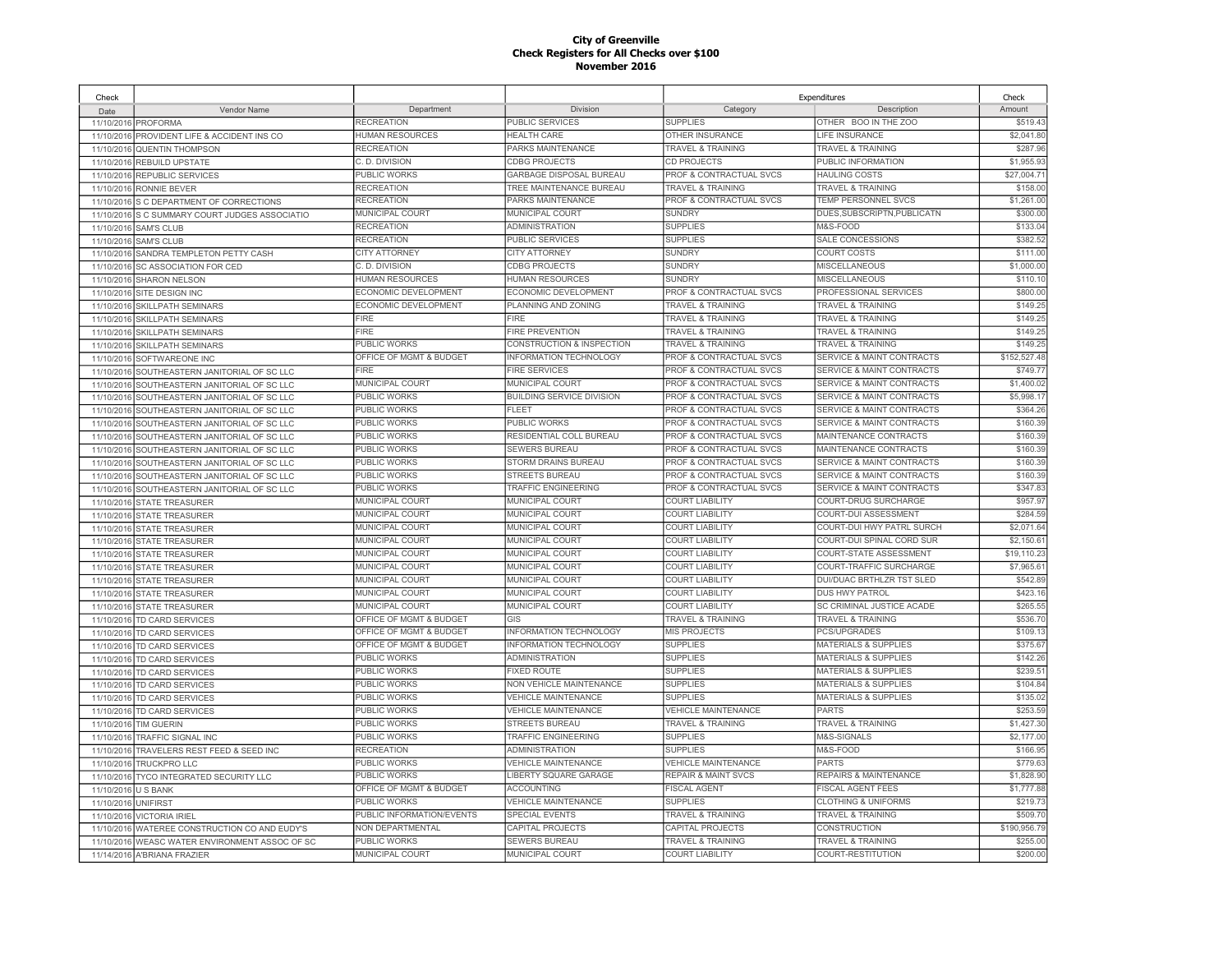| Check                    |                                         |                         |                                                            |                                    | Expenditures                    | Check                  |
|--------------------------|-----------------------------------------|-------------------------|------------------------------------------------------------|------------------------------------|---------------------------------|------------------------|
| Date                     | Vendor Name                             | Department              | Division                                                   | Category                           | Description                     | Amount                 |
| 11/14/2016               | ADDISON SAFETY GROUP LLC                | <b>PUBLIC WORKS</b>     | RIVER STREET GARAGE                                        | <b>REPAIR &amp; MAINT SVCS</b>     | REPAIRS & MAINTENANCE           | \$607.50               |
| 11/14/2016               | ALDRIDGE PRODUCE COMPANY                | <b>RECREATION</b>       | <b>ADMINISTRATION</b>                                      | <b>SUPPLIES</b>                    | M&S-FOOD                        | \$347.82               |
| 11/14/2016               | ALETA WOODS                             | <b>PUBLIC WORKS</b>     | UTILITY UNDERGROUNDING FU                                  | <b>SUNDRY</b>                      | METER BOX CONVERSIONS           | \$300.00               |
| 11/14/2016               | ALEXANDER SCHAEFER                      | <b>PUBLIC WORKS</b>     | PARKING ADMINISTRATION                                     | S. SPRING STREET GARAGE            | S. SPRING MONTHLY PARKING       | \$224.00               |
|                          | 11/14/2016 AMG PARTS & EQUIPMENT LLC    | PUBLIC WORKS            | FLEET                                                      | <b>VEHICLE MAINTENANCE</b>         | PARTS                           | \$600.37               |
| 11/14/2016               | AMICK EQUIPMENT COMPANY INC             | <b>PUBLIC WORKS</b>     | <b>FLEET</b>                                               | <b>VEHICLE MAINTENANCE</b>         | PARTS                           | \$541.96               |
| 11/14/2016               | ANDERSON STAMP & ENGRAVING              | <b>PUBLIC WORKS</b>     | FLEET                                                      | <b>SUPPLIES</b>                    | <b>MATERIALS &amp; SUPPLIES</b> | \$123.76               |
| 11/14/2016               | <b>ARC</b>                              | ECONOMIC DEVELOPMENT    | PLANNING AND ZONING                                        | PRINTING                           | OTHER                           | \$602.74               |
| 11/14/2016               | ASG LLC                                 | <b>PUBLIC SAFETY</b>    | POLICE-PATROL SVS                                          | PROF & CONTRACTUAL SVCS            | PROFESSIONAL SERVICES           | \$643.28               |
| 11/14/2016               | AUDIO SOLUTIONS INC                     | <b>FIRE</b>             | <b>FIRE SERVICES</b>                                       | <b>SUPPLIES</b>                    | <b>MATERIALS &amp; SUPPLIES</b> | \$328.72               |
| 11/14/2016               | <b>AUTO TECH SUPPLY</b>                 | PUBLIC WORKS            | FLEET                                                      | <b>VEHICLE MAINTENANCE</b>         | <b>PARTS</b>                    | \$136.55               |
| 11/14/2016               | BLANCHARD MACHINERY CO                  | PUBLIC WORKS            | <b>STREETS BUREAU</b>                                      | <b>SUPPLIES</b>                    | <b>MATERIALS &amp; SUPPLIES</b> | \$238.50               |
| 11/14/2016               | BLOSSMAN GAS INC 052                    | PUBLIC WORKS            | FLEET                                                      | <b>VEHICLE MAINTENANCE</b>         | <b>FUEL</b>                     | \$167.57               |
| 11/14/2016               | BRAGG WASTE SERVICES INC                | <b>RECREATION</b>       | PARKS AND RECREATION                                       | PROF & CONTRACTUAL SVCS            | SERVICE & MAINT CONTRACTS       | \$132.34               |
| 11/14/2016               | BRYANTS KAR GARD LLC                    | FIRE                    | <b>FIRE SUPPRESSION</b>                                    | <b>VEHICLE MAINTENANCE</b>         | <b>PARTS</b>                    | \$795.73               |
|                          | 11/14/2016 BUILDERS FIRSTSOURCE         | NON DEPARTMENTAL        | CAPITAL PROJECTS                                           | CAPITAL PROJECTS                   | <b>CONSTRUCTION</b>             | \$145.52               |
| 11/14/2016               | <b>BURLINGTON COAT FACTORY</b>          | MUNICIPAL COURT         | MUNICIPAL COURT                                            | <b>COURT LIABILITY</b>             | COURT-RESTITUTION               | \$100.00               |
| 11/14/2016               | <b>BUSCH SYSTEMS INTERNATIONAL INC</b>  | <b>PUBLIC WORKS</b>     | <b>RECYCLING</b>                                           | <b>SUPPLIES</b>                    | <b>MATERIALS &amp; SUPPLIES</b> | \$810.39               |
| 11/14/2016               | CAMPBELL-BROWN INC                      | PUBLIC WORKS            | <b>FLEET</b>                                               | <b>VEHICLE MAINTENANCE</b>         | PARTS                           | \$1,169.71             |
| 11/14/2016               | CAPSTONE FILTER SERVICES LLC            | PUBLIC WORKS            | TRAFFIC ENGINEERING                                        | <b>SUPPLIES</b>                    | M&S-SIGNALS                     | \$403.65               |
| 11/14/2016               | CAROLINA BEST TITLE LOAN                | MUNICIPAL COURT         | MUNICIPAL COURT                                            | <b>COURT LIABILITY</b>             | COURT-RESTITUTION               | \$250.0                |
| 11/14/2016               | CAROLINA CONCRETE COMPANY INC           | <b>NON DEPARTMENTAL</b> | CAPITAL PROJECTS                                           | CAPITAL PROJECTS                   | CONSTRUCTION                    | \$7,063.84             |
| 11/14/2016               | CAROLINA CONCRETE COMPANY INC           | PUBLIC WORKS            | STORM DRAINS BUREAU                                        | <b>SUPPLIES</b>                    | CONSTRUCTION & REPAIR           | \$797.1                |
|                          | CAROLINA LAWN & TRACTOR INC             | <b>RECREATION</b>       | <b>BEAUTIFICATION BUREAU</b>                               | <b>SUPPLIES</b>                    | <b>MATERIALS &amp; SUPPLIES</b> | \$1,317.58             |
| 11/14/2016<br>11/14/2016 | <b>CCT INC</b>                          | NON DEPARTMENTAL        | CAPITAL PROJECTS                                           | CAPITAL PROJECTS                   | EQUIPMENT                       | \$1,095.0              |
|                          |                                         | OFFICE OF MGMT & BUDGET | GIS                                                        | <b>TRAVEL &amp; TRAINING</b>       | <b>TRAVEL &amp; TRAINING</b>    | \$1,198.00             |
| 11/14/2016               | <b>CCT INC</b>                          | OFFICE OF MGMT & BUDGET | <b>INFORMATION TECHNOLOGY</b>                              | <b>SUPPLIES</b>                    | <b>MATERIALS &amp; SUPPLIES</b> | \$296.80               |
| 11/14/2016               | CDW/G                                   | <b>MUNICIPAL COURT</b>  | <b>MUNICIPAL COURT</b>                                     | <b>COURT LIABILITY</b>             | COURT-RESTITUTION               | \$100.00               |
| 11/14/2016               | CHAD WILLIFORD SPINX                    | MUNICIPAL COURT         | MUNICIPAL COURT                                            | <b>COURT LIABILITY</b>             | COURT-RESTITUTION               | \$463.66               |
| 11/14/2016               | <b>CHARLES FULLER</b>                   | <b>PUBLIC WORKS</b>     | FLEET                                                      | <b>VEHICLE MAINTENANCE</b>         | PARTS                           | \$108.1                |
| 11/14/2016               | CHRISTOPHER TRUCKS INC                  | <b>PUBLIC WORKS</b>     | <b>FLEET</b>                                               | <b>SUPPLIES</b>                    | <b>CLOTHING &amp; UNIFORMS</b>  | \$344.43               |
| 11/14/2016               | <b>CINTAS</b>                           | MUNICIPAL COURT         | MUNICIPAL COURT                                            | <b>COURT LIABILITY</b>             | COURT-RESTITUTION               | \$197.00               |
| 11/14/2016               | <b>CITGO CORNER MART</b>                |                         |                                                            |                                    |                                 |                        |
| 11/14/2016               | CITY ELECTRIC SUPPLY CO                 | PUBLIC WORKS            | <b>TRAFFIC ENGINEERING</b><br><b>BEAUTIFICATION BUREAU</b> | <b>SUPPLIES</b><br><b>SUPPLIES</b> | M&S-SIGNALS                     | \$177.58<br>\$1,490.40 |
| 11/14/2016               | CITY NURSERY FARM INC                   | <b>RECREATION</b>       |                                                            |                                    | <b>MATERIALS &amp; SUPPLIES</b> |                        |
| 11/14/2016               | CITY NURSERY FARM INC                   | <b>RECREATION</b>       | <b>PARKS MAINTENANCE</b>                                   | <b>SUPPLIES</b>                    | <b>MATERIALS &amp; SUPPLIES</b> | \$1,910.94             |
| 11/14/2016               | <b>CITY NURSERY FARM INC</b>            | <b>RECREATION</b>       | RIGHTS-OF-WAY                                              | <b>SUPPLIES</b>                    | MATERIALS & SUPPLIES            | \$1,239.84             |
| 11/14/2016               | CITY WELDING SERVICE                    | PUBLIC WORKS            | FLEET                                                      | <b>VEHICLE MAINTENANCE</b>         | <b>OUTSIDE REPAIRS</b>          | \$2,018.50             |
| 11/14/2016               | CITY WELDING SERVICE                    | PUBLIC WORKS            | <b>SEWERS BUREAU</b>                                       | <b>SUPPLIES</b>                    | MATERIALS & SUPPLIES            | \$324.50               |
| 11/14/2016               | CLASSIC ACE HARDWARE - GREER            | <b>CITY MANAGER</b>     | <b>DONATIONS</b>                                           | CONTRIBUTIONS/DONATIONS            | POLICE SAFE NEIGHBORHOODS       | \$127.19               |
| 11/14/2016               | CLASSIC ACE HARDWARE - GREER            | PUBLIC SAFETY           | POLICE-PATROL SVS                                          | <b>SUPPLIES</b>                    | <b>MATERIALS &amp; SUPPLIES</b> | \$181.26               |
| 11/14/2016               | CLIA LABORATORY PROGRAM                 | <b>HUMAN RESOURCES</b>  | OCCUPATIONAL HEALTH                                        | PROF & CONTRACTUAL SVCS            | PROFESSIONAL SERVICES           | \$150.00               |
| 11/14/2016               | COMMUNICATION SERVICE CENTER INC        | <b>FIRE</b>             | <b>FIRE SERVICES</b>                                       | <b>REPAIR &amp; MAINT SVCS</b>     | RADIO MAINTENANCE               | \$393.00               |
| 11/14/2016               | COMMUNICATION SERVICE CENTER INC        | PUBLIC SAFETY           | POLICE-PATROL SVS                                          | <b>REPAIR &amp; MAINT SVCS</b>     | REPAIRS & MAINTENANCE           | \$154.29               |
| 11/14/2016               | <b>COMPLETE FITNESS &amp; YOGA</b>      | <b>HUMAN RESOURCES</b>  | <b>HEALTH CARE</b>                                         | <b>SUNDRY</b>                      | <b>WELLNESS ACTIVITIES</b>      | \$360.00               |
| 11/14/2016               | CONCRETE SUPPLY COMPANY LLC             | NON DEPARTMENTAL        | CAPITAL PROJECTS                                           | CAPITAL PROJECTS                   | CONSTRUCTION                    | \$1,393.90             |
| 11/14/2016               | CORBIN TURF & ORNAMENTAL SUPPLY INC     | <b>RECREATION</b>       | PARKS MAINTENANCE                                          | <b>SUPPLIES</b>                    | <b>MATERIALS &amp; SUPPLIES</b> | \$274.38               |
| 11/14/2016               | CRESCENT SUPPLY CO INC                  | <b>PUBLIC WORKS</b>     | MAINTENANCE                                                | <b>SUPPLIES</b>                    | <b>MATERIALS &amp; SUPPLIES</b> | \$239.02               |
| 11/14/2016               | DAVID SCOTT WINGO                       | <b>MUNICIPAL COURT</b>  | <b>MUNICIPAL COURT</b>                                     | <b>COURT LIABILITY</b>             | COURT-RESTITUTION               | \$131.00               |
| 11/14/2016               | DE BRUIN LAW FIRM                       | <b>PUBLIC WORKS</b>     | PARKING ADMINISTRATION                                     | PARKING DEPOSITS                   | PKG DEPOSITS-COMMON             | \$210.00               |
| 11/14/2016               | <b>DEAN'S ALTERNATOR</b>                | PUBLIC WORKS            | <b>FLEET</b>                                               | <b>VEHICLE MAINTENANCE</b>         | <b>PARTS</b>                    | \$571.90               |
| 11/14/2016               | <b>DELL MARKETING LP</b>                | <b>PUBLIC WORKS</b>     | STORM DRAINS BUREAU                                        | <b>SUPPLIES</b>                    | <b>MATERIALS &amp; SUPPLIES</b> | \$1,943.1              |
| 11/14/2016               | <b>DEMARCUS BEEKS</b>                   | <b>MUNICIPAL COURT</b>  | <b>MUNICIPAL COURT</b>                                     | <b>COURT LIABILITY</b>             | <b>COURT-RESTITUTION</b>        | \$148.65               |
| 11/14/2016               | <b>DESIGNLAB INC</b>                    | <b>PUBLIC SAFETY</b>    | POLICE-PATROL SVS                                          | <b>SUPPLIES</b>                    | <b>CLOTHING &amp; UNIFORMS</b>  | \$808.86               |
| 11/14/2016               | <b>DISYS SOLUTIONS INC</b>              | OFFICE OF MGMT & BUDGET | <b>INFORMATION TECHNOLOGY</b>                              | PROF & CONTRACTUAL SVCS            | <b>EQUIPMENT RENTAL</b>         | \$385.25               |
| 11/14/2016               | DIXIE RUBBER & PLASTICS INC             | <b>FIRE</b>             | <b>FIRE SUPPRESSION</b>                                    | <b>VEHICLE MAINTENANCE</b>         | PARTS                           | \$229.99               |
| 11/14/2016               | EARTH PRODUCTS LLC-EASLEY SC            | <b>RECREATION</b>       | <b>BEAUTIFICATION BUREAU</b>                               | <b>SUPPLIES</b>                    | <b>MATERIALS &amp; SUPPLIES</b> | \$424.00               |
|                          | 11/14/2016 EARTH PRODUCTS LLC-EASLEY SC | <b>RECREATION</b>       | COMMUNITY CENTERS                                          | CAPITAL PROJECTS                   | <b>CONSTRUCTION</b>             | \$424.00               |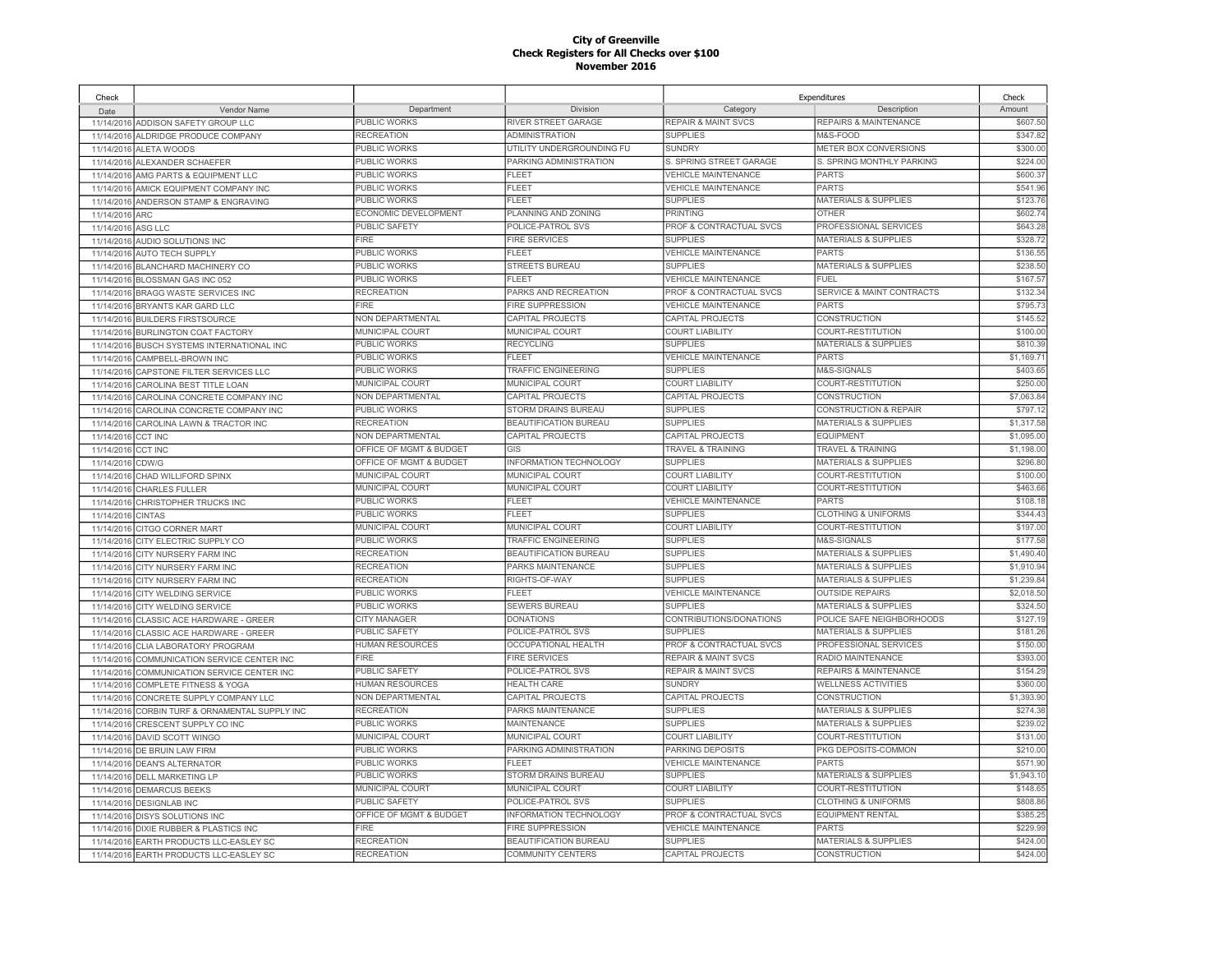| Check      |                                     |                             |                                      |                                | Expenditures                    | Check      |
|------------|-------------------------------------|-----------------------------|--------------------------------------|--------------------------------|---------------------------------|------------|
| Date       | Vendor Name                         | Department                  | Division                             | Category                       | Description                     | Amount     |
|            | 11/14/2016 FAIRWAY FORD INC         | PUBLIC WORKS                | FLEET                                | <b>VEHICLE MAINTENANCE</b>     | PARTS                           | \$1,075.93 |
| 11/14/2016 | FEDERAL EXPRESS CORP                | ECONOMIC DEVELOPMENT        | ECONOMIC DEVELOPMENT                 | <b>SUNDRY</b>                  | <b>MISCELLANEOUS</b>            | \$140.93   |
| 11/14/2016 | <b>FEDERAL EXPRESS CORP</b>         | <b>PUBLIC SAFETY</b>        | POLICE-PATROL SVS                    | <b>SUNDRY</b>                  | MISCELLANEOUS                   | \$128.77   |
| 11/14/2016 | <b>FEDEX OFFICE</b>                 | <b>HUMAN RESOURCES</b>      | HUMAN RESOURCES                      | <b>PRINTING</b>                | PRINTING & BINDING              | \$2,029.95 |
| 11/14/2016 | FGP INTERNATIONAL                   | HUMAN RESOURCES             | <b>HUMAN RESOURCES</b>               | PROF & CONTRACTUAL SVCS        | TEMP PERSONNEL SVCS             | \$801.34   |
| 11/14/2016 | <b>FGP INTERNATIONAL</b>            | OFFICE OF MGMT & BUDGET     | <b>ACCOUNTING</b>                    | PROF & CONTRACTUAL SVCS        | TEMP PERSONNEL SVCS             | \$1,095.92 |
| 11/14/2016 | FORMS & SUPPLY INC                  | PUBLIC WORKS                | TRAFFIC ENGINEERING                  | <b>SUPPLIES</b>                | <b>MATERIALS &amp; SUPPLIES</b> | \$125.1    |
| 11/14/2016 | FRIENDS OF THE ZOO                  | <b>RECREATION</b>           | PUBLIC SERVICES                      | <b>SUPPLIES</b>                | <b>SUPPLIES PROMOTIONS</b>      | \$456.00   |
| 11/14/2016 | <b>FROG 911</b>                     | <b>FIRE</b>                 | <b>FIRE SUPPRESSION</b>              | <b>VEHICLE MAINTENANCE</b>     | <b>PARTS</b>                    | \$222.60   |
| 11/14/2016 | GIMME-A-SIGN CO INC                 | NON DEPARTMENTAL            | CAPITAL PROJECTS                     | CAPITAL PROJECTS               | CONSTRUCTION                    | \$758.96   |
| 11/14/2016 | GIMME-A-SIGN CO INC                 | PUBLIC WORKS                | RESIDENTIAL COLL BUREAU              | <b>SUPPLIES</b>                | <b>MATERIALS &amp; SUPPLIES</b> | \$519.40   |
| 11/14/2016 | GIMME-A-SIGN CO INC                 | <b>RECREATION</b>           | PARKS AND RECREATION                 | <b>SUPPLIES</b>                | <b>MATERIALS &amp; SUPPLIES</b> | \$146.28   |
| 11/14/2016 | <b>GOLD KEY INVESTING</b>           | PUBLIC WORKS                | PARKING ADMINISTRATION               | PARKING DEPOSITS               | PKG DEPOSITS-BROWN ST.          | \$103.60   |
| 11/14/2016 | GOOD LIFE CATERING CO LLC           | <b>HUMAN RESOURCES</b>      | <b>HUMAN RESOURCES</b>               | <b>TRAVEL &amp; TRAINING</b>   | <b>TRAINING/CITY WIDE</b>       | \$378.0    |
| 11/14/2016 | <b>GOODYEAR COMMERCIAL TIRE</b>     | <b>FIRE</b>                 | <b>FIRE SUPPRESSION</b>              | <b>VEHICLE MAINTENANCE</b>     | <b>PARTS</b>                    | \$3,393.7  |
| 11/14/2016 | GOODYEAR COMMERCIAL TIRE            | PUBLIC WORKS                | <b>FLEET</b>                         | <b>VEHICLE MAINTENANCE</b>     | <b>PARTS</b>                    | \$1,097.8  |
| 11/14/2016 | GRAINGER 803858620                  | PUBLIC WORKS                | SEWERS BUREAU                        | <b>SUPPLIES</b>                | <b>MATERIALS &amp; SUPPLIES</b> | \$442.3    |
| 11/14/2016 | GRAINGER 803858935                  | FIRE                        | <b>FIRE SUPPRESSION</b>              | <b>SUPPLIES</b>                | <b>MATERIALS &amp; SUPPLIES</b> | \$265.79   |
| 11/14/2016 | GRAINGER 803858935                  | PUBLIC WORKS                | <b>SEWERS BUREAU</b>                 | <b>SUPPLIES</b>                | <b>MATERIALS &amp; SUPPLIES</b> | \$922.80   |
| 11/14/2016 | GRAINGER 803858935                  | <b>PUBLIC WORKS</b>         | STORM DRAINS BUREAU                  | <b>SUPPLIES</b>                | <b>MATERIALS &amp; SUPPLIES</b> | \$1,635.50 |
| 11/14/2016 | GRAINGER 803858935                  | <b>PUBLIC WORKS</b>         | <b>STREETS BUREAU</b>                | <b>SUPPLIES</b>                | <b>MATERIALS &amp; SUPPLIES</b> | \$275.82   |
| 11/14/2016 | <b>GREENVILLE COUNTY</b>            | MUNICIPAL COURT             | MUNICIPAL COURT                      | COURT LIAB-CLAIMS/JUDGMNT      | LEC-CONFISCATED MONIES          | \$415.80   |
| 11/14/2016 | GREENVILLE OFFICE SUPPLY CO INC     | <b>CITY MANAGER</b>         | <b>CITY MANAGER</b>                  | <b>SUNDRY</b>                  | <b>MISCELLANEOUS</b>            | \$249.14   |
| 11/14/2016 | GREENVILLE OFFICE SUPPLY CO INC     | ECONOMIC DEVELOPMENT        | <b>BUILDING &amp; PROPERTY MAINT</b> | <b>SUPPLIES</b>                | OFFICE SUPPLIES&MATERIALS       | \$697.66   |
| 11/14/2016 | GREENVILLE OFFICE SUPPLY CO INC     | OFFICE OF MGMT & BUDGET     | <b>INFORMATION TECHNOLOGY</b>        | <b>SUPPLIES</b>                | <b>MATERIALS &amp; SUPPLIES</b> | \$355.9    |
| 11/14/2016 | GREENVILLE OFFICE SUPPLY CO INC     | OFFICE OF MGMT & BUDGET     | REVENUE                              | <b>SUPPLIES</b>                | OFFICE SUPPLIES&MATERIALS       | \$269.87   |
| 11/14/2016 | GREENVILLE OFFICE SUPPLY CO INC     | PUBLIC INFORMATION/EVENTS   | <b>EVENTS MANAGEMENT</b>             | <b>SUPPLIES</b>                | <b>SALE GIFTS</b>               | \$411.36   |
| 11/14/2016 | GREENVILLE OFFICE SUPPLY CO INC     | PUBLIC INFORMATION/EVENTS   | PUBLIC INFORMATION                   | <b>SUPPLIES</b>                | <b>MATERIALS &amp; SUPPLIES</b> | \$132.62   |
| 11/14/2016 | GREENVILLE OFFICE SUPPLY CO INC     | PUBLIC WORKS                | <b>FLEET</b>                         | <b>SUPPLIES</b>                | <b>MATERIALS &amp; SUPPLIES</b> | \$138.55   |
| 11/14/2016 | GREENVILLE TRACTOR CO INC           | <b>PUBLIC WORKS</b>         | FLEET                                | <b>VEHICLE MAINTENANCE</b>     | PARTS                           | \$106.85   |
| 11/14/2016 | GUARANTEED SUPPLY CO                | PUBLIC WORKS                | <b>STREETS BUREAU</b>                | <b>SUPPLIES</b>                | <b>MATERIALS &amp; SUPPLIES</b> | \$422.66   |
| 11/14/2016 | <b>HEATHER DUGAN</b>                | PUBLIC INFORMATION/EVENTS   | <b>EVENTS MANAGEMENT</b>             | <b>RECREATION FEES</b>         | SATURDAY MARKET                 | \$130.00   |
| 11/14/2016 | <b>HEIDI HINSDALE</b>               | MUNICIPAL COURT             | MUNICIPAL COURT                      | <b>COURT LIABILITY</b>         | COURT-RESTITUTION               | \$300.00   |
| 11/14/2016 | HILLS MACHINERY COMP LLC            | PUBLIC WORKS                | FLEET                                | <b>VEHICLE MAINTENANCE</b>     | <b>PARTS</b>                    | \$976.47   |
| 11/14/2016 | HOME DEPOT CREDIT SERVICE 0239      | PUBLIC WORKS                | RESIDENTIAL COLL BUREAU              | <b>SUPPLIES</b>                | <b>MATERIALS &amp; SUPPLIES</b> | \$391.03   |
| 11/14/2016 | HOME DEPOT CREDIT SERVICE 3104      | PUBLIC WORKS                | <b>MAINTENANCE</b>                   | <b>SUPPLIES</b>                | <b>MATERIALS &amp; SUPPLIES</b> | \$510.72   |
| 11/14/2016 | HOME DEPOT CREDIT SERVICE 5906      | PUBLIC WORKS                | <b>BUILDING SERVICE DIVISION</b>     | <b>SUPPLIES</b>                | <b>MATERIALS &amp; SUPPLIES</b> | \$292.09   |
| 11/14/2016 | HOME DEPOT CREDIT SERVICE 5922      | <b>RECREATION</b>           | BEAUTIFICATION BUREAU                | <b>SUPPLIES</b>                | <b>MATERIALS &amp; SUPPLIES</b> | \$271.10   |
| 11/14/2016 | HOME DEPOT CREDIT SERVICE 5922      | <b>RECREATION</b>           | <b>FALLS PARK WORK CREW</b>          | <b>SUPPLIES</b>                | <b>MATERIALS &amp; SUPPLIES</b> | \$169.47   |
| 11/14/2016 | HOME DEPOT CREDIT SERVICE 5922      | <b>RECREATION</b>           | PARKS MAINTENANCE                    | <b>SUPPLIES</b>                | <b>MATERIALS &amp; SUPPLIES</b> | \$895.1    |
| 11/14/2016 | HOME DEPOT CREDIT SERVICE 5922      | <b>RECREATION</b>           | TREE MAINTENANCE BUREAU              | <b>SUPPLIES</b>                | <b>MATERIALS &amp; SUPPLIES</b> | \$550.80   |
| 11/14/2016 | IMLA INTERNATIONAL MUNICIPAL LAWYER | <b>CITY ATTORNEY</b>        | <b>CITY ATTORNEY</b>                 | <b>SUNDRY</b>                  | DUES, SUBSCRIPTN, PUBLICATN     | \$865.00   |
| 11/14/2016 | <b>INTERSTATE BATTERIES</b>         | PUBLIC WORKS                | <b>FLEET</b>                         | <b>VEHICLE MAINTENANCE</b>     | <b>PARTS</b>                    | \$1,213.08 |
| 11/14/2016 | <b>IVEY COMMUNICATIONS INC</b>      | NON DEPARTMENTAL            | CAPITAL PROJECTS                     | CAPITAL PROJECTS               | <b>EQUIPMENT</b>                | \$1,442.6  |
| 11/14/2016 | <b>JAMES BROOME</b>                 | PUBLIC WORKS                | UTILITY UNDERGROUNDING FU            | <b>SUNDRY</b>                  | METER BOX CONVERSIONS           | \$300.00   |
| 11/14/2016 | JASON BLAKE LINDLEY-CARR            | MUNICIPAL COURT             | MUNICIPAL COURT                      | <b>COURT LIABILITY</b>         | COURT-RESTITUTION               | \$100.00   |
| 11/14/2016 | K-MART STORE 4016                   | PUBLIC WORKS                | <b>FLEET</b>                         | <b>SUPPLIES</b>                | <b>MATERIALS &amp; SUPPLIES</b> | \$117.7'   |
| 11/14/2016 | K-MART STORE 4016                   | PUBLIC WORKS                | RESIDENTIAL COLL BUREAU              | <b>SUPPLIES</b>                | <b>MATERIALS &amp; SUPPLIES</b> | \$108.7    |
| 11/14/2016 | <b>LANDSCAPERS SUPPLY</b>           | <b>RECREATION</b>           | <b>COMMUNITY CENTERS</b>             | CAPITAL PROJECTS               | CONSTRUCTION                    | \$392.20   |
| 11/14/2016 | <b>LANDSCAPERS SUPPLY</b>           | <b>RECREATION</b>           | PARKS AND RECREATION                 | <b>REPAIR &amp; MAINT SVCS</b> | REPAIRS & MAINTENANCE           | \$428.65   |
| 11/14/2016 | LARK & ASSOCIATES POLYGRAPH SERVICE | HUMAN RESOURCES             | <b>HUMAN RESOURCES</b>               | PROF & CONTRACTUAL SVCS        | PROFESSIONAL SERVICES           | \$180.00   |
| 11/14/201  | <b>LAWMEN'S SAFETY SUPPLY</b>       | PUBLIC SAFETY               | POLICE-PATROL SVS                    | <b>SUPPLIES</b>                | <b>CLOTHING &amp; UNIFORMS</b>  | \$5,141.1  |
| 11/14/2016 | LEXISNEXIS 1403290                  | <b>ECONOMIC DEVELOPMENT</b> | <b>BUILDING &amp; PROPERTY MAINT</b> | <b>SUNDRY</b>                  | DUES.SUBSCRIPTN.PUBLICATN       | \$156.35   |
| 11/14/2016 | LIBERTY PRESS                       | OFFICE OF MGMT & BUDGET     | <b>REVENUE</b>                       | <b>PRINTING</b>                | PRINTING & BINDING              | \$1,353.68 |
| 11/14/2016 | LUCAI JRIDO                         | MUNICIPAL COURT             | MUNICIPAL COURT                      | <b>COURT LIABILITY</b>         | COURT-RESTITUTION               | \$250.00   |
| 11/14/2016 | <b>MARATHON STAFFING INC</b>        | <b>PUBLIC SAFETY</b>        | POLICE-DISPATCH BUREAU               | PROF & CONTRACTUAL SVCS        | TEMP PERSONNEL SVCS             | \$5,861.23 |
|            | 11/14/2016 MARION ZOOLOGICAL INC    | <b>RECREATION</b>           | <b>ADMINISTRATION</b>                | <b>SUPPLIES</b>                | M&S-FOOD                        | \$110.15   |
|            |                                     |                             |                                      |                                |                                 |            |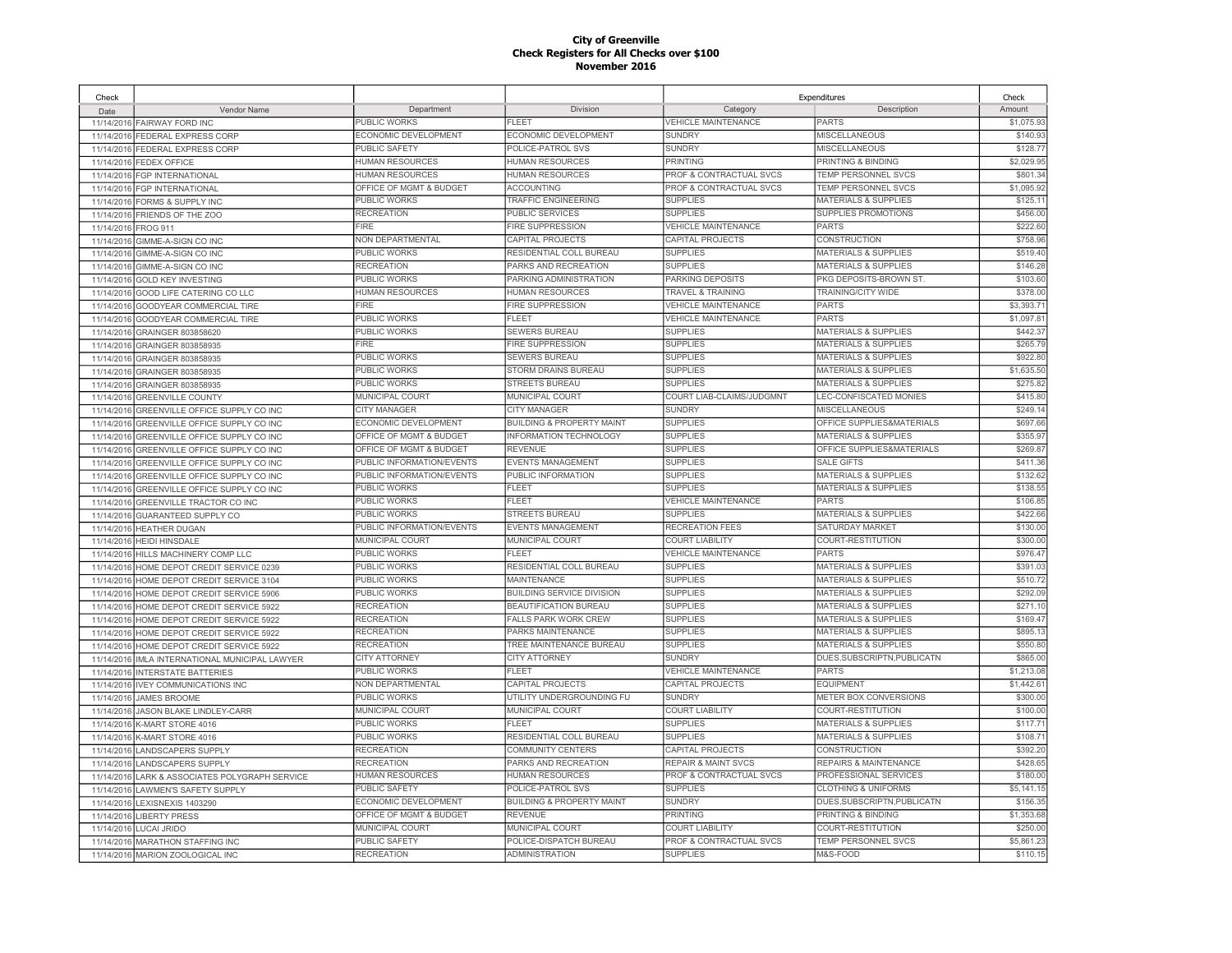| Check                    |                                                      |                           |                                  |                                    | Expenditures                         | Check                    |
|--------------------------|------------------------------------------------------|---------------------------|----------------------------------|------------------------------------|--------------------------------------|--------------------------|
| Date                     | Vendor Name                                          | Department                | Division                         | Category                           | Description                          | Amount                   |
| 11/14/2016               | <b>MARY MARTIN</b>                                   | <b>MUNICIPAL COURT</b>    | <b>MUNICIPAL COURT</b>           | <b>COURT LIABILITY</b>             | COURT-RESTITUTION                    | \$450.00                 |
| 11/14/2016               | NAPA AUTO PARTS                                      | <b>FIRE</b>               | <b>FIRE SUPPRESSION</b>          | <b>VEHICLE MAINTENANCE</b>         | <b>PARTS</b>                         | \$269.58                 |
| 11/14/2016               | NAPA AUTO PARTS                                      | <b>PUBLIC WORKS</b>       | FLEET                            | <b>SUPPLIES</b>                    | <b>MATERIALS &amp; SUPPLIES</b>      | \$1,166.09               |
| 11/14/2016               | NAPA AUTO PARTS                                      | <b>PUBLIC WORKS</b>       | FLEET                            | <b>VEHICLE MAINTENANCE</b>         | PARTS                                | \$3,631.93               |
|                          | 11/14/2016 NORRIS SUPPLY CO                          | PUBLIC WORKS              | FLEET                            | <b>VEHICLE MAINTENANCE</b>         | PARTS                                | \$271.94                 |
| 11/14/2016               | NORRIS SUPPLY CO                                     | PUBLIC WORKS              | <b>STORM DRAINS BUREAU</b>       | <b>SUPPLIES</b>                    | <b>MATERIALS &amp; SUPPLIES</b>      | \$513.04                 |
| 11/14/2016               | O'REILLY AUTO PARTS                                  | PUBLIC WORKS              | FLEET                            | <b>VEHICLE MAINTENANCE</b>         | PARTS                                | \$333.70                 |
| 11/14/2016               | OOBE INC                                             | <b>RECREATION</b>         | <b>ADMINISTRATION</b>            | <b>SUPPLIES</b>                    | <b>CLOTHING &amp; UNIFORMS</b>       | \$102.60                 |
| 11/14/2016               | OOBE INC                                             | <b>RECREATION</b>         | <b>EDUCATION</b>                 | <b>SUPPLIES</b>                    | <b>CLOTHING &amp; UNIFORMS</b>       | \$102.60                 |
| 11/14/2016               | OOBE INC                                             | <b>RECREATION</b>         | <b>PUBLIC SERVICES</b>           | <b>SUPPLIES</b>                    | <b>CLOTHING &amp; UNIFORMS</b>       | \$102.60                 |
| 11/14/2016               | PALMETTO UTILITY PROTECTION INC                      | PUBLIC WORKS              | SEWERS BUREAU                    | PROF & CONTRACTUAL SVCS            | PROFESSIONAL SERVICES                | \$1,027.60               |
| 11/14/2016               | PATTERSON VETERINARY SUPPLY INC                      | <b>RECREATION</b>         | <b>ADMINISTRATION</b>            | <b>SUPPLIES</b>                    | M&S-MEDICINE                         | \$221.5'                 |
| 11/14/2016               | PEPSI-COLA BOTTLING CO                               | <b>RECREATION</b>         | PUBLIC SERVICES                  | <b>SUPPLIES</b>                    | <b>SALE CONCESSIONS</b>              | \$461.74                 |
| 11/14/2016               | PIEDMONT ASSOCIATES CO LLC                           | PUBLIC WORKS              | <b>FLEET</b>                     | <b>VEHICLE MAINTENANCE</b>         | <b>PARTS</b>                         | \$837.26                 |
| 11/14/2016               | PIEDMONT GROUP INC                                   | PUBLIC WORKS              | <b>FLEET</b>                     | <b>VEHICLE MAINTENANCE</b>         | <b>PARTS</b>                         | \$131.95                 |
| 11/14/2016               | <b>PINK BEE</b>                                      | MUNICIPAL COURT           | MUNICIPAL COURT                  | <b>COURT LIABILITY</b>             | COURT-RESTITUTION                    | \$330.00                 |
| 11/14/2016               | POWERS SOLUTIONS INC                                 | PUBLIC WORKS              | PARKING ADMINISTRATION           | <b>SUPPLIES</b>                    | OFFICE SUPPLIES&MATERIALS            | \$619.52                 |
| 11/14/2016               | PPG ARCHITECTURAL FINISHES                           | <b>PUBLIC WORKS</b>       | <b>MAINTENANCE</b>               | <b>SUPPLIES</b>                    | <b>MATERIALS &amp; SUPPLIES</b>      | \$386.0                  |
| 11/14/2016               | PRO AUTO PARTS WAREHOUSE                             | <b>PUBLIC WORKS</b>       | <b>FLEET</b>                     | <b>VEHICLE MAINTENANCE</b>         | <b>PARTS</b>                         | \$916.61                 |
| 11/14/2016               | <b>READS UNIFORMS INC</b>                            | <b>FIRE</b>               | <b>FIRE SERVICES</b>             | <b>SUPPLIES</b>                    | <b>CLOTHING &amp; UNIFORMS</b>       | \$351.50                 |
| 11/14/2016               | <b>READS UNIFORMS INC</b>                            | FIRE                      | <b>FIRE SUPPRESSION</b>          | <b>SUPPLIES</b>                    | <b>CLOTHING &amp; UNIFORMS</b>       | \$412.40                 |
| 11/14/2016               | S & S CAFETERIA                                      | MUNICIPAL COURT           | <b>MUNICIPAL COURT</b>           | <b>COURT LIABILITY</b>             | COURT-RESTITUTION                    | \$115.00                 |
| 11/14/2016               | SAFETY PRODUCTS INC                                  | <b>PUBLIC WORKS</b>       | RESIDENTIAL COLL BUREAU          | <b>SUPPLIES</b>                    | <b>MATERIALS &amp; SUPPLIES</b>      | \$892.94                 |
| 11/14/2016               | SALUDA RIVER PET FOOD CENTER INC                     | <b>PUBLIC SAFETY</b>      | POLICE-PATROL SVS                | <b>SUPPLIES</b>                    | <b>MATERIALS &amp; SUPPLIES</b>      | \$150.45                 |
| 11/14/2016               | SC APPALACHIAN COUNCIL OF GOVERNMEN                  | <b>PUBLIC WORKS</b>       | <b>BUILDING SERVICE DIVISION</b> | <b>TRAVEL &amp; TRAINING</b>       | <b>TRAVEL &amp; TRAINING</b>         | \$350.00                 |
| 11/14/2016               | <b>SCCJA SC CRIMINAL JUSTICE ACADEMY</b>             | <b>PUBLIC SAFETY</b>      | POLICE-PATROL SVS                | <b>TRAVEL &amp; TRAINING</b>       | <b>TRAVEL &amp; TRAINING</b>         | \$210.00                 |
| 11/14/2016               | SCHINDLER ELEVATOR CORPORATION                       | <b>RECREATION</b>         | <b>FALLS PARK WORK CREW</b>      | <b>PROF &amp; CONTRACTUAL SVCS</b> | <b>PROFESSIONAL SERVICES</b>         | \$588.05                 |
|                          | 11/14/2016 SHELLEY JACKSON                           | <b>MUNICIPAL COURT</b>    | MUNICIPAL COURT                  | <b>COURT LIABILITY</b>             | COURT-RESTITUTION                    | \$300.00                 |
| 11/14/2016               | <b>SIG SAUER</b>                                     | <b>PUBLIC SAFETY</b>      | POLICE-PATROL SVS                | <b>TRAVEL &amp; TRAINING</b>       | <b>TRAVEL &amp; TRAINING</b>         | \$5,405.00               |
| 11/14/2016               | SITEONE LANDSCAPE SUPPLY LLC                         | <b>RECREATION</b>         | <b>FALLS PARK WORK CREW</b>      | PROF & CONTRACTUAL SVCS            | <b>SERVICE &amp; MAINT CONTRACTS</b> | \$198.43                 |
| 11/14/2016               | SNIDER FLEET SOLUTIONS                               | PUBLIC WORKS              | <b>FLEET</b>                     | <b>VEHICLE MAINTENANCE</b>         | <b>OUTSIDE REPAIRS</b>               | \$2,929.76               |
| 11/14/2016               | SOUND-EKLIN                                          | <b>RECREATION</b>         | <b>ADMINISTRATION</b>            | PROF & CONTRACTUAL SVCS            | <b>SERVICE &amp; MAINT CONTRACTS</b> | \$309.16                 |
| 11/14/2016               | SOUTHEASTERN ELECTRICAL DISTRIBUTOR                  | <b>RECREATION</b>         | TREE MAINTENANCE BUREAU          | <b>SUPPLIES</b>                    | <b>MATERIALS &amp; SUPPLIES</b>      | \$1,294.87               |
| 11/14/2016               | SOUTHEASTERN JANITORIAL OF SC LLC                    | PUBLIC WORKS              | NON VEHICLE MAINTENANCE          | PROF & CONTRACTUAL SVCS            | <b>SERVICE &amp; MAINT CONTRACTS</b> | \$429.00                 |
| 11/14/2016               | SOUTHEASTERN JANITORIAL OF SC LLC                    | PUBLIC WORKS              | PARKING ADMINISTRATION           | PROF & CONTRACTUAL SVCS            | <b>SERVICE &amp; MAINT CONTRACTS</b> | \$275.00                 |
| 11/14/2016               | SOUTHEASTERN JANITORIAL OF SC LLC                    | <b>RECREATION</b>         | <b>FALLS PARK WORK CREW</b>      | PROF & CONTRACTUAL SVCS            | SERVICE & MAINT CONTRACTS            | \$4,445.50               |
| 11/14/2016               | SOUTHEASTERN JANITORIAL OF SC LLC                    | <b>RECREATION</b>         | PARKS AND RECREATION             | <b>PROF &amp; CONTRACTUAL SVCS</b> | SERVICE & MAINT CONTRACTS            | \$889.10                 |
| 11/14/2016               | SOUTHEASTERN PAPER GROUP                             | PUBLIC WORKS              | <b>BUILDING SERVICE DIVISION</b> | <b>SUPPLIES</b>                    | <b>JANITORIAL SUPPLIES</b>           | \$938.27                 |
| 11/14/2016               | SOUTHEASTERN PAPER GROUP                             | <b>RECREATION</b>         | <b>FALLS PARK WORK CREW</b>      | <b>SUPPLIES</b>                    | <b>JANITORIAL SUPPLIES</b>           | \$511.13                 |
| 11/14/2016               | SPRING SERVICE GREENVILLE                            | PUBLIC WORKS              | <b>FLEET</b>                     | <b>VEHICLE MAINTENANCE</b>         | <b>OUTSIDE REPAIRS</b>               | \$135.60                 |
| 11/14/2016               | STATE BUDGET AND CONTROL BOARD                       | <b>PUBLIC SAFETY</b>      | POLICE-PATROL SVS                | PROF & CONTRACTUAL SVCS            | <b>SERVICE &amp; MAINT CONTRACTS</b> | \$112.00                 |
| 11/14/2016               | STONE AVE NURSERY LLC                                | NON DEPARTMENTAL          | CAPITAL PROJECTS                 | CAPITAL PROJECTS                   | CONSTRUCTION                         | \$915.00                 |
| 11/14/2016               | STONE AVE NURSERY LLC                                | <b>RECREATION</b>         | BEAUTIFICATION BUREAU            | <b>SUPPLIES</b>                    | <b>MATERIALS &amp; SUPPLIES</b>      | \$310.00                 |
| 11/14/2016               | STONE AVE NURSERY LLC                                | <b>RECREATION</b>         | <b>FALLS PARK WORK CREW</b>      | PROF & CONTRACTUAL SVCS            | <b>SERVICE &amp; MAINT CONTRACTS</b> | \$646.50                 |
| 11/14/2016               | SWANK MOTION PICTURES INC                            | PUBLIC INFORMATION/EVENTS | <b>SPECIAL EVENTS</b>            | PROF & CONTRACTUAL SVCS            | <b>PROFESSIONAL SERVICES</b>         | \$729.28                 |
|                          |                                                      | <b>PUBLIC WORKS</b>       | <b>PARKING LOTS</b>              | COMMUNICATIONS                     | <b>WEST END PARK &amp; RIDE</b>      | \$106.00                 |
| 11/14/2016               | T2 SYSTEMS CANADA INC<br>TALENT MANAGEMENT SOLUTIONS | OFFICE OF MGMT & BUDGET   | REVENUE                          | <b>PROF &amp; CONTRACTUAL SVCS</b> | <b>TEMP PERSONNEL SVCS</b>           | \$460.35                 |
| 11/14/2016<br>11/14/2016 | TALENT MANAGEMENT SOLUTIONS                          | PUBLIC INFORMATION/EVENTS | <b>EVENTS MANAGEMENT</b>         | PROF & CONTRACTUAL SVCS            | <b>TEMP PERSONNEL SVCS</b>           | \$403.26                 |
|                          |                                                      | <b>PUBLIC SAFETY</b>      | POLICE-DISPATCH BUREAU           | <b>PROF &amp; CONTRACTUAL SVCS</b> | <b>TEMP PERSONNEL SVCS</b>           | \$1,111.32               |
| 11/14/2016               | TALENT MANAGEMENT SOLUTIONS                          | <b>PUBLIC WORKS</b>       | <b>MAINTENANCE</b>               | <b>PROF &amp; CONTRACTUAL SVCS</b> | <b>TEMP PERSONNEL SVCS</b>           | \$762.52                 |
| 11/14/2016               | TALENT MANAGEMENT SOLUTIONS                          | <b>PUBLIC WORKS</b>       | RESIDENTIAL COLL BUREAU          | PROF & CONTRACTUAL SVCS            | TEMP PERSONNEL SVCS                  | \$10,574.7               |
| 11/14/2016               | TALENT MANAGEMENT SOLUTIONS                          |                           | <b>STORM DRAINS BUREAU</b>       | PROF & CONTRACTUAL SVCS            | TEMP PERSONNEL SVCS                  | \$1,320.00               |
| 11/14/2016               | TALENT MANAGEMENT SOLUTIONS                          | PUBLIC WORKS              |                                  |                                    |                                      |                          |
| 11/14/2016               | <b>TALENT MANAGEMENT SOLUTIONS</b>                   | PUBLIC WORKS              | <b>VEHICLE MAINTENANCE</b>       | PROF & CONTRACTUAL SVCS            | TEMP PERSONNEL SVCS                  | \$2,637.87               |
| 11/14/2016               | TALENT MANAGEMENT SOLUTIONS                          | <b>RECREATION</b>         | COMMUNITY CENTERS                | <b>PROF &amp; CONTRACTUAL SVCS</b> | TEMP PERSONNEL SVCS                  | \$1,046.76<br>\$2,314.40 |
| 11/14/2016               | TALENT MANAGEMENT SOLUTIONS                          | <b>RECREATION</b>         | PARKS MAINTENANCE                | PROF & CONTRACTUAL SVCS            | TEMP PERSONNEL SVCS                  |                          |
|                          | 11/14/2016 TAZIA HILL-JACKSON                        | MUNICIPAL COURT           | MUNICIPAL COURT                  | <b>COURT LIABILITY</b>             | COURT-RESTITUTION                    | \$100.00                 |
|                          | 11/14/2016 THE GRASS MASTER                          | <b>RECREATION</b>         | BEAUTIFICATION BUREAU            | PROF & CONTRACTUAL SVCS            | <b>SERVICE &amp; MAINT CONTRACTS</b> | \$162.50                 |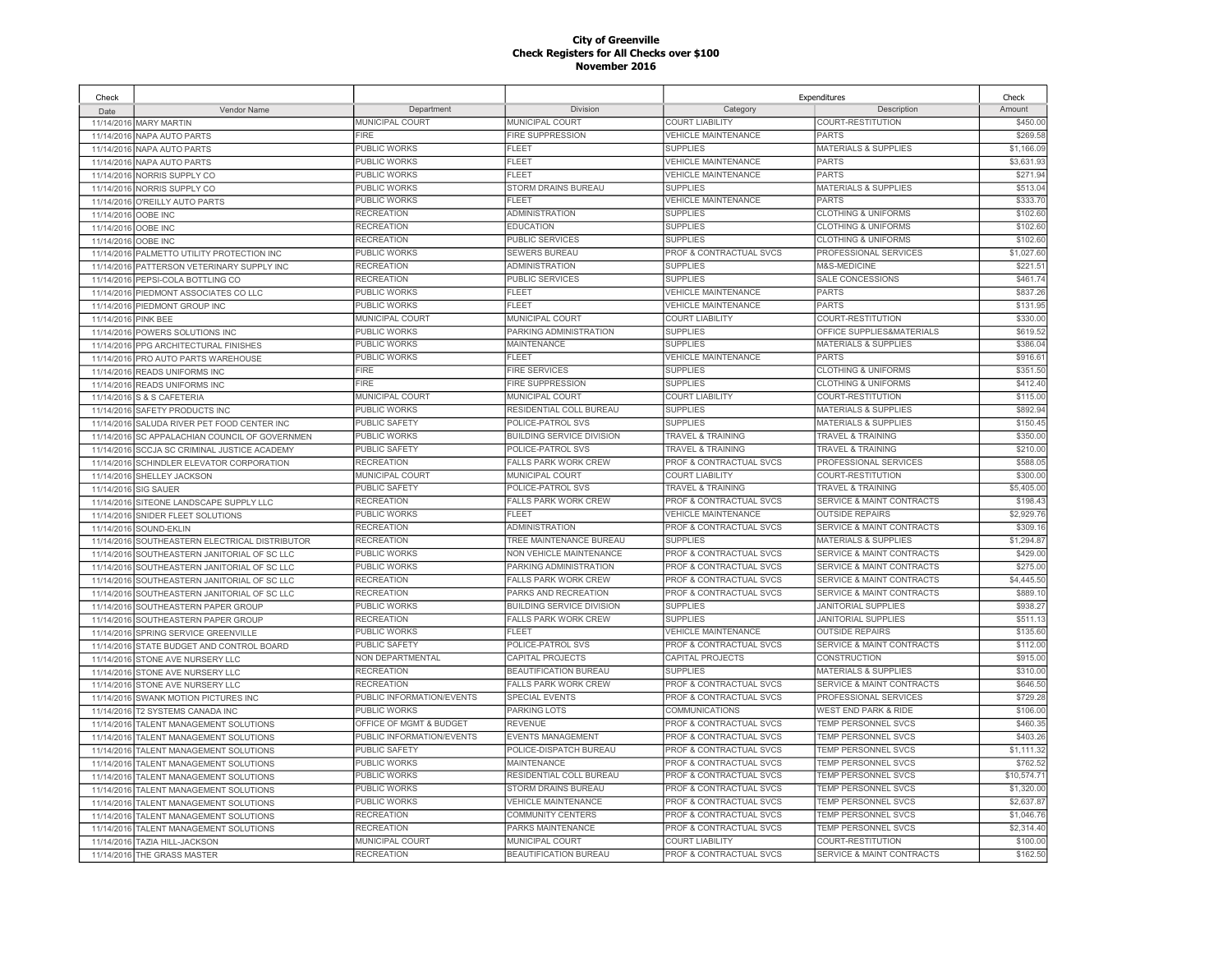| Check                    |                                                  |                         |                                      |                              | Expenditures                         | Check      |
|--------------------------|--------------------------------------------------|-------------------------|--------------------------------------|------------------------------|--------------------------------------|------------|
| Date                     | Vendor Name                                      | Department              | Division                             | Category                     | Description                          | Amount     |
| 11/14/2016 TIM WEBB      |                                                  | MUNICIPAL COURT         | <b>MUNICIPAL COURT</b>               | <b>COURT LIABILITY</b>       | COURT-RESTITUTION                    | \$200.00   |
| 11/14/2016               | TMS SOUTH INC                                    | PUBLIC WORKS            | BUILDING SERVICE DIVISION            | <b>SUPPLIES</b>              | <b>MATERIALS &amp; SUPPLIES</b>      | \$858.74   |
| 11/14/2016               | TRAVELERS REST FEED & SEED INC                   | <b>RECREATION</b>       | ADMINISTRATION                       | <b>SUPPLIES</b>              | M&S-FOOD                             | \$2,174.82 |
| 11/14/2016               | TRI-STATE PUMP & CONTROL INC                     | PUBLIC WORKS            | FLEET                                | <b>VEHICLE MAINTENANCE</b>   | <b>PARTS</b>                         | \$272.12   |
| 11/14/2016               | <b>TRUCKPRO LLC</b>                              | <b>PUBLIC WORKS</b>     | <b>VEHICLE MAINTENANCE</b>           | <b>SUPPLIES</b>              | <b>MATERIALS &amp; SUPPLIES</b>      | \$147.84   |
| 11/14/2016               | <b>TSI INC</b>                                   | <b>FIRE</b>             | <b>FIRE SUPPRESSION</b>              | <b>SUPPLIES</b>              | <b>MATERIALS &amp; SUPPLIES</b>      | \$138.65   |
| 11/14/2016               | <b>ULTRA TAN</b>                                 | MUNICIPAL COURT         | MUNICIPAL COURT                      | <b>COURT LIABILITY</b>       | COURT-RESTITUTION                    | \$144.69   |
| 11/14/2016               | UNITED CHEMICAL & SUPPLY CO INC                  | <b>RECREATION</b>       | BEAUTIFICATION BUREAU                | <b>SUPPLIES</b>              | <b>MATERIALS &amp; SUPPLIES</b>      | \$159.47   |
| 11/14/2016               | <b>VANESSA GARRISON</b>                          | MUNICIPAL COURT         | MUNICIPAL COURT                      | <b>COURT LIABILITY</b>       | COURT-RESTITUTION                    | \$300.00   |
| 11/14/2016               | <b>VERIZON WIRELESS</b>                          | PUBLIC SAFETY           | POLICE-PATROL SVS                    | COMMUNICATIONS               | <b>OTHER</b>                         | \$380.1    |
| 11/14/2016               | <b>VERNE CASSADAY</b>                            | MUNICIPAL COURT         | MUNICIPAL COURT                      | <b>COURT LIABILITY</b>       | COURT-RESTITUTION                    | \$200.00   |
| 11/14/2016               | <b>VULCAN SAFETY SHOES</b>                       | <b>FIRE</b>             | <b>FIRE SUPPRESSION</b>              | <b>SUPPLIES</b>              | <b>CLOTHING &amp; UNIFORMS</b>       | \$115.00   |
| 11/14/2016               | WELLS FARGO INSURANCE SERVICE USA                | <b>HUMAN RESOURCES</b>  | <b>HUMAN RESOURCES</b>               | PROF & CONTRACTUAL SVCS      | PROFESSIONAL SERVICES                | \$6,000.0  |
| 11/14/2016               | <b>WEX BANK</b>                                  | <b>FIRE</b>             | <b>FIRE SUPPRESSION</b>              | <b>VEHICLE MAINTENANCE</b>   | <b>FUEL CARD</b>                     | \$107.3    |
| 11/14/2016               | <b>WEX BANK</b>                                  | <b>PUBLIC WORKS</b>     | PARKING ADMINISTRATION               | <b>VEHICLE MAINTENANCE</b>   | <b>FUEL CARD</b>                     | \$218.00   |
|                          | 11/14/2016 WILSON'S 5 TO \$1 STORES INC          | <b>RECREATION</b>       | COMMUNITY CENTERS                    | <b>SUPPLIES</b>              | <b>MATERIALS &amp; SUPPLIES</b>      | \$103.57   |
| 11/14/2016               | WP LAW INC                                       | <b>RECREATION</b>       | <b>FALLS PARK WORK CREW</b>          | <b>SUPPLIES</b>              | <b>MATERIALS &amp; SUPPLIES</b>      | \$196.49   |
| 11/14/2016               | WURTH USA INC                                    | <b>PUBLIC WORKS</b>     | FI FFT                               | <b>VEHICLE MAINTENANCE</b>   | PARTS                                | \$193.3    |
| 11/14/2016               | XYLEM DEWATERING SOLUTIONS INC                   | PUBLIC WORKS            | <b>SEWERS BUREAU</b>                 | <b>SUPPLIES</b>              | <b>MATERIALS &amp; SUPPLIES</b>      | \$303.1    |
| 11/18/2016               | A & H LAWN MAINTENANCE                           | <b>RECREATION</b>       | PARKS MAINTENANCE                    | PROF & CONTRACTUAL SVCS      | <b>SERVICE &amp; MAINT CONTRACTS</b> | \$2,100.00 |
| 11/18/2016               | AAMCA ALABAMA ASSOCIATION MUNICIPAL              | <b>CITY MANAGER</b>     | <b>CITY CLERK</b>                    | <b>TRAVEL &amp; TRAINING</b> | <b>TRAVEL &amp; TRAINING</b>         | \$200.0    |
| 11/18/2016               | ADAMS BISTRO INC                                 | <b>PUBLIC WORKS</b>     | UTILITY UNDERGROUNDING FU            | <b>SUPPLIES</b>              | OFFICE SUPPLIES&MATERIALS            | \$374.65   |
| 11/18/2016               | ADVANCED SECURITY CONNECTIONS LLC                | <b>NON DEPARTMENTAL</b> | CAPITAL PROJECTS                     | CAPITAL PROJECTS             | <b>EQUIPMENT</b>                     | \$490.00   |
|                          | 11/18/2016 AID UPSTATE INC                       | C. D. DIVISION          | <b>HOPWA</b>                         | CD PROJECTS                  | <b>ADMIN - AID UPSTATE</b>           | \$1,401.92 |
| 11/18/2016               | AID UPSTATE INC                                  | C. D. DIVISION          | <b>HOPWA</b>                         | <b>CD PROJECTS</b>           | <b>HOUSING PLACEMNT-AID UPST</b>     | \$1,735.00 |
|                          | 11/18/2016 AID UPSTATE INC                       | C. D. DIVISION          | <b>HOPWA</b>                         | <b>CD PROJECTS</b>           | PROJ CARE OP COST-AID UPS            | \$2,500.0  |
| 11/18/2016               | AID UPSTATE INC                                  | C. D. DIVISION          | <b>HOPWA</b>                         | CD PROJECTS                  | S-T RENT, MORT, UTIL-AID UP          | \$8,703.1  |
|                          | 11/18/2016 AID UPSTATE INC                       | C. D. DIVISION          | <b>HOPWA</b>                         | <b>CD PROJECTS</b>           | SUPPORTING SVC-AID UPSTAT            | \$8,433.97 |
| 11/18/2016               | AID UPSTATE INC                                  | C. D. DIVISION          | <b>HOPWA</b>                         | <b>CD PROJECTS</b>           | TENANT RENT ASSIST-AID UP            | \$4,926.96 |
|                          | 11/18/2016 ALDRIDGE PRODUCE COMPANY              | <b>RECREATION</b>       | <b>ADMINISTRATION</b>                | <b>SUPPLIES</b>              | M&S-FOOD                             | \$420.44   |
| 11/18/2016               | ALEX JOHN                                        | PUBLIC WORKS            | <b>ADMINISTRATION</b>                | <b>TRAVEL &amp; TRAINING</b> | <b>TRAVEL &amp; TRAINING</b>         | \$131.04   |
|                          | 11/18/2016 AMERICAN ALUMINUM ACESSORIES INC      | PUBLIC SAFETY           | POLICE-PATROL SVS                    | <b>SUPPLIES</b>              | <b>MATERIALS &amp; SUPPLIES</b>      | \$849.00   |
| 11/18/2016               | AMICK EQUIPMENT COMPANY INC                      | PUBLIC WORKS            | <b>FLEET</b>                         | <b>VEHICLE MAINTENANCE</b>   | <b>PARTS</b>                         | \$2,527.1  |
| 11/18/2016               | ANGELIA LOCKE                                    | OFFICE OF MGMT & BUDGET | <b>REVENUE</b>                       | <b>TRAVEL &amp; TRAINING</b> | <b>LOCAL TRANSPORTATION</b>          | \$124.74   |
| 11/18/2016               | ANGIE DEVER                                      | OFFICE OF MGMT & BUDGET | ACCOUNTING                           | <b>TRAVEL &amp; TRAINING</b> | <b>TRAVEL &amp; TRAINING</b>         | \$126.24   |
| 11/18/2016               | ANTECH DIAGNOSTICS INC                           | <b>RECREATION</b>       | <b>ADMINISTRATION</b>                | PROF & CONTRACTUAL SVCS      | PROFESSIONAL SERVICES                | \$982.63   |
| 11/18/2016               | ASG LLC                                          | <b>PUBLIC SAFETY</b>    | POLICE-PATROL SVS                    | PROF & CONTRACTUAL SVCS      | PROFESSIONAL SERVICES                | \$964.92   |
| 11/18/2016               | ASG LLC                                          | <b>RECREATION</b>       | ADMINISTRATION                       | PROF & CONTRACTUAL SVCS      | SERVICE & MAINT CONTRACTS            | \$1,328.25 |
| 11/18/2016               | <b>ASHLEE TOLBERT</b>                            | C. D. DIVISION          | <b>CDBG PROJECTS</b>                 | <b>CD PROJECTS</b>           | PUBLIC SERVICES (GENERAL)            | \$122.38   |
|                          | 11/18/2016 BANKERS ADVERTISING COMPANY           | PUBLIC WORKS            | <b>RECYCLING</b>                     | <b>SUPPLIES</b>              | MATERIALS & SUPPLIES                 | \$351.53   |
|                          | 11/18/2016 BARKER PRODUCTS                       | PUBLIC WORKS            | FLEET                                | <b>VEHICLE MAINTENANCE</b>   | PARTS                                | \$2,054.28 |
|                          | 11/18/2016 BG ARCHITECTS LLC                     | ECONOMIC DEVELOPMENT    | ECONOMIC DEVELOPMENT                 | PROF & CONTRACTUAL SVCS      | PROFESSIONAL SERVICES                | \$6,724.85 |
|                          | 11/18/2016 BRIAN RACKLEY                         | ECONOMIC DEVELOPMENT    | <b>BUILDING &amp; PROPERTY MAINT</b> | <b>TRAVEL &amp; TRAINING</b> | <b>LOCAL TRANSPORTATION</b>          | \$245.70   |
|                          | 11/18/2016 BRYANTS KAR GARD LLC                  | PUBLIC WORKS            | <b>VEHICLE MAINTENANCE</b>           | <b>VEHICLE MAINTENANCE</b>   | <b>OUTSIDE REPAIRS</b>               | \$170.40   |
| 11/18/2016               | CAMPBELL-BROWN INC                               | <b>PUBLIC WORKS</b>     | <b>FLEET</b>                         | <b>VEHICLE MAINTENANCE</b>   | <b>PARTS</b>                         | \$246.5    |
| 11/18/2016               | CAROLINA INDUSTRIAL EQUIPMENT INC                | PUBLIC WORKS            | CBD TIF CREW                         | MACHINERY AND EQUIPMENT      | MACHINERY AND EQUIPMENT              | \$7,286.44 |
| 11/18/2016               | CAROLINA INTERNATIONAL TRUCKS                    | PUBLIC WORKS            | FLEET                                | <b>VEHICLE MAINTENANCE</b>   | <b>PARTS</b>                         | \$102.07   |
| 11/18/2016               | CARSON'S NUT-BOLT & TOOL CO INC                  | PUBLIC WORKS            | <b>FLEET</b>                         | <b>VEHICLE MAINTENANCE</b>   | <b>PARTS</b>                         | \$224.1    |
| 11/18/2016               | <b>CC&amp;I SERVICES LLC</b>                     | ECONOMIC DEVELOPMENT    | <b>BUILDING &amp; PROPERTY MAINT</b> | PROF & CONTRACTUAL SVCS      | TEMP PERSONNEL SVCS                  | \$7,192.0  |
| 11/18/2016               | CHARTER COMMUNICATIONS                           | OFFICE OF MGMT & BUDGET | INFORMATION TECHNOLOGY               | <b>COMMUNICATIONS</b>        | TELECOMMUNICATIONS/WIRELE            | \$9,549.39 |
|                          |                                                  | <b>PUBLIC WORKS</b>     | <b>PARKING LOTS</b>                  | <b>COMMUNICATIONS</b>        | <b>BSWA</b>                          | \$118.43   |
| 11/18/2016               | CHARTER COMMUNICATIONS                           | PUBLIC WORKS            | <b>PARKING LOTS</b>                  | COMMUNICATIONS               | <b>WEST END PARK &amp; RIDE</b>      | \$138.6    |
| 11/18/2016<br>11/18/2016 | CHARTER COMMUNICATIONS<br>CHRISTOPHER TRUCKS INC | <b>PUBLIC WORKS</b>     | FLEET                                | <b>VEHICLE MAINTENANCE</b>   | PARTS                                | \$362.0    |
|                          |                                                  | <b>RECREATION</b>       | <b>ADMINISTRATION</b>                | <b>SUPPLIES</b>              | <b>M&amp;S-ANIMALS</b>               | \$472.03   |
| 11/18/2016               | CINCINNATI ZOO & BOTANICAL GARDEN                | <b>PUBLIC SAFETY</b>    | POLICE-PATROL SVS                    | <b>SUNDRY</b>                | <b>MISCELLANEOUS</b>                 | \$214.65   |
| 11/18/2016               | <b>CINTAS</b>                                    | <b>PUBLIC WORKS</b>     | <b>FLEET</b>                         | <b>SUPPLIES</b>              | <b>CLOTHING &amp; UNIFORMS</b>       | \$270.72   |
| 11/18/2016               | <b>CINTAS</b>                                    | <b>PUBLIC WORKS</b>     | FLEET                                | <b>SUPPLIES</b>              | <b>MATERIALS &amp; SUPPLIES</b>      | \$172.03   |
| 11/18/2016 CINTAS        |                                                  |                         |                                      |                              |                                      |            |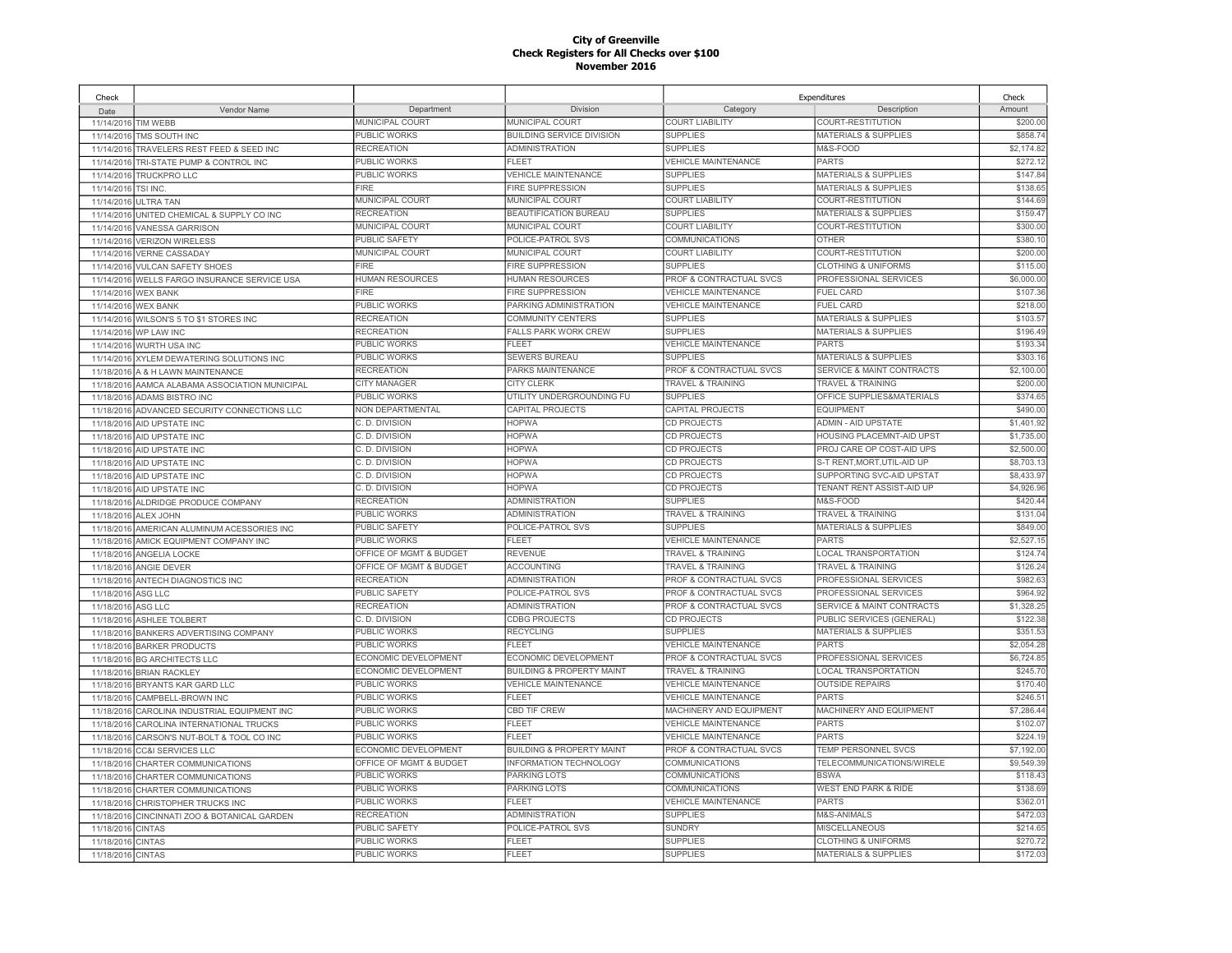| Check      |                                           |                             |                                  | Expenditures                       |                                      | Check       |
|------------|-------------------------------------------|-----------------------------|----------------------------------|------------------------------------|--------------------------------------|-------------|
| Date       | Vendor Name                               | Department                  | Division                         | Category                           | Description                          | Amount      |
| 11/18/2016 | CINTAS FIRE PROTECTION 636525             | PUBLIC WORKS                | FLEET                            | <b>VEHICLE MAINTENANCE</b>         | <b>PARTS</b>                         | \$185.04    |
| 11/18/2016 | <b>CLARK CHEWNING</b>                     | PUBLIC WORKS                | STORMWATER MANAGEMENT            | <b>TRAVEL &amp; TRAINING</b>       | <b>TRAVEL &amp; TRAINING</b>         | \$1,166.63  |
| 11/18/2016 | <b>CLEMSON UNIVERSITY</b>                 | ECONOMIC DEVELOPMENT        | ECONOMIC DEVELOPMENT             | PROF & CONTRACTUAL SVCS            | TEMP PERSONNEL SVCS                  | \$1,521.75  |
| 11/18/2016 | <b>CLERK OF COURT</b>                     | OFFICE OF MGMT & BUDGET     | NON-DEPARTMENTAL                 | PR-WH                              | GARNISHMENTS                         | \$378.48    |
| 11/18/2016 | CLERK OF COURT-SPARTANBURG                | OFFICE OF MGMT & BUDGET     | NON-DEPARTMENTAL                 | PR-WH                              | <b>GARNISHMENTS</b>                  | \$1,040.63  |
| 11/18/2016 | CLERK OF COURT PICKENS COUNTY             | OFFICE OF MGMT & BUDGET     | NON-DEPARTMENTAL                 | PR-WH                              | <b>GARNISHMENTS</b>                  | \$304.34    |
| 11/18/2016 | COLLIERS INTERNATIONAL GREENVILLE         | NON DEPARTMENTAL            | CAPITAL PROJECTS                 | CAPITAL PROJECTS                   | R/O/W & SITE ACQUISITION             | \$10,000.00 |
| 11/18/2016 | CONCRETE SUPPLY COMPANY LLC               | <b>NON DEPARTMENTAL</b>     | CAPITAL PROJECTS                 | CAPITAL PROJECTS                   | CONSTRUCTION                         | \$4,862.75  |
| 11/18/2016 | <b>CRISSIE WOOD</b>                       | OFFICE OF MGMT & BUDGET     | <b>ACCOUNTING</b>                | <b>TRAVEL &amp; TRAINING</b>       | <b>TRAVEL &amp; TRAINING</b>         | \$229.28    |
| 11/18/2016 | <b>CROMERS</b>                            | <b>RECREATION</b>           | PUBLIC SERVICES                  | <b>SUPPLIES</b>                    | SALE CONCESSIONS                     | \$208.92    |
| 11/18/2016 | <b>CUMMINS ATLANTIC LLC</b>               | PUBLIC WORKS                | <b>VEHICLE MAINTENANCE</b>       | <b>VEHICLE MAINTENANCE</b>         | <b>PARTS</b>                         | \$5,232.29  |
| 11/18/2016 | CZBIIC                                    | ECONOMIC DEVELOPMENT        | ECONOMIC DEVELOPMENT             | PROF & CONTRACTUAL SVCS            | PROFESSIONAL SERVICES                | \$13,600.00 |
| 11/18/2016 | <b>DEAN'S ALTERNATOR</b>                  | <b>PUBLIC WORKS</b>         | <b>FLEET</b>                     | <b>VEHICLE MAINTENANCE</b>         | <b>PARTS</b>                         | \$259.30    |
| 11/18/2016 | <b>DELL MARKETING LP</b>                  | OFFICE OF MGMT & BUDGET     | <b>INFORMATION TECHNOLOGY</b>    | <b>MIS PROJECTS</b>                | <b>PCS/UPGRADES</b>                  | \$3,789.0   |
| 11/18/2016 | DESIGN DEVELOPMENT LLC                    | <b>RECREATION</b>           | PARKS AND RECREATION             | PROF & CONTRACTUAL SVCS            | RENTAL OF REAL PROPERTY              | \$3,131.93  |
|            | 11/18/2016 DESIGNLAB INC                  | <b>PUBLIC SAFETY</b>        | POLICE-PATROL SVS                | <b>SUPPLIES</b>                    | <b>CLOTHING &amp; UNIFORMS</b>       | \$488.1     |
| 11/18/2016 | DITCH WITCH OF THE CAROLINAS              | <b>RECREATION</b>           | TREE MAINTENANCE BUREAU          | <b>SUPPLIES</b>                    | <b>MATERIALS &amp; SUPPLIES</b>      | \$2,570.50  |
|            | 11/18/2016 DP3 ARCHITECTS, LTD            | <b>NON DEPARTMENTAL</b>     | CAPITAL PROJECTS                 | CAPITAL PROJECTS                   | <b>PLANNING/DESIGN</b>               | \$23,795.9  |
| 11/18/2016 | <b>DUKE ENERGY</b>                        | C. D. DIVISION              | <b>CDBG PROJECTS</b>             | CD PROJECTS                        | PUBLIC SERVICES (GENERAL)            | \$127.34    |
|            | 11/18/2016 DUKE ENERGY                    | <b>FIRE</b>                 | <b>FIRE SERVICES</b>             | <b>UTILITIES</b>                   | <b>ELECTRICITY</b>                   | \$729.68    |
|            |                                           | <b>PUBLIC WORKS</b>         | <b>BUILDING SERVICE DIVISION</b> | <b>UTILITIES</b>                   | <b>ELECTRICITY</b>                   | \$13,342.72 |
| 11/18/2016 | <b>DUKE ENERGY</b>                        | PUBLIC WORKS                | CHURCH STREET GARAGE             | <b>UTILITIES</b>                   | <b>ELECTRICITY</b>                   | \$1,727.7   |
|            | 11/18/2016 DUKE ENERGY                    | PUBLIC WORKS                | RIVERPLACE GARAGE                | <b>UTILITIES</b>                   | <b>ELECTRICITY</b>                   | \$3,210.39  |
| 11/18/2016 | <b>DUKE ENERGY</b>                        | PUBLIC WORKS                | <b>TRAFFIC ENGINEERING</b>       | <b>UTILITIES</b>                   | ELECTRICITY                          | \$283.29    |
| 11/18/2016 | <b>DUKE ENERGY</b>                        | <b>RECREATION</b>           | <b>ADMINISTRATION</b>            | <b>UTILITIES</b>                   | ELECTRICITY                          | \$2,490.7   |
| 11/18/2016 | <b>DUKE ENERGY</b>                        |                             |                                  | <b>UTILITIES</b>                   |                                      | \$727.03    |
| 11/18/2016 | <b>DUKE ENERGY</b>                        | <b>RECREATION</b>           | <b>COMMUNITY CENTERS</b>         |                                    | <b>ELECTRICITY</b>                   | \$668.09    |
| 11/18/2016 | <b>DUKE ENERGY</b>                        | <b>RECREATION</b>           | PARKS AND RECREATION             | <b>UTILITIES</b>                   | <b>ELECTRICITY</b>                   |             |
| 11/18/2016 | <b>DUKE ENERGY</b>                        | <b>RECREATION</b>           | PARKS MAINTENANCE                | <b>UTILITIES</b>                   | <b>ELECTRICITY</b>                   | \$4,227.4   |
| 11/18/2016 | <b>EARL DUDLEY INC</b>                    | <b>PUBLIC SAFETY</b>        | FED EQUITABLE SHAR DOJ<br>FL FET | MACHINERY AND EQUIPMENT            | MACHINERY AND EQUIPMENT              | \$8,215.00  |
| 11/18/2016 | ECHOLS OIL COMPANY INC                    | <b>PUBLIC WORKS</b>         |                                  | <b>VEHICLE MAINTENANCE</b>         | <b>FUEL</b>                          | \$898.85    |
|            | 11/18/2016 ECHOLS OIL COMPANY INC         | PUBLIC WORKS                | FLEET                            | <b>VEHICLE MAINTENANCE</b>         | <b>PARTS</b>                         | \$575.87    |
|            | 11/18/2016 ELECTRIC CITY PRINTING COMPANY | PUBLIC SAFETY               | POLICE-PATROL SVS                | <b>PRINTING</b>                    | PRINTING & BINDING                   | \$233.80    |
| 11/18/2016 | <b>EMEDCO</b>                             | PUBLIC WORKS                | <b>FLEET</b>                     | <b>SUPPLIES</b>                    | <b>MATERIALS &amp; SUPPLIES</b>      | \$321.2'    |
| 11/18/2016 | <b>FAIRWAY FORD INC</b>                   | PUBLIC WORKS                | FLEET                            | <b>VEHICLE MAINTENANCE</b>         | <b>OUTSIDE REPAIRS</b>               | \$331.93    |
|            | 11/18/2016 FAIRWAY FORD INC               | PUBLIC WORKS                | FLEET                            | <b>VEHICLE MAINTENANCE</b>         | <b>PARTS</b>                         | \$567.11    |
| 11/18/2016 | FAMILY CT OF THE 13TH CIRCUIT             | OFFICE OF MGMT & BUDGET     | NON-DEPARTMENTAL                 | PR-WH                              | <b>GARNISHMENTS</b>                  | \$4,707.78  |
| 11/18/2016 | <b>FLSDU</b>                              | OFFICE OF MGMT & BUDGET     | NON-DEPARTMENTAL                 | PR-WH                              | <b>GARNISHMENTS</b>                  | \$362.6     |
| 11/18/2016 | <b>FUEL LLC</b>                           | ECONOMIC DEVELOPMENT        | ECONOMIC DEVELOPMENT             | PROF & CONTRACTUAL SVCS            | PROFESSIONAL SERVICES                | \$1,080.00  |
|            | 11/18/2016 G & C APPRAISALS               | C. D. DIVISION              | <b>CDBG PROJECTS</b>             | CD PROJECTS                        | AND ACQUISITION                      | \$200.00    |
| 11/18/2016 | <b>GENESIS HOMES</b>                      | NON DEPARTMENTAL            | <b>MISC GRANTS</b>               | <b>CD PROJECTS</b>                 | <b>GENESIS NICHOLTOWN</b>            | \$7,140.09  |
| 11/18/2016 | <b>GEORGE FLETCHER</b>                    | COLINCIL                    | CITY COUNCIL                     | TRAVEL & TRAINING                  | <b>TRAVEL &amp; TRAINING</b>         | \$111.28    |
| 11/18/2016 | <b>GILLIG LLC</b>                         | PUBLIC WORKS                | VEHICLE MAINTENANCE              | <b>VEHICLE MAINTENANCE</b>         | <b>PARTS</b>                         | \$1,270.55  |
| 11/18/2016 | GIMME-A-SIGN CO INC                       | PUBLIC WORKS                | FLEET                            | <b>VEHICLE MAINTENANCE</b>         | PARTS                                | \$192.71    |
| 11/18/2016 | GREENE FINNEY & HORTON LLP                | <b>ECONOMIC DEVELOPMENT</b> | GREENVILLE LOC DEV CORP          | <b>PROF &amp; CONTRACTUAL SVCS</b> | PROFESSIONAL SERVICES                | \$900.00    |
| 11/18/2016 | <b>GREENVILLE INDUSTRIAL RUBBER &amp;</b> | <b>PUBLIC WORKS</b>         | FI FFT                           | <b>VEHICLE MAINTENANCE</b>         | PARTS                                | \$201.1     |
| 11/18/2016 | <b>GREENVILLE NEWS</b>                    | OFFICE OF MGMT & BUDGET     | PURCHASING                       | PROF & CONTRACTUAL SVCS            | ADVERTISING EXPENSE                  | \$133.65    |
| 11/18/2016 | GREENVILLE TRACTOR CO INC                 | PUBLIC WORKS                | FLEET                            | <b>VEHICLE MAINTENANCE</b>         | <b>PARTS</b>                         | \$1,957.79  |
| 11/18/2016 | <b>GREENVILLE TURF &amp; TRACTOR</b>      | <b>PUBLIC WORKS</b>         | <b>FLEET</b>                     | <b>VEHICLE MAINTENANCE</b>         | <b>OUTSIDE REPAIRS</b>               | \$187.50    |
| 11/18/2016 | <b>GREENVILLE TURF &amp; TRACTOR</b>      | <b>PUBLIC WORKS</b>         | <b>FLEET</b>                     | <b>VEHICLE MAINTENANCE</b>         | <b>PARTS</b>                         | \$447.1     |
| 11/18/2016 | <b>GREENVILLE WATER</b>                   | <b>PUBLIC WORKS</b>         | BUILDING SERVICE DIVISION        | <b>UTILITIES</b>                   | <b>OTHER</b>                         | \$5,552.68  |
| 11/18/2016 | <b>GREENVILLE WATER</b>                   | PUBLIC WORKS                | NON VEHICLE MAINTENANCE          | <b>UTILITIES</b>                   | WATER/SEWER                          | \$450.76    |
| 11/18/2016 | <b>GREENVILLE WATER</b>                   | <b>RECREATION</b>           | <b>FALLS PARK WORK CREW</b>      | <b>UTILITIES</b>                   | <b>OTHER</b>                         | \$639.99    |
| 11/18/2016 | GREENVILLE ZOO PETTY CASH                 | <b>RECREATION</b>           | <b>ADMINISTRATION</b>            | <b>SUPPLIES</b>                    | M&S-FOOD                             | \$154.27    |
| 11/18/2016 | <b>GREGORY PEST SOLUTIONS</b>             | PUBLIC WORKS                | <b>BUILDING SERVICE DIVISION</b> | PROF & CONTRACTUAL SVCS            | SERVICE & MAINT CONTRACTS            | \$161.50    |
| 11/18/201  | <b>GREGORY PEST SOLUTIONS</b>             | <b>PUBLIC WORKS</b>         | NON VEHICLE MAINTENANCE          | PROF & CONTRACTUAL SVCS            | <b>SERVICE &amp; MAINT CONTRACTS</b> | \$162.50    |
| 11/18/2016 | HABITAT FOR HUMANITY OF GREENVILLE        | NON DEPARTMENTAL            | <b>MISC GRANTS</b>               | <b>CD PROJECTS</b>                 | <b>HFH GTR SULLIVAN</b>              | \$13,186,50 |
|            | 11/18/2016 HEALTHPOINTE VETERINARY CLINIC | <b>RECREATION</b>           | <b>ADMINISTRATION</b>            | PROF & CONTRACTUAL SVCS            | PROFESSIONAL SERVICES                | \$150.00    |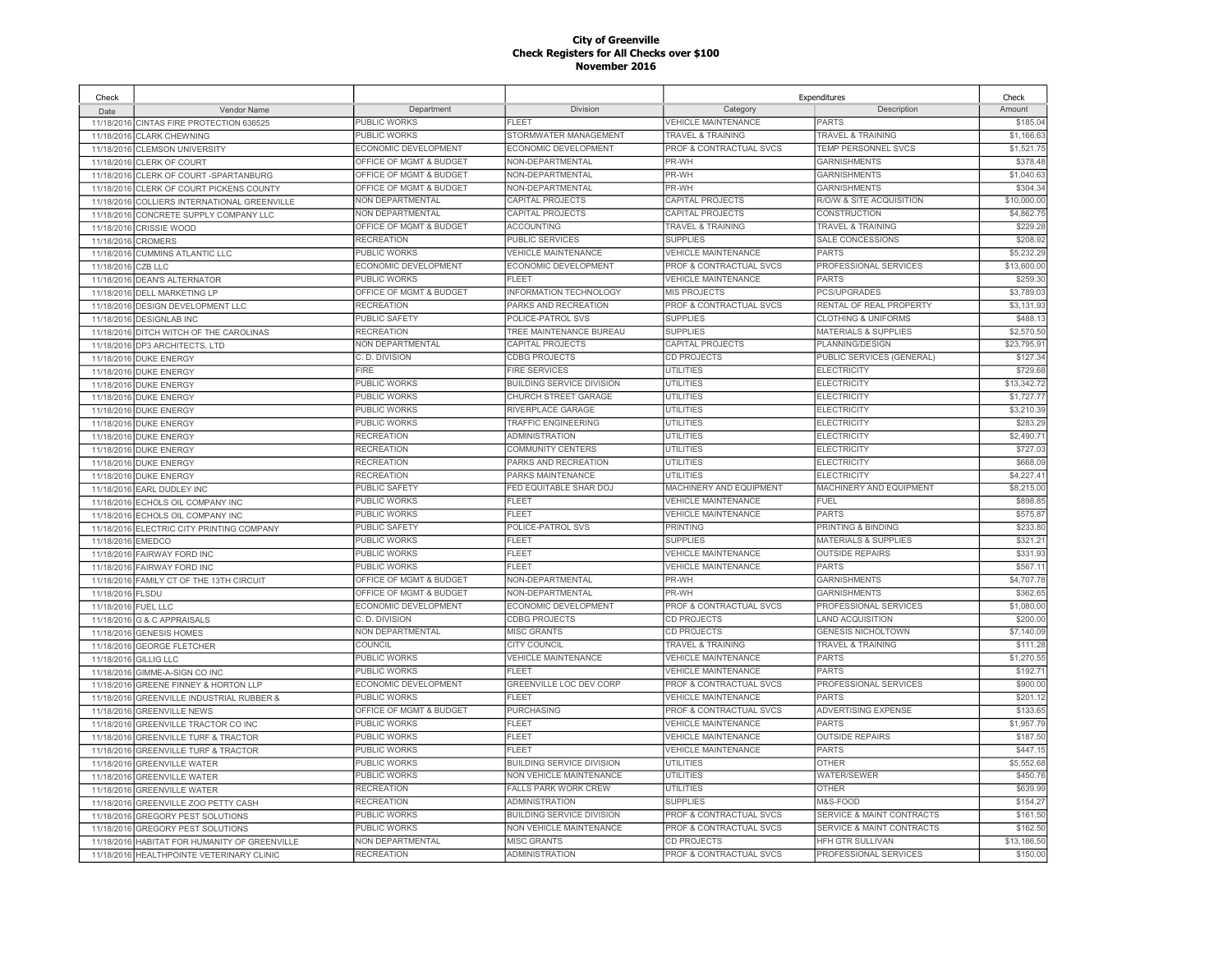| Check            |                                            |                           |                                  | Expenditures                       |                                      | Check        |
|------------------|--------------------------------------------|---------------------------|----------------------------------|------------------------------------|--------------------------------------|--------------|
| Date             | Vendor Name                                | Department                | Division                         | Category                           | Description                          | Amount       |
| 11/18/2016       | <b>HESC</b>                                | OFFICE OF MGMT & BUDGET   | NON-DEPARTMENTAL                 | PR-WH                              | <b>GARNISHMENTS</b>                  | \$177.66     |
| 11/18/2016       | HOGAN CONSTRUCTION GROUP LLC               | <b>NON DEPARTMENTAL</b>   | CAPITAL PROJECTS                 | CAPITAL PROJECTS                   | <b>CONSTRUCTION</b>                  | \$373,423.83 |
| 11/18/2016       | HYDRAULIC ONSITE EQUIPMENT REPAIR          | PUBLIC WORKS              | FLEET                            | <b>VEHICLE MAINTENANCE</b>         | <b>PARTS</b>                         | \$441.64     |
| 11/18/2016       | <b>INTERNAL REVENUE SERVICE</b>            | OFFICE OF MGMT & BUDGET   | NON-DEPARTMENTAL                 | PR-WH                              | <b>GARNISHMENTS</b>                  | \$252.50     |
| 11/18/2016       | INTERNETWORK ENGINEERING                   | <b>NON DEPARTMENTAL</b>   | CAPITAL PROJECTS                 | <b>CAPITAL PROJECTS</b>            | <b>EQUIPMENT</b>                     | \$52,976.00  |
| 11/18/2016       | RON MOUNTAIN 27129                         | OFFICE OF MGMT & BUDGET   | <b>INFORMATION TECHNOLOGY</b>    | PROF & CONTRACTUAL SVCS            | <b>SERVICE &amp; MAINT CONTRACTS</b> | \$435.9      |
| 11/18/2016       | <b>IVEY COMMUNICATIONS INC</b>             | OFFICE OF MGMT & BUDGET   | <b>INFORMATION TECHNOLOGY</b>    | <b>REPAIR &amp; MAINT SVCS</b>     | <b>REPAIRS &amp; MAINTENANCE</b>     | \$4,689.86   |
| 11/18/2016       | <b>JADA BLAKELY</b>                        | <b>PUBLIC SAFETY</b>      | POLICE-PATROL SVS                | <b>TRAVEL &amp; TRAINING</b>       | <b>TRAVEL &amp; TRAINING</b>         | \$620.85     |
| 11/18/2016       | JOSEPHINE CURETON TRUST                    | PUBLIC WORKS              | <b>PARKING LOTS</b>              | PROF & CONTRACTUAL SVCS            | PARKING-LEASES                       | \$912.53     |
| 11/18/2016       | <b>KEVIN COX</b>                           | PUBLIC SAFETY             | POLICE-PATROL SVS                | <b>TRAVEL &amp; TRAINING</b>       | TRAVEL & TRAINING                    | \$396.76     |
| 11/18/2016       | KT BRAKE & SPRING OF SC INC                | PUBLIC WORKS              | <b>VEHICLE MAINTENANCE</b>       | <b>VEHICLE MAINTENANCE</b>         | <b>PARTS</b>                         | \$382.00     |
| 11/18/2016       | LEE TRANSPORT EQUIPMENT                    | PUBLIC WORKS              | FLEET                            | <b>VEHICLE MAINTENANCE</b>         | <b>PARTS</b>                         | \$5,805.16   |
| 11/18/2016       | <b>MARK TEAL</b>                           | OFFICE OF MGMT & BUDGET   | RISK MANAGEMENT                  | <b>TRAVEL &amp; TRAINING</b>       | <b>TRAVEL &amp; TRAINING</b>         | \$1,039.96   |
| 11/18/2016       | MARYLAND CHILD SUPPORT ACCOUNT             | OFFICE OF MGMT & BUDGET   | NON-DEPARTMENTAL                 | PR-WH                              | <b>GARNISHMENTS</b>                  | \$129.40     |
| 11/18/2016       | MAXWELL SCHWED WORKING CASH                | PUBLIC INFORMATION/EVENTS | <b>EVENTS MANAGEMENT</b>         | PETTY CASH                         | PETTY CASH-ARENA EVENTS              | \$12,000.00  |
|                  | 11/18/2016 MID-ATLANTIC ASSOCIATES INC     | NON DEPARTMENTAL          | <b>MISC GRANTS</b>               | <b>CAPITAL PROJECTS</b>            | PROJECT EXPENSE                      | \$7,086.00   |
| 11/18/2016       | MIKE'S BODY SHOP                           | PUBLIC WORKS              | <b>VEHICLE MAINTENANCE</b>       | <b>VEHICLE MAINTENANCE</b>         | <b>OUTSIDE REPAIRS</b>               | \$450.00     |
| 11/18/2016       | <b>MOTOROLA SOLUTIONS</b>                  | <b>PUBLIC SAFETY</b>      | POLICE-DISPATCH BUREAU           | <b>REPAIR &amp; MAINT SVCS</b>     | RADIO MAINTENANCE                    | \$3,726.88   |
| 11/18/2016       | MOTOROLA-PALMETTO 800                      | PUBLIC WORKS              | <b>FIXED ROUTE</b>               | <b>COMMUNICATIONS</b>              | <b>OTHER</b>                         | \$733.65     |
|                  | 11/18/2016 NEW FLYER PARTS                 | PUBLIC WORKS              | <b>VEHICLE MAINTENANCE</b>       | <b>VEHICLE MAINTENANCE</b>         | <b>PARTS</b>                         | \$593.03     |
| 11/18/2016       | NORTHERN TOOL & EQUIPMENT                  | PUBLIC WORKS              | <b>FLEET</b>                     | <b>SUPPLIES</b>                    | <b>MATERIALS &amp; SUPPLIES</b>      | \$408.6      |
| 11/18/2016       | OGLETREE DEAKINS NASH SMOAK & STEWA        | <b>FIRE</b>               | <b>FIRE</b>                      | <b>PROF &amp; CONTRACTUAL SVCS</b> | PROFESSIONAL SERVICES                | \$2,400.00   |
| 11/18/2016       | PANAGAKOS ASPHALT PAVING INC               | <b>PUBLIC WORKS</b>       | <b>SEWERS BUREAU</b>             | <b>SUPPLIES</b>                    | <b>MATERIALS &amp; SUPPLIES</b>      | \$238.32     |
| 11/18/2016       | PANAGAKOS ASPHALT PAVING INC               | PUBLIC WORKS              | STORM DRAINS BUREAU              | <b>SUPPLIES</b>                    | <b>MATERIALS &amp; SUPPLIES</b>      | \$238.32     |
| 11/18/2016       | PANAGAKOS ASPHALT PAVING INC               | <b>PUBLIC WORKS</b>       | <b>STREETS BUREAU</b>            | <b>SUPPLIES</b>                    | <b>MATERIALS &amp; SUPPLIES</b>      | \$476.5      |
| 11/18/2016       | PARKER POE ADAMS & BERNSTEIN LLP           | <b>CITY ATTORNEY</b>      | <b>CITY ATTORNEY</b>             | <b>PROF &amp; CONTRACTUAL SVCS</b> | PROFESSIONAL SERVICES                | \$747.50     |
| 11/18/2016       | PEPSI-COLA BOTTLING CO                     | <b>RECREATION</b>         | <b>PUBLIC SERVICES</b>           | <b>SUPPLIES</b>                    | <b>SALE CONCESSIONS</b>              | \$531.5'     |
| 11/18/2016       | PIEDMONT ASSOCIATES CO LLC                 | <b>PUBLIC WORKS</b>       | FLEET                            | <b>VEHICLE MAINTENANCE</b>         | <b>PARTS</b>                         | \$145.02     |
| 11/18/2016       | PIEDMONT NATURAL GAS CO                    | C. D. DIVISION            | CDBG PROJECTS                    | CD PROJECTS                        | PUBLIC SERVICES (GENERAL)            | \$104.95     |
| 11/18/2016       | PRESORT PLUS INC                           | <b>RECREATION</b>         | PUBLIC SERVICES                  | <b>PRINTING</b>                    | PRINTING & BINDING                   | \$340.29     |
| 11/18/2016       | PUBLIX SUPER MARKETS INC                   | PUBLIC WORKS              | <b>ADMINISTRATION</b>            | <b>SUPPLIES</b>                    | <b>MATERIALS &amp; SUPPLIES</b>      | \$182.74     |
| 11/18/2016       | RENEWABLE WATER RESOURCES                  | OFFICE OF MGMT & BUDGET   | REVENUE                          | LIAB-REWA                          | <b>REWA FEES</b>                     | \$137,750.00 |
| 11/18/2016       | ROCKY MOUNTAIN LEAF COMPANY                | <b>RECREATION</b>         | PUBLIC SERVICES                  | <b>SUPPLIES</b>                    | <b>SALE GIFTS</b>                    | \$230.94     |
| 11/18/2016       | S & ME. INC.                               | NON DEPARTMENTAL          | CAPITAL PROJECTS                 | <b>CAPITAL PROJECTS</b>            | PLANNING/DESIGN                      | \$3.581.50   |
| 11/18/2016       | S C DEPARTMENT OF REVENUE                  | OFFICE OF MGMT & BUDGET   | NON-DEPARTMENTAL                 | PR-WH                              | <b>GARNISHMENTS</b>                  | \$571.33     |
| 11/18/2016       | S C DEPARTMENT OF REVENUE                  | CITY MANAGER              | NON-DEPARTMENTAL                 | <b>SUNDRY</b>                      | <b>TAXES</b>                         | \$2,855.23   |
| 11/18/2016       | S C RETIREMENT SYSTEM                      | OFFICE OF MGMT & BUDGET   | NON-DEPARTMENTAL                 | PR-WH                              | RETIREMENT SVS PURCHASE              | \$680.1      |
| 11/18/2016       | <b>SAM'S CLUB</b>                          | <b>RECREATION</b>         | PUBLIC SERVICES                  | <b>REPAIR &amp; MAINT SVCS</b>     | <b>REPAIRS &amp; MAINTENANCE</b>     | \$415.7      |
|                  | 11/18/2016 SIEGEL OIL COMPANY              | PUBLIC WORKS              | <b>VEHICLE MAINTENANCE</b>       | <b>SUPPLIES</b>                    | <b>MATERIALS &amp; SUPPLIES</b>      | \$532.43     |
| 11/18/2016       | Sign Crafters USA                          | OFFICE OF MGMT & BUDGET   | <b>REVENUE</b>                   | MISCELLANEOUS REVENUE              | <b>DPC FEES</b>                      | \$150.00     |
| 11/18/2016       | SIMPLEX-GRINNELL                           | PUBLIC WORKS              | <b>BUILDING SERVICE DIVISION</b> | <b>REPAIR &amp; MAINT SVCS</b>     | <b>REPAIRS &amp; MAINTENANCE</b>     | \$2,586.00   |
| 11/18/2016       | SITE DESIGN INC                            | NON DEPARTMENTAL          | <b>CAPITAL PROJECTS</b>          | CAPITAL PROJECTS                   | PLANNING/DESIGN                      | \$1,197.50   |
| 11/18/2016 SOCAR |                                            | <b>PUBLIC WORKS</b>       | RESIDENTIAL COLL BUREAU          | <b>SUPPLIES</b>                    | MATERIALS & SUPPLIES                 | \$318.00     |
| 11/18/2016       | SOUTHERN VAC                               | PUBLIC WORKS              | <b>FLEET</b>                     | <b>VEHICLE MAINTENANCE</b>         | <b>OUTSIDE REPAIRS</b>               | \$3,044.78   |
| 11/18/2016       | SPHERA SOLUTIONS INC                       | OFFICE OF MGMT & BUDGET   | INFORMATION TECHNOLOGY           | PROF & CONTRACTUAL SVCS            | SERVICE & MAINT CONTRACTS            | \$2,075.00   |
| 11/18/2016       | SPX GENFARE                                | PUBLIC WORKS              | <b>VEHICLE MAINTENANCE</b>       | <b>VEHICLE MAINTENANCE</b>         | <b>PARTS</b>                         | \$1,465.34   |
| 11/18/2016       | STOCKMAN OIL TWO INC                       | PUBLIC WORKS              | FLEET                            | <b>VEHICLE MAINTENANCE</b>         | <b>PARTS</b>                         | \$123.0      |
| 11/18/2016       | STRATUS BUILDING SOLUTIONS                 | <b>PUBLIC SAFETY</b>      | POLICE-PATROL SVS                | <b>PROF &amp; CONTRACTUAL SVCS</b> | <b>SERVICE &amp; MAINT CONTRACTS</b> | \$651.00     |
| 11/18/2016       | SUNGARD PUBLIC SECTOR INC                  | OFFICE OF MGMT & BUDGET   | <b>INFORMATION TECHNOLOGY</b>    | PROF & CONTRACTUAL SVCS            | <b>SERVICE &amp; MAINT CONTRACTS</b> | \$13,876.4   |
| 11/18/2016       | <b>SUPPLYWORKS</b>                         | PUBLIC WORKS              | NON VEHICLE MAINTENANCE          | <b>SUPPLIES</b>                    | <b>MATERIALS &amp; SUPPLIES</b>      | \$228.90     |
| 11/18/2016       | THOMSON REUTERS - WEST                     | <b>CITY ATTORNEY</b>      | <b>CITY ATTORNEY</b>             | <b>SUNDRY</b>                      | DUES.SUBSCRIPTN.PUBLICATN            | \$2.632.25   |
| 11/18/2016       | TMS SOUTH INC                              | <b>PUBLIC WORKS</b>       | BUILDING SERVICE DIVISION        | <b>SUPPLIES</b>                    | <b>MATERIALS &amp; SUPPLIES</b>      | \$1,150.56   |
| 11/18/2016       | TRUCKPRO LLC                               | <b>PUBLIC WORKS</b>       | FLEET                            | <b>VEHICLE MAINTENANCE</b>         | <b>PARTS</b>                         | \$3,731.78   |
| 11/18/2016       | <b>TURBO DIESEL &amp; ELECTRIC SYSTEMS</b> | <b>PUBLIC WORKS</b>       | FLEET                            | <b>VEHICLE MAINTENANCE</b>         | <b>PARTS</b>                         | \$2,984.43   |
| 11/18/2016       | U S DEPARTMENT OF EDUCATION                | OFFICE OF MGMT & BUDGET   | <b>NON-DEPARTMENTAL</b>          | PR-WH                              | <b>GARNISHMENTS</b>                  | \$290.76     |
| 11/18/2016       | <b>UNIFIRST</b>                            | PUBLIC WORKS              | <b>VEHICLE MAINTENANCE</b>       | <b>SUPPLIES</b>                    | <b>CLOTHING &amp; UNIFORMS</b>       | \$219.73     |
|                  | 11/18/2016 UNITED WAY OF GREENVILLE COUNTY | OFFICE OF MGMT & BUDGET   | NON-DEPARTMENTAL                 | PR-WH                              | <b>UNITED WAY</b>                    | \$1,404.22   |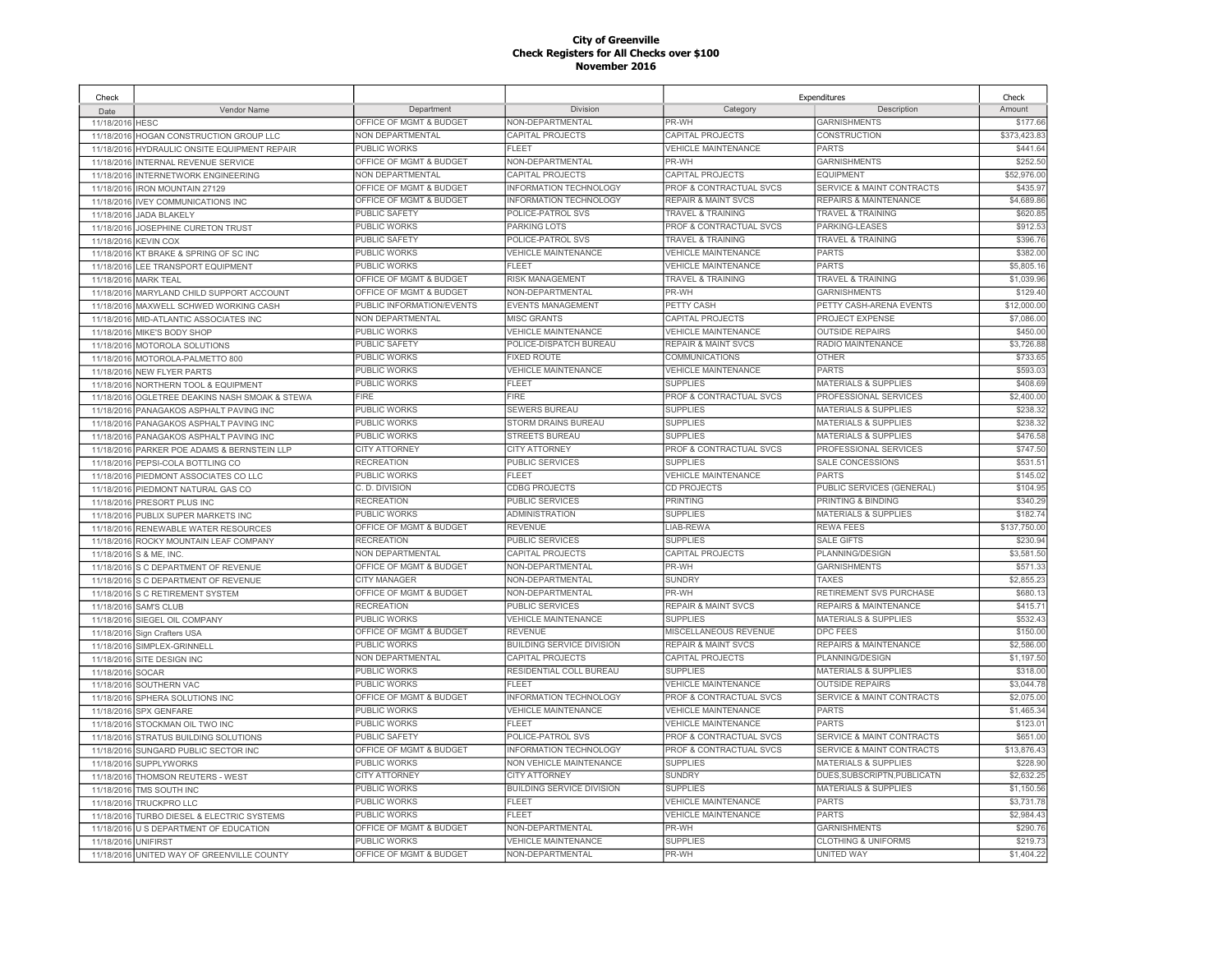| Check                    |                                                             |                           |                                      | Expenditures                   |                                                            | Check       |
|--------------------------|-------------------------------------------------------------|---------------------------|--------------------------------------|--------------------------------|------------------------------------------------------------|-------------|
| Date                     | Vendor Name                                                 | Department                | Division                             | Category                       | Description                                                | Amount      |
|                          | 11/18/2016 VAUGHN AND MELTON                                | NON DEPARTMENTAL          | CAPITAL PROJECTS                     | CAPITAL PROJECTS               | PLANNING/DESIGN                                            | \$13,920.00 |
| 11/18/2016               | <b>VERIZON WIRELESS</b>                                     | PUBLIC SAFETY             | POLICE-PATROL SVS                    | <b>COMMUNICATIONS</b>          | <b>OTHER</b>                                               | \$5,056.3   |
|                          | 11/18/2016 VULCAN INC                                       | <b>PUBLIC WORKS</b>       | <b>TRAFFIC ENGINEERING</b>           | <b>SUPPLIES</b>                | M&S-SIGNS                                                  | \$6,479.25  |
| 11/18/2016               | W E D STONE HOLDINGS LLC                                    | PUBLIC WORKS              | PARKING ADMINISTRATION               | PROF & CONTRACTUAL SVCS        | RENTAL EXPENSE                                             | \$4,495.48  |
| 11/18/2016               | WHITE HORSE PACKAGING CO                                    | <b>RECREATION</b>         | ADMINISTRATION                       | <b>SUPPLIES</b>                | <b>JANITORIAL SUPPLIES</b>                                 | \$429.94    |
| 11/18/2016               | <b>WSPATV</b>                                               | CITY MANAGER              | <b>DONATIONS</b>                     | CONTRIBUTIONS/DONATIONS        | DOWNTOWN GVL HOLIDAY HAPP                                  | \$2,000.00  |
| 11/18/2016               | <b>ZEP INC</b>                                              | <b>PUBLIC WORKS</b>       | <b>VEHICLE MAINTENANCE</b>           | <b>SUPPLIES</b>                | <b>MATERIALS &amp; SUPPLIES</b>                            | \$461.58    |
| 11/23/2016               | ABC LOCKSMITH LLC                                           | <b>PUBLIC WORKS</b>       | <b>FLEET</b>                         | <b>VEHICLE MAINTENANCE</b>     | <b>PARTS</b>                                               | \$143.10    |
| 11/23/2016               | AMERICAN PLANNING ASSOCIATION                               | ECONOMIC DEVELOPMENT      | ECONOMIC DEVELOPMENT                 | <b>SUNDRY</b>                  | DUES.SUBSCRIPTN.PUBLICATN                                  | \$425.00    |
| 11/23/2016               | AMICK EQUIPMENT COMPANY INC                                 | <b>PUBLIC WORKS</b>       | <b>FLEET</b>                         | <b>VEHICLE MAINTENANCE</b>     | <b>PARTS</b>                                               | \$972.05    |
| 11/23/2016               | ANN'S CAKES & CATERING                                      | <b>FIRE</b>               | <b>FIRE SERVICES</b>                 | <b>SUPPLIES</b>                | <b>MATERIALS &amp; SUPPLIES</b>                            | \$720.17    |
| 11/23/2016               | APPLIED INDUSTRIAL TECHNOLOGIES                             | <b>FIRE</b>               | <b>FIRE SUPPRESSION</b>              | <b>VEHICLE MAINTENANCE</b>     | <b>PARTS</b>                                               | \$201.60    |
|                          | 11/23/2016 ASSOCIATION OF STATE FLOODPLAIN                  | PUBLIC WORKS              | STORMWATER MANAGEMENT                | <b>SUNDRY</b>                  | DUES, SUBSCRIPTN, PUBLICATN                                | \$600.00    |
| 11/23/2016 AT & T        |                                                             | OFFICE OF MGMT & BUDGET   | <b>INFORMATION TECHNOLOGY</b>        | COMMUNICATIONS                 | TELECOMMUNICATIONS/WIRELE                                  | \$442.84    |
| 11/23/2016               | AT & T MOBILITY                                             | <b>FIRE</b>               | FIRE                                 | COMMUNICATIONS                 | <b>OTHER</b>                                               | \$245.79    |
|                          | 11/23/2016 AT & T MOBILITY                                  | OFFICE OF MGMT & BUDGET   | INFORMATION TECHNOLOGY               | COMMUNICATIONS                 | TELECOMMUNICATIONS/WIRELE                                  | \$729.25    |
|                          | 11/23/2016 AT & T MOBILITY                                  | PUBLIC SAFETY             | POLICE-PATROL SVS                    | COMMUNICATIONS                 | <b>OTHER</b>                                               | \$158.48    |
|                          | 11/23/2016 AT & T MOBILITY                                  | PUBLIC WORKS              | <b>SEWERS BUREAU</b>                 | COMMUNICATIONS                 | <b>OTHER</b>                                               | \$114.62    |
| 11/23/2016               | ATLANTA BREAD CO                                            | C. D. DIVISION            | <b>CDBG PROJECTS</b>                 | <b>CD PROJECTS</b>             | PUBLIC SERVICES (GENERAL)                                  | \$164.40    |
| 11/23/2016               | AUDIO SOLUTIONS INC                                         | <b>FIRE</b>               | <b>FIRE SERVICES</b>                 | <b>SUPPLIES</b>                | <b>MATERIALS &amp; SUPPLIES</b>                            | \$114.44    |
| 11/23/2016               | <b>BECO</b>                                                 | PUBLIC WORKS              | <b>FLEET</b>                         | <b>VEHICLE MAINTENANCE</b>     | <b>PARTS</b>                                               | \$746.3     |
| 11/23/2016               | <b>BECO</b>                                                 | <b>RECREATION</b>         | PARKS AND RECREATION                 | <b>SUPPLIES</b>                | <b>MATERIALS &amp; SUPPLIES</b>                            | \$430.95    |
| 11/23/2016               | BISHOP REPORTING SERVICES LLC                               | <b>PUBLIC SAFETY</b>      | POLICE-PATROL SVS                    | PROF & CONTRACTUAL SVCS        | PROFESSIONAL SERVICES                                      | \$2,500.00  |
| 11/23/2016               | BLANCHARD MACHINERY CO                                      | PUBLIC WORKS              | FLEET                                | <b>VEHICLE MAINTENANCE</b>     | <b>PARTS</b>                                               | \$662.04    |
| 11/23/2016               | <b>BLYTHE ACADEMY</b>                                       | ZO <sub>O</sub>           | PUBLIC SERVICES                      | <b>EDUCATION</b>               | <b>SCHOOL PROGRAM</b>                                      | \$135.00    |
| 11/23/2016               | <b>BREATHING AIR SYSTEMS</b>                                | <b>FIRE</b>               | <b>FIRE SUPPRESSION</b>              | <b>REPAIR &amp; MAINT SVCS</b> | <b>REPAIRS &amp; MAINTENANCE</b>                           | \$405.00    |
| 11/23/2016               | BRYANTS KAR GARD LLC                                        | <b>FIRE</b>               | <b>FIRE SUPPRESSION</b>              | <b>VEHICLE MAINTENANCE</b>     | <b>PARTS</b>                                               | \$234.00    |
|                          |                                                             | <b>RECREATION</b>         | PARKS MAINTENANCE                    | <b>SUPPLIES</b>                | <b>MATERIALS &amp; SUPPLIES</b>                            | \$1,217.94  |
| 11/23/2016<br>11/23/2016 | <b>BURNETT ATHLETICS INC</b><br>CAROLINA LAWN & TRACTOR INC | <b>RECREATION</b>         | PARKS AND RECREATION                 | <b>REPAIR &amp; MAINT SVCS</b> | REPAIRS & MAINTENANCE                                      | \$673.39    |
|                          | CARSON'S NUT-BOLT & TOOL CO INC                             | <b>NON DEPARTMENTAL</b>   | CAPITAL PROJECTS                     | <b>CAPITAL PROJECTS</b>        | <b>CONSTRUCTION</b>                                        | \$189.50    |
| 11/23/2016<br>11/23/2016 |                                                             | <b>FIRE</b>               | <b>FIRE PREVENTION</b>               | <b>SUPPLIES</b>                | <b>MATERIALS &amp; SUPPLIES</b>                            | \$123.70    |
|                          | CDW/G                                                       | <b>FIRE</b>               | <b>FIRE PREVENTION</b>               | <b>SUPPLIES</b>                | OFFICE SUPPLIES&MATERIALS                                  | \$1,352.53  |
| 11/23/2016<br>11/23/2016 | CDW/G<br>CDW/G                                              | <b>FIRE</b>               | <b>FIRE SUPPRESSION</b>              | <b>SUPPLIES</b>                | <b>MATERIALS &amp; SUPPLIES</b>                            | \$126.1     |
| 11/23/2016               | CDW/G                                                       | PUBLIC INFORMATION/EVENTS | <b>SPECIAL EVENTS</b>                | <b>SUNDRY</b>                  | MISCELLANEOUS                                              | \$535.30    |
| 11/23/2016               | CDW/G                                                       | PUBLIC SAFETY             | POLICE-PATROL SVS                    | <b>SUNDRY</b>                  | <b>MISCELLANEOUS</b>                                       | \$524.66    |
| 11/23/2016               | CHEM-AQUA INC                                               | PUBLIC WORKS              | <b>BUILDING SERVICE DIVISION</b>     | PROF & CONTRACTUAL SVCS        | SERVICE & MAINT CONTRACTS                                  | \$324.36    |
| 11/23/2016               | CHRISTOPHER P LEWIS                                         | MUNICIPAL COURT           | MUNICIPAL COURT                      | COURT LIAB-CLAIMS/JUDGMNT      | LEC-CONFISCATED MONIES                                     | \$427.00    |
| 11/23/2016               | CHRISTOPHER SALTERS                                         | ECONOMIC DEVELOPMENT      | <b>BUILDING &amp; PROPERTY MAINT</b> | <b>TRAVEL &amp; TRAINING</b>   | <b>LOCAL TRANSPORTATION</b>                                | \$284.58    |
|                          | <b>CHRISTOPHER TRUCKS INC</b>                               | PUBLIC WORKS              | <b>FLEET</b>                         | <b>VEHICLE MAINTENANCE</b>     | <b>PARTS</b>                                               | \$950.73    |
| 11/23/2016<br>11/23/2016 | <b>CINCINNATI SYSTEMS INC</b>                               | PUBLIC WORKS              | PARKING LOTS                         | <b>REPAIR &amp; MAINT SVCS</b> | <b>WESTEND LOT REPAIRS</b>                                 | \$150.00    |
| 11/23/2016               | <b>CINCINNATI SYSTEMS INC.</b>                              | <b>PUBLIC WORKS</b>       | POINSETT GARAGE                      | <b>REPAIR &amp; MAINT SVCS</b> | <b>REPAIRS &amp; MAINTENANCE</b>                           | \$961.1     |
| 11/23/2016               | <b>CINCINNATI SYSTEMS INC</b>                               | PUBLIC WORKS              | RIVER STREET GARAGE                  | <b>REPAIR &amp; MAINT SVCS</b> | <b>REPAIRS &amp; MAINTENANCE</b>                           | \$1,498.35  |
| 11/23/2016               |                                                             | PUBLIC WORKS              | RIVERPLACE GARAGE                    | <b>REPAIR &amp; MAINT SVCS</b> | REPAIRS & MAINTENANCE                                      | \$927.34    |
|                          | <b>CINCINNATI SYSTEMS INC</b>                               | PUBLIC WORKS              | <b>BUILDING SERVICE DIVISION</b>     | <b>SUPPLIES</b>                | <b>CLOTHING &amp; UNIFORMS</b>                             | \$249.0     |
| 11/23/2016<br>11/23/2016 | <b>CINTAS</b><br><b>CINTAS</b>                              | <b>PUBLIC WORKS</b>       | <b>ENFORCEMENT</b>                   | <b>SUPPLIES</b>                | <b>CLOTHING &amp; UNIFORMS</b>                             | \$2,687.5   |
|                          |                                                             | <b>PUBLIC WORKS</b>       | <b>FLEET</b>                         | <b>SUPPLIES</b>                | <b>CLOTHING &amp; UNIFORMS</b>                             | \$538.90    |
| 11/23/201                | <b>CINTAS</b><br><b>CINTAS</b>                              | PUBLIC WORKS              | <b>MAINTENANCE</b>                   | <b>SUPPLIES</b>                | <b>CLOTHING &amp; UNIFORMS</b>                             | \$1,399.78  |
| 11/23/2016<br>11/23/2016 | <b>CINTAS</b>                                               | PUBLIC WORKS              | PARKING ADMINISTRATION               | <b>SUPPLIES</b>                | <b>CLOTHING &amp; UNIFORMS</b>                             | \$506.92    |
|                          |                                                             | <b>RECREATION</b>         | RIGHTS-OF-WAY                        | <b>SUPPLIES</b>                | <b>CLOTHING &amp; UNIFORMS</b>                             | \$132.49    |
| 11/23/2016<br>11/23/2016 | <b>CINTAS</b>                                               | <b>PUBLIC WORKS</b>       | <b>FLEET</b>                         | <b>VEHICLE MAINTENANCE</b>     | <b>OUTSIDE REPAIRS</b>                                     | \$497.75    |
|                          | CITY WELDING SERVICE                                        | <b>RECREATION</b>         | BEAUTIFICATION BUREAU                | <b>SUPPLIES</b>                | <b>MATERIALS &amp; SUPPLIES</b>                            | \$289.58    |
| 11/23/2016               | CLASSIC GROUND COVERS INC                                   | <b>PUBLIC WORKS</b>       | <b>VEHICLE MAINTENANCE</b>           | <b>VEHICLE MAINTENANCE</b>     | <b>PARTS</b>                                               | \$337.93    |
| 11/23/2016               | CLINE HOSE & HYDRAULICS LLC                                 | PUBLIC WORKS              | <b>FLEET</b>                         | <b>VEHICLE MAINTENANCE</b>     |                                                            | \$284.00    |
| 11/23/2016               | COMMUNICATION SERVICE CENTER INC                            | <b>FIRE</b>               | <b>FIRE SUPPRESSION</b>              | <b>REPAIR &amp; MAINT SVCS</b> | <b>OUTSIDE REPAIRS</b><br><b>REPAIRS &amp; MAINTENANCE</b> | \$240.00    |
| 11/23/2016<br>11/23/2016 | <b>CONTINENTAL ENGINES</b>                                  | <b>RECREATION</b>         | PARKS MAINTENANCE                    | <b>SUPPLIES</b>                | <b>MATERIALS &amp; SUPPLIES</b>                            | \$572.39    |
|                          | CORBIN TURF & ORNAMENTAL SUPPLY INC                         | ECONOMIC DEVELOPMENT      | ECONOMIC DEVELOPMENT                 | <b>SUNDRY</b>                  | DUES, SUBSCRIPTN, PUBLICATN                                | \$450.00    |
| 11/23/2016               | <b>CREW NETWORK</b>                                         | <b>PUBLIC WORKS</b>       | <b>FLEET</b>                         | <b>VEHICLE MAINTENANCE</b>     | <b>PARTS</b>                                               | \$219.57    |
|                          | 11/23/2016 CUMMINS ATLANTIC LLC                             |                           |                                      |                                |                                                            |             |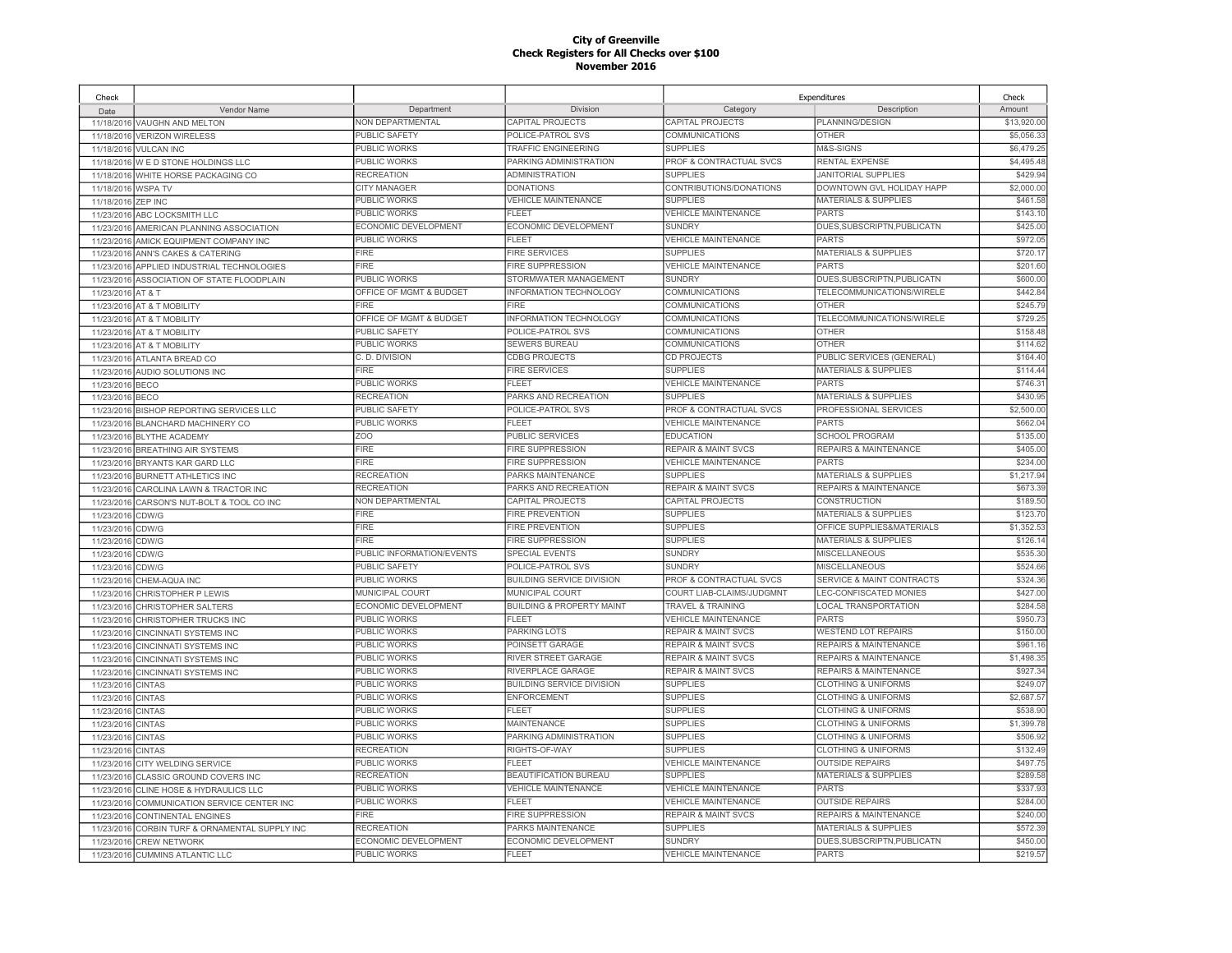| Check      |                                            |                         |                                  |                                | Expenditures                         | Check        |
|------------|--------------------------------------------|-------------------------|----------------------------------|--------------------------------|--------------------------------------|--------------|
| Date       | Vendor Name                                | Department              | Division                         | Category                       | Description                          | Amount       |
| 11/23/2016 | <b>DASHION ROBINSON</b>                    | MUNICIPAL COURT         | MUNICIPAL COURT                  | COURT LIAB-CLAIMS/JUDGMNT      | LEC-CONFISCATED MONIES               | \$1,459.00   |
| 11/23/2016 | <b>DAVIDSON FARMS INC</b>                  | <b>RECREATION</b>       | <b>FALLS PARK WORK CREW</b>      | PROF & CONTRACTUAL SVCS        | <b>SERVICE &amp; MAINT CONTRACTS</b> | \$200.00     |
| 11/23/2016 | <b>DESIGNLAB INC</b>                       | FIRE                    | <b>FIRE SUPPRESSION</b>          | <b>SUPPLIES</b>                | <b>CLOTHING &amp; UNIFORMS</b>       | \$5,872.32   |
| 11/23/2016 | <b>DESIGNLAB INC</b>                       | PUBLIC SAFETY           | POLICE-PATROL SVS                | <b>SUPPLIES</b>                | <b>CLOTHING &amp; UNIFORMS</b>       | \$1,234.26   |
| 11/23/2016 | <b>DESIGNLAB INC</b>                       | <b>PUBLIC WORKS</b>     | ENFORCEMENT                      | <b>SUPPLIES</b>                | <b>CLOTHING &amp; UNIFORMS</b>       | \$222.60     |
| 11/23/2016 | <b>DISYS SOLUTIONS INC</b>                 | OFFICE OF MGMT & BUDGET | INFORMATION TECHNOLOGY           | PROF & CONTRACTUAL SVCS        | <b>SERVICE &amp; MAINT CONTRACTS</b> | \$1,291.08   |
| 11/23/2016 | DIVERSIFIED ELECTRONICS INC                | PUBLIC SAFETY           | POLICE-PATROL SVS                | <b>REPAIR &amp; MAINT SVCS</b> | <b>REPAIRS &amp; MAINTENANCE</b>     | \$135.70     |
| 11/23/2016 | <b>DUKE ENERGY</b>                         | MUNICIPAL COURT         | MUNICIPAL COURT                  | <b>UTILITIES</b>               | <b>ELECTRICITY</b>                   | \$696.22     |
| 11/23/2016 | <b>DUKE ENERGY</b>                         | <b>PUBLIC SAFETY</b>    | POLICE-PATROL SVS                | <b>UTILITIES</b>               | <b>ELECTRICITY</b>                   | \$696.22     |
| 11/23/2016 | <b>DUKE ENERGY</b>                         | PUBLIC WORKS            | <b>BROAD STREET GARAGE</b>       | UTILITIES                      | <b>ELECTRICITY</b>                   | \$538.71     |
| 11/23/2016 | <b>DUKE ENERGY</b>                         | PUBLIC WORKS            | <b>BUILDING SERVICE DIVISION</b> | <b>UTILITIES</b>               | <b>ELECTRICITY</b>                   | \$953.26     |
| 11/23/2016 | <b>DUKE ENERGY</b>                         | PUBLIC WORKS            | COMMONS GARAGE                   | <b>UTILITIES</b>               | <b>ELECTRICITY</b>                   | \$1,323.74   |
| 11/23/201  | <b>DUKE ENERGY</b>                         | <b>PUBLIC WORKS</b>     | <b>FIXED ROUTE</b>               | <b>UTILITIES</b>               | <b>ELECTRICITY</b>                   | \$1,943.04   |
| 11/23/2016 | <b>DUKE ENERGY</b>                         | <b>PUBLIC WORKS</b>     | EL FET                           | <b>UTILITIES</b>               | <b>ELECTRICITY</b>                   | \$1,264.50   |
| 11/23/2016 | <b>DUKE ENERGY</b>                         | PUBLIC WORKS            | LIBERTY SQUARE GARAGE            | <b>UTILITIES</b>               | <b>ELECTRICITY</b>                   | \$1,589.2    |
| 11/23/2016 | <b>DUKE ENERGY</b>                         | PUBLIC WORKS            | <b>N LAURENS ST GARAGE</b>       | <b>UTILITIES</b>               | <b>ELECTRICITY</b>                   | \$406.82     |
| 11/23/2016 | <b>DUKE ENERGY</b>                         | PUBLIC WORKS            | NON VEHICLE MAINTENANCE          | UTILITIES                      | <b>ELECTRICITY</b>                   | \$894.2      |
| 11/23/2016 | <b>DUKE ENERGY</b>                         | <b>PUBLIC WORKS</b>     | ONE GARAGE                       | <b>UTILITIES</b>               | <b>ELECTRICITY</b>                   | \$1,590.32   |
| 11/23/2016 | <b>DUKE ENERGY</b>                         | PUBLIC WORKS            | PARKING ADMINISTRATION           | <b>UTILITIES</b>               | <b>ELECTRICITY</b>                   | \$341.62     |
| 11/23/2016 | <b>DUKE ENERGY</b>                         | PUBLIC WORKS            | POINSETT GARAGE                  | <b>UTILITIES</b>               | <b>ELECTRICITY</b>                   | \$1,924.46   |
| 11/23/2016 | <b>DUKE ENERGY</b>                         | PUBLIC WORKS            | <b>PUBLIC WORKS</b>              | <b>UTILITIES</b>               | <b>ELECTRICITY</b>                   | \$2,260.7    |
| 11/23/2016 | <b>DUKE ENERGY</b>                         | PUBLIC WORKS            | RICHARDSON STREET GARAGE         | <b>UTILITIES</b>               | <b>ELECTRICITY</b>                   | \$2,701.08   |
| 11/23/2016 | <b>DUKE ENERGY</b>                         | PUBLIC WORKS            | RIVER STREET GARAGE              | UTILITIES                      | <b>ELECTRICITY</b>                   | \$961.99     |
| 11/23/2016 | <b>DUKE ENERGY</b>                         | PUBLIC WORKS            | S. SPRING STREET GARAGE          | <b>UTILITIES</b>               | <b>ELECTRICITY</b>                   | \$2,237.03   |
| 11/23/2016 | <b>DUKE ENERGY</b>                         | PUBLIC WORKS            | TRAFFIC ENGINEERING              | UTILITIES                      | <b>ELECTRICITY</b>                   | \$104,867.15 |
| 11/23/2016 | <b>DUKE ENERGY</b>                         | <b>RECREATION</b>       | <b>ADMINISTRATION</b>            | <b>UTILITIES</b>               | <b>ELECTRICITY</b>                   | \$519.8      |
| 11/23/2016 | <b>DUKE ENERGY</b>                         | <b>RECREATION</b>       | COMMUNITY CENTERS                | <b>UTILITIES</b>               | <b>ELECTRICITY</b>                   | \$2,379.66   |
| 11/23/2016 | <b>DUKE ENERGY</b>                         | <b>RECREATION</b>       | PARKS MAINTENANCE                | UTILITIES                      | <b>ELECTRICITY</b>                   | \$17,594.67  |
| 11/23/2016 | ELECTRIC CITY PRINTING COMPANY             | <b>CITY MANAGER</b>     | CITY MANAGER                     | <b>SUNDRY</b>                  | <b>MISCELLANEOUS</b>                 | \$262.00     |
| 11/23/2016 | ELECTRIC CITY PRINTING COMPANY             | NON DEPARTMENTAL        | CAPITAL PROJECTS                 | CAPITAL PROJECTS               | CONSTRUCTION                         | \$121.90     |
| 11/23/2016 | ELECTRIC CITY PRINTING COMPANY             | PUBLIC WORKS            | PARKING ADMINISTRATION           | <b>SUPPLIES</b>                | <b>MATERIALS &amp; SUPPLIES</b>      | \$429.44     |
| 11/23/2016 | ELECTRIC CITY PRINTING COMPANY             | PUBLIC WORKS            | <b>RECYCLING</b>                 | <b>PRINTING</b>                | PRINTING & BINDING                   | \$1,235.75   |
| 11/23/2016 | <b>EMEDCO</b>                              | <b>PUBLIC WORKS</b>     | <b>FLEET</b>                     | <b>SUPPLIES</b>                | <b>MATERIALS &amp; SUPPLIES</b>      | \$335.57     |
| 11/23/2016 | <b>EMEDCO</b>                              | PUBLIC WORKS            | FLEET                            | <b>VEHICLE MAINTENANCE</b>     | <b>PARTS</b>                         | \$146.41     |
| 11/23/2016 | <b>EMPLOYMENT SCREENING RESOURCES</b>      | HUMAN RESOURCES         | HUMAN RESOURCES                  | PROF & CONTRACTUAL SVCS        | PROFESSIONAL SERVICES                | \$411.75     |
| 11/23/2016 | ENTERCOM GREENVILLE LLC WSPA-FM            | <b>PUBLIC WORKS</b>     | <b>RECYCLING</b>                 | PROF & CONTRACTUAL SVCS        | <b>ADVERTISING EXPENSE</b>           | \$756.00     |
| 11/23/2016 | <b>FAIRWAY FORD INC</b>                    | FIRE                    | <b>FIRE SUPPRESSION</b>          | <b>VEHICLE MAINTENANCE</b>     | <b>PARTS</b>                         | \$122.9      |
| 11/23/2016 | FAIRWAY FORD INC                           | <b>PUBLIC WORKS</b>     | FLEET                            | <b>VEHICLE MAINTENANCE</b>     | <b>OUTSIDE REPAIRS</b>               | \$108.49     |
| 11/23/2016 | <b>FAIRWAY FORD INC</b>                    | PUBLIC WORKS            | <b>FLEET</b>                     | <b>VEHICLE MAINTENANCE</b>     | <b>PARTS</b>                         | \$818.65     |
| 11/23/2016 | <b>FGP INTERNATIONAL</b>                   | <b>HUMAN RESOURCES</b>  | <b>HUMAN RESOURCES</b>           | PROF & CONTRACTUAL SVCS        | <b>TEMP PERSONNEL SVCS</b>           | \$1,602.68   |
| 11/23/2016 | <b>FGP INTERNATIONAL</b>                   | OFFICE OF MGMT & BUDGET | <b>ACCOUNTING</b>                | PROF & CONTRACTUAL SVCS        | <b>TEMP PERSONNEL SVCS</b>           | \$219.18     |
| 11/23/2016 | FGP INTERNATIONAL                          | OFFICE OF MGMT & BUDGET | <b>REVENUE</b>                   | PROF & CONTRACTUAL SVCS        | TEMP PERSONNEL SVCS                  | \$616.14     |
| 11/23/2016 | <b>FIREFOLD</b>                            | NON DEPARTMENTAL        | CAPITAL PROJECTS                 | CAPITAL PROJECTS               | <b>EQUIPMENT</b>                     | \$610.47     |
| 11/23/2016 | <b>FORTILINE INC</b>                       | PUBLIC WORKS            | <b>SEWERS BUREAU</b>             | <b>SUPPLIES</b>                | <b>MATERIALS &amp; SUPPLIES</b>      | \$132.95     |
| 11/23/2016 | <b>FROG 911</b>                            | FIRE                    | <b>FIRE SUPPRESSION</b>          | <b>VEHICLE MAINTENANCE</b>     | <b>PARTS</b>                         | \$1,487.82   |
| 11/23/2016 | GOOD LIFE CATERING CO LLC                  | HUMAN RESOURCES         | HUMAN RESOURCES                  | TRAVEL & TRAINING              | TRAINING/CITY WIDE                   | \$378.00     |
| 11/23/2016 | GRAINGER 803858935                         | FIRE                    | FIRE SUPPRESSION                 | <b>SUPPLIES</b>                | <b>MATERIALS &amp; SUPPLIES</b>      | \$263.15     |
| 11/23/2016 | GRAINGER 803858935                         | PUBLIC WORKS            | <b>FLEET</b>                     | <b>SUPPLIES</b>                | <b>MATERIALS &amp; SUPPLIES</b>      | \$285.49     |
| 11/23/2016 | GREENVILLE CHAMBER OF COMMERCE             | ECONOMIC DEVELOPMENT    | ECONOMIC DEVELOPMENT             | PROF & CONTRACTUAL SVCS        | PROFESSIONAL SERVICES                | \$25,000.00  |
| 11/23/2016 | <b>GREENVILLE COUNTY</b>                   | PUBLIC SAFETY           | POLICE-PATROL SVS                | PROF & CONTRACTUAL SVCS        | PROFESSIONAL SERVICES                | \$3,855.60   |
| 11/23/2016 | GREENVILLE COUNTY ANIMAL CARE SERV         | PUBLIC SAFETY           | POLICE-PATROL SVS                | PROF & CONTRACTUAL SVCS        | SERVICE & MAINT CONTRACTS            | \$1,050.00   |
| 11/23/2016 | <b>GREENVILLE COUNTY ROD OFFICE</b>        | ECONOMIC DEVELOPMENT    | <b>ECONOMIC DEVELOPMENT</b>      | <b>SUNDRY</b>                  | <b>MISCELLANEOUS</b>                 | \$166.00     |
| 11/23/2016 | <b>GREENVILLE FENCE SALES INC</b>          | PUBLIC SAFETY           | POLICE-PATROL SVS                | <b>SUPPLIES</b>                | <b>MATERIALS &amp; SUPPLIES</b>      | \$262.00     |
| 11/23/2016 | <b>GREENVILLE HEALTH SYSTEM USCSOM GVL</b> | <b>FIRE</b>             | <b>FIRE SUPPRESSION</b>          | <b>SUPPLIES</b>                | MATERIALS & SUPPLIES                 | \$1,900.00   |
| 11/23/2016 | <b>GREENVILLE INDUSTRIAL RUBBER &amp;</b>  | <b>RECREATION</b>       | PARKS AND RECREATION             | <b>REPAIR &amp; MAINT SVCS</b> | <b>REPAIRS &amp; MAINTENANCE</b>     | \$166.83     |
|            |                                            | ECONOMIC DEVELOPMENT    | PLANNING AND ZONING              | PROF & CONTRACTUAL SVCS        | ADVERTISING EXPENSE                  | \$282.45     |
| 11/23/2016 | <b>GREENVILLE NEWS</b>                     | <b>CITY MANAGER</b>     | <b>CITY CLERK</b>                | <b>SUPPLIES</b>                | OFFICE SUPPLIES&MATERIALS            | \$225.84     |
| 11/23/2016 | GREENVILLE OFFICE SUPPLY CO INC            |                         |                                  |                                |                                      |              |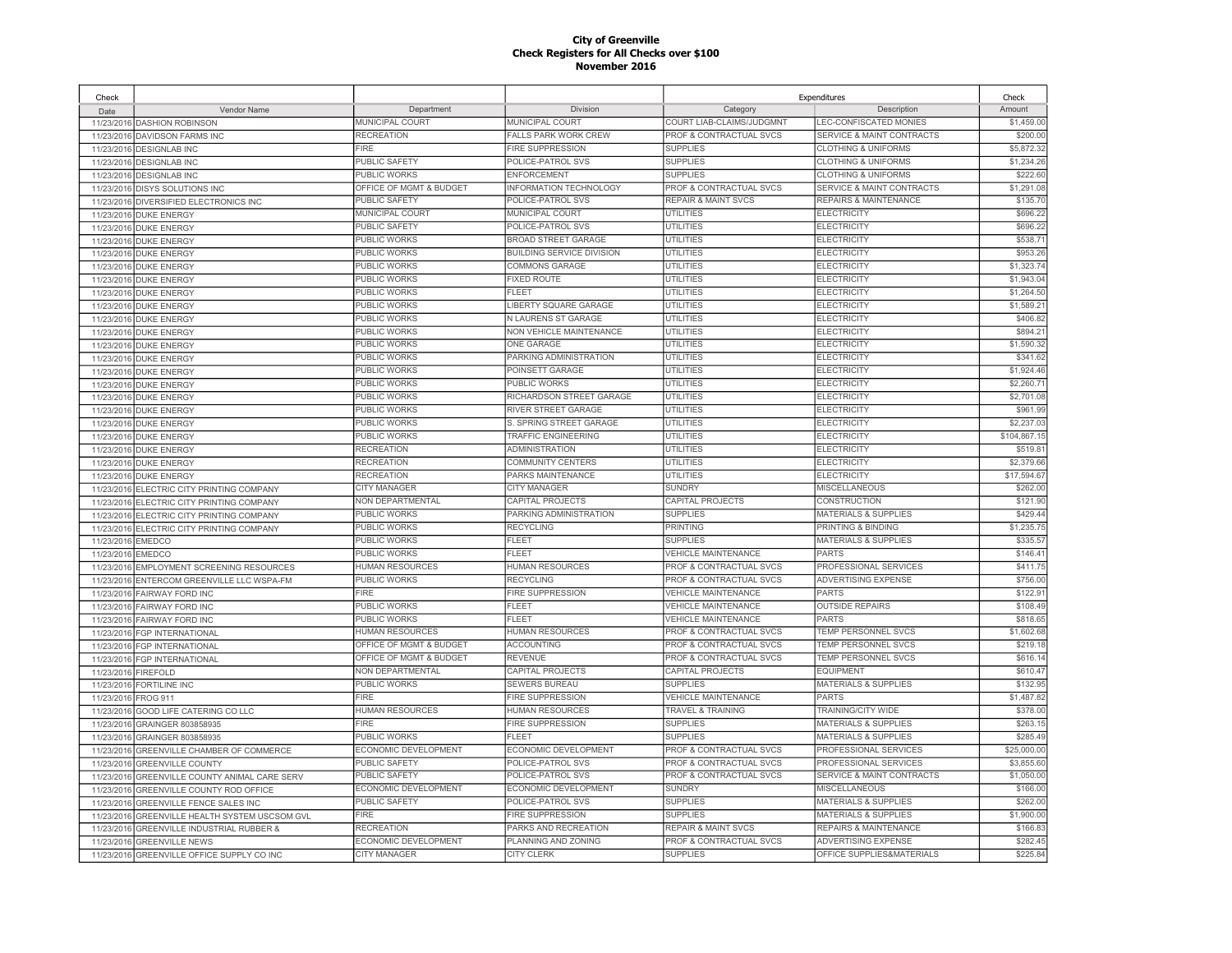| Check      |                                     |                             |                                  |                                | Expenditures                         | Check        |
|------------|-------------------------------------|-----------------------------|----------------------------------|--------------------------------|--------------------------------------|--------------|
| Date       | Vendor Name                         | Department                  | Division                         | Category                       | Description                          | Amount       |
| 11/23/2016 | GREENVILLE OFFICE SUPPLY CO INC     | ECONOMIC DEVELOPMENT        | PLANNING AND ZONING              | <b>SUPPLIES</b>                | <b>MATERIALS &amp; SUPPLIES</b>      | \$148.1      |
| 11/23/2016 | GREENVILLE OFFICE SUPPLY CO INC     | FIRE                        | <b>FIRE SUPPRESSION</b>          | <b>SUPPLIES</b>                | OFFICE SUPPLIES&MATERIALS            | \$168.73     |
| 11/23/2016 | GREENVILLE OFFICE SUPPLY CO INC     | <b>PUBLIC WORKS</b>         | <b>SEWERS BUREAU</b>             | <b>SUPPLIES</b>                | <b>MATERIALS &amp; SUPPLIES</b>      | \$104.1      |
| 11/23/2016 | GREENVILLE TRACTOR CO INC           | <b>PUBLIC WORKS</b>         | <b>FLEET</b>                     | <b>VEHICLE MAINTENANCE</b>     | <b>PARTS</b>                         | \$659.1      |
| 11/23/2016 | <b>GREENVILLE WATER</b>             | <b>PUBLIC WORKS</b>         | <b>BUILDING SERVICE DIVISION</b> | <b>UTILITIES</b>               | <b>OTHER</b>                         | \$758.26     |
| 11/23/2016 | GUARANTEED SUPPLY CO                | PUBLIC WORKS                | <b>STREETS BUREAU</b>            | <b>SUPPLIES</b>                | <b>MATERIALS &amp; SUPPLIES</b>      | \$140.4      |
| 11/23/2016 | HARPER CORPORATION                  | NON DEPARTMENTAL            | CAPITAL PROJECTS                 | CAPITAL PROJECTS               | <b>CONSTRUCTION</b>                  | \$498,578.59 |
| 11/23/2016 | HARROLD JENNINGS                    | PUBLIC WORKS                | UTILITY UNDERGROUNDING FU        | <b>SUNDRY</b>                  | METER BOX CONVERSIONS                | \$300.00     |
| 11/23/2016 | HART TOOLS CO                       | FIRF                        | <b>FIRE SERVICES</b>             | <b>SUPPLIES</b>                | <b>MATERIALS &amp; SUPPLIES</b>      | \$136.34     |
| 11/23/2016 | HATCHER ROOFING & MAINTENANCE CO IN | <b>PUBLIC WORKS</b>         | <b>BUILDING SERVICE DIVISION</b> | <b>REPAIR &amp; MAINT SVCS</b> | REPAIRS & MAINTENANCE                | \$1,346.30   |
| 11/23/2016 | HD SUPPLY WATERWORKS LTD            | PUBLIC WORKS                | <b>SEWERS BUREAU</b>             | <b>SUPPLIES</b>                | <b>MATERIALS &amp; SUPPLIES</b>      | \$1,749.00   |
| 11/23/2016 | HEWITT COLEMAN & ASSOCIATES INC     | OFFICE OF MGMT & BUDGET     | RISK MANAGEMENT                  | RISK MANAGEMENT                | WC SERVICE FEES                      | \$7,837.50   |
| 11/23/2016 | HEWITT COLEMAN & ASSOCIATES INC     | OFFICE OF MGMT & BUDGET     | <b>RISK MANAGEMENT</b>           | <b>SERVICE FEES</b>            | ADMIN FEES-GEN/PROP LIA              | \$15,912.50  |
| 11/23/2016 | HILLS MACHINERY COMP LLC            | PUBLIC WORKS                | <b>FLEET</b>                     | <b>VEHICLE MAINTENANCE</b>     | PARTS                                | \$972.96     |
| 11/23/2016 | HOLDER ELECTRIC SUPPLY INC          | <b>FIRE</b>                 | <b>FIRE SUPPRESSION</b>          | <b>VEHICLE MAINTENANCE</b>     | <b>PARTS</b>                         | \$442.19     |
| 11/23/2016 | HOME DEPOT CREDIT SERVICE 3104      | PUBLIC WORKS                | MAINTENANCE                      | <b>SUPPLIES</b>                | <b>MATERIALS &amp; SUPPLIES</b>      | \$399.2      |
| 11/23/2016 | HOME DEPOT CREDIT SERVICE 5898      | <b>FIRE</b>                 | <b>FIRE SUPPRESSION</b>          | <b>SUPPLIES</b>                | <b>MATERIALS &amp; SUPPLIES</b>      | \$565.04     |
| 11/23/2016 | HOME DEPOT CREDIT SERVICE 5906      | ECONOMIC DEVELOPMENT        | PLANNING AND ZONING              | <b>SUPPLIES</b>                | <b>MATERIALS &amp; SUPPLIES</b>      | \$410.90     |
| 11/23/2016 | HOME DEPOT CREDIT SERVICE 5906      | <b>PUBLIC WORKS</b>         | <b>BUILDING SERVICE DIVISION</b> | <b>SUPPLIES</b>                | <b>MATERIALS &amp; SUPPLIES</b>      | \$1,188.47   |
| 11/23/2016 | HOME DEPOT CREDIT SERVICE 5922      | <b>RECREATION</b>           | BEAUTIFICATION BUREAU            | <b>SUPPLIES</b>                | <b>MATERIALS &amp; SUPPLIES</b>      | \$140.84     |
| 11/23/201  | HOME DEPOT CREDIT SERVICE 5922      | <b>RECREATION</b>           | <b>FALLS PARK WORK CREW</b>      | <b>SUPPLIES</b>                | <b>MATERIALS &amp; SUPPLIES</b>      | \$343.9      |
| 11/23/2016 | HOME DEPOT CREDIT SERVICE 5922      | <b>RECREATION</b>           | PARKS MAINTENANCE                | <b>SUPPLIES</b>                | <b>MATERIALS &amp; SUPPLIES</b>      | \$124.0      |
| 11/23/201  | HOME DEPOT CREDIT SERVICE 5922      | <b>RECREATION</b>           | TREE MAINTENANCE BUREAU          | <b>SUPPLIES</b>                | <b>MATERIALS &amp; SUPPLIES</b>      | \$659.48     |
| 11/23/2016 | HYDRAULIC ONSITE EQUIPMENT REPAIR   | <b>PUBLIC WORKS</b>         | FI FFT                           | <b>VEHICLE MAINTENANCE</b>     | PARTS                                | \$468.56     |
| 11/23/201  | INNOVATIVE CONTROLS INC             | <b>FIRE</b>                 | FIRE SUPPRESSION                 | <b>VEHICLE MAINTENANCE</b>     | <b>PARTS</b>                         | \$534.4      |
| 11/23/2016 | INSTITUTE OF TRANSPORTATION ENGINEE | <b>PUBLIC WORKS</b>         | <b>TRAFFIC ENGINEERING</b>       | <b>SUNDRY</b>                  | DUES.SUBSCRIPTN.PUBLICATN            | \$305.00     |
| 11/23/2016 | <b>INTERSTATE BATTERIES</b>         | <b>PUBLIC WORKS</b>         | FI FFT                           | <b>VEHICLE MAINTENANCE</b>     | <b>PARTS</b>                         | \$721.52     |
| 11/23/2016 | ISA INTERNATIONAL SOCIETY OF        | <b>RECREATION</b>           | PARKS AND RECREATION             | <b>SUNDRY</b>                  | DUES, SUBSCRIPTN, PUBLICATN          | \$215.00     |
| 11/23/2016 | <b>IVEY COMMUNICATIONS INC</b>      | <b>ECONOMIC DEVELOPMENT</b> | PLANNING AND ZONING              | <b>COMMUNICATIONS</b>          | <b>OTHER</b>                         | \$212.80     |
| 11/23/2016 | <b>IVEY COMMUNICATIONS INC</b>      | <b>FIRE</b>                 | <b>FIRE SUPPRESSION</b>          | <b>SUPPLIES</b>                | OFFICE SUPPLIES&MATERIALS            | \$212.80     |
| 11/23/2016 | <b>J &amp; R FENCE</b>              | NON DEPARTMENTAL            | CAPITAL PROJECTS                 | <b>CAPITAL PROJECTS</b>        | <b>CONSTRUCTION</b>                  | \$3,445.64   |
|            | 11/23/2016 JEFF BULLOCK             | <b>RECREATION</b>           | <b>ADMINISTRATION</b>            | <b>SUPPLIES</b>                | M&S-ANIMALS                          | \$129.06     |
| 11/23/2016 | JEFF MCLEROY                        | OFFICE OF MGMT & BUDGET     | GIS                              | <b>TRAVEL &amp; TRAINING</b>   | <b>TRAVEL &amp; TRAINING</b>         | \$716.1      |
| 11/23/2016 | JOHNSTONE SUPPLY OF GREENVILLE      | <b>PUBLIC WORKS</b>         | <b>BUILDING SERVICE DIVISION</b> | <b>SUPPLIES</b>                | <b>MATERIALS &amp; SUPPLIES</b>      | \$155.93     |
| 11/23/2016 | K-MART STORE 4016                   | <b>RECREATION</b>           | COMMUNITY CENTERS                | <b>SUPPLIES</b>                | <b>MATERIALS &amp; SUPPLIES</b>      | \$197.32     |
| 11/23/2016 | <b>KING ASPHALT INC</b>             | PUBLIC WORKS                | <b>SEWERS BUREAU</b>             | <b>SUPPLIES</b>                | <b>MATERIALS &amp; SUPPLIES</b>      | \$667.1      |
| 11/23/2016 | KING ASPHALT INC                    | PUBLIC WORKS                | STORM DRAINS BUREAU              | <b>SUPPLIES</b>                | <b>MATERIALS &amp; SUPPLIES</b>      | \$2,807.87   |
| 11/23/2016 | KING ASPHALT INC                    | PUBLIC WORKS                | STREETS BUREAU                   | <b>SUPPLIES</b>                | <b>MATERIALS &amp; SUPPLIES</b>      | \$1,200.1    |
| 11/23/2016 | <b>KRISTINA JUNKER</b>              | OFFICE OF MGMT & BUDGET     | ADMINISTRATION                   | TRAVEL & TRAINING              | <b>LOCAL TRANSPORTATION</b>          | \$109.62     |
| 11/23/2016 | <b>KUSTOM SIGNALS INC</b>           | PUBLIC WORKS                | FLEET                            | <b>VEHICLE MAINTENANCE</b>     | <b>OUTSIDE REPAIRS</b>               | \$704.00     |
| 11/23/2016 | <b>LANDSCAPERS SUPPLY</b>           | <b>RECREATION</b>           | <b>BEAUTIFICATION BUREAU</b>     | <b>SUPPLIES</b>                | MATERIALS & SUPPLIES                 | \$264.26     |
| 11/23/2016 | <b>LANDSCAPERS SUPPLY</b>           | <b>RECREATION</b>           | PARKS MAINTENANCE                | <b>SUPPLIES</b>                | <b>MATERIALS &amp; SUPPLIES</b>      | \$389.6      |
| 11/23/2016 | <b>LAWMEN'S SAFETY SUPPLY</b>       | PUBLIC SAFETY               | POLICE-PATROL SVS                | <b>SUPPLIES</b>                | <b>CLOTHING &amp; UNIFORMS</b>       | \$1,362.90   |
| 11/23/2016 | <b>LIBERTY PRESS</b>                | OFFICE OF MGMT & BUDGET     | <b>ACCOUNTING</b>                | <b>SUPPLIES</b>                | OFFICE SUPPLIES&MATERIALS            | \$954.50     |
| 11/23/2016 | LOUIS P BATSON                      | <b>RECREATION</b>           | PARKS MAINTENANCE                | <b>SUPPLIES</b>                | <b>MATERIALS &amp; SUPPLIES</b>      | \$406.58     |
| 11/23/2016 | LOWES                               | NON DEPARTMENTAL            | CAPITAL PROJECTS                 | CAPITAL PROJECTS               | CONSTRUCTION                         | \$202.54     |
| 11/23/2016 | LOWES                               | PUBLIC WORKS                | SEWERS BUREAU                    | <b>SUPPLIES</b>                | <b>MATERIALS &amp; SUPPLIES</b>      | \$221.38     |
| 11/23/2016 | <b>LUCAS BRYSON</b>                 | PUBLIC WORKS                | STORMWATER MANAGEMENT            | <b>TRAVEL &amp; TRAINING</b>   | <b>TRAVEL &amp; TRAINING</b>         | \$987.0      |
| 11/23/2016 | <b>MARATHON STAFFING INC</b>        | <b>PUBLIC SAFETY</b>        | POLICE-DISPATCH BUREAU           | PROF & CONTRACTUAL SVCS        | <b>TEMP PERSONNEL SVCS</b>           | \$4.750.8    |
| 11/23/2016 | <b>MARK TEAL</b>                    | OFFICE OF MGMT & BUDGET     | RISK MANAGEMENT                  | <b>SUPPLIES</b>                | <b>MATERIALS &amp; SUPPLIES</b>      | \$227.95     |
| 11/23/2016 | MCKINNEY LUMBER & HARDWARE LLC      | <b>RECREATION</b>           | PARKS MAINTENANCE                | <b>SUPPLIES</b>                | <b>MATERIALS &amp; SUPPLIES</b>      | \$393.56     |
| 11/23/201  | MED-TECH RESOURCE LLC               | PUBLIC SAFETY               | POLICE-PATROL SVS                | <b>SUPPLIES</b>                | <b>MATERIALS &amp; SUPPLIES</b>      | \$106.1      |
| 11/23/2016 | METRO REPROGRAPHIC SERVICES         | OFFICE OF MGMT & BUDGET     | <b>GIS</b>                       | <b>SUPPLIES</b>                | <b>MATERIALS &amp; SUPPLIES</b>      | \$1,402.59   |
| 11/23/2016 | <b>MMSA</b>                         | PUBLIC WORKS                | <b>BUILDING SERVICE DIVISION</b> | PROF & CONTRACTUAL SVCS        | <b>SERVICE &amp; MAINT CONTRACTS</b> | \$1,680.00   |
| 11/23/2016 | MOTOROLA SOLUTIONS                  | PUBLIC SAFETY               | POLICE-DISPATCH BUREAU           | <b>REPAIR &amp; MAINT SVCS</b> | RADIO MAINTENANCE                    | \$10,512.70  |
| 11/23/2016 | MST CONCRETE PRODUCTS               | PUBLIC WORKS                | STORM DRAINS BUREAU              | <b>SUPPLIES</b>                | <b>CONSTRUCTION &amp; REPAIR</b>     | \$1,829.70   |
|            | 11/23/2016 NAPA AUTO PARTS          | <b>FIRE</b>                 | <b>FIRE SUPPRESSION</b>          | <b>VEHICLE MAINTENANCE</b>     | <b>PARTS</b>                         | \$519.40     |
|            |                                     |                             |                                  |                                |                                      |              |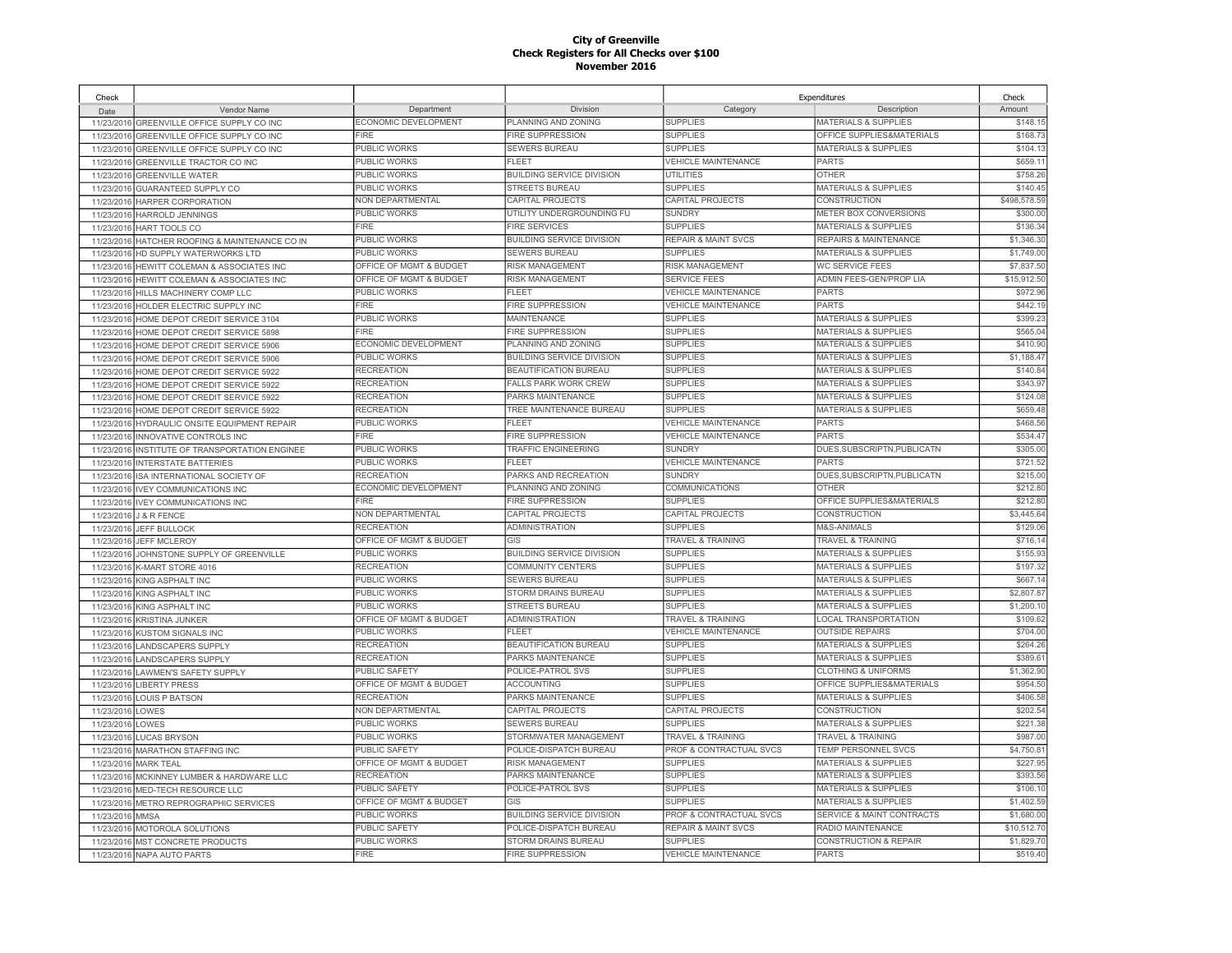| Check      |                                        |                           |                                  | Expenditures                       |                                      | Check       |
|------------|----------------------------------------|---------------------------|----------------------------------|------------------------------------|--------------------------------------|-------------|
| Date       | Vendor Name                            | Department                | Division                         | Category                           | Description                          | Amount      |
| 11/23/2016 | NAPA AUTO PARTS                        | PUBLIC WORKS              | FLEET                            | <b>SUPPLIES</b>                    | MATERIALS & SUPPLIES                 | \$835.47    |
| 11/23/2016 | <b>NAPA AUTO PARTS</b>                 | <b>PUBLIC WORKS</b>       | FLEET                            | <b>VEHICLE MAINTENANCE</b>         | PARTS                                | \$3,383.02  |
| 11/23/2016 | NEW SOUTH CONSTRUCTION SUPPLY LLC      | PUBLIC WORKS              | <b>STREETS BUREAU</b>            | <b>SUPPLIES</b>                    | MATERIALS & SUPPLIES                 | \$1,108.76  |
| 11/23/2016 | <b>NFPA</b>                            | <b>FIRE</b>               | <b>FIRE SERVICES</b>             | PROF & CONTRACTUAL SVCS            | <b>SERVICE &amp; MAINT CONTRACTS</b> | \$2,990.00  |
| 11/23/2016 | NORRIS SUPPLY CO                       | PUBLIC WORKS              | FLEET                            | <b>VEHICLE MAINTENANCE</b>         | <b>PARTS</b>                         | \$233.80    |
| 11/23/2016 | NORRIS SUPPLY CO                       | PUBLIC WORKS              | STORM DRAINS BUREAU              | <b>SUPPLIES</b>                    | <b>MATERIALS &amp; SUPPLIES</b>      | \$484.95    |
| 11/23/201  | NORTHERN SAFETY CO INC                 | <b>RECREATION</b>         | PARKS AND RECREATION             | <b>SUPPLIES</b>                    | <b>MATERIALS &amp; SUPPLIES</b>      | \$105.21    |
| 11/23/2016 | O'REILLY AUTO PARTS                    | PUBLIC WORKS              | <b>FLEET</b>                     | <b>VEHICLE MAINTENANCE</b>         | <b>PARTS</b>                         | \$509.00    |
| 11/23/2016 | ONTARIO INVESTMENTS INC                | ECONOMIC DEVELOPMENT      | PLANNING AND ZONING              | <b>PRINTING</b>                    | COPYING                              | \$226.7     |
| 11/23/2016 | PATRICIA MULLINAX                      | <b>PUBLIC SAFETY</b>      | POLICE-PATROL SVS                | <b>TRAVEL &amp; TRAINING</b>       | TRAVEL & TRAINING                    | \$144.00    |
| 11/23/2016 | PIEDMONT ELECTRICAL DISTRIBUTORS       | PUBLIC WORKS              | <b>BUILDING SERVICE DIVISION</b> | <b>SUPPLIES</b>                    | MATERIALS & SUPPLIES                 | \$986.28    |
| 11/23/2016 | PIEDMONT NATURAL GAS CO                | <b>FIRE</b>               | <b>FIRE SERVICES</b>             | UTILITIES                          | GAS                                  | \$329.15    |
| 11/23/2016 | PIEDMONT NATURAL GAS CO                | PUBLIC WORKS              | <b>FLEET</b>                     | <b>UTILITIES</b>                   | GAS                                  | \$217.2     |
| 11/23/2016 | PIEDMONT NATURAL GAS CO                | PUBLIC WORKS              | NON VEHICLE MAINTENANCE          | <b>UTILITIES</b>                   | GAS                                  | \$134.65    |
| 11/23/2016 | PIEDMONT NATURAL GAS CO                | PUBLIC WORKS              | PUBLIC WORKS                     | <b>UTILITIES</b>                   | GAS                                  | \$227.77    |
| 11/23/2016 | PIEDMONT NATURAL GAS CO                | <b>RECREATION</b>         | <b>ADMINISTRATION</b>            | <b>UTILITIES</b>                   | GAS                                  | \$247.63    |
| 11/23/2016 | PIEDMONT NATURAL GAS CO                | <b>RECREATION</b>         | PARKS AND RECREATION             | UTILITIES                          | GAS                                  | \$323.88    |
| 11/23/2016 | PRIMA                                  | OFFICE OF MGMT & BUDGET   | RISK MANAGEMENT                  | <b>SUNDRY</b>                      | DUES, SUBSCRIPTN, PUBLICATN          | \$385.00    |
| 11/23/2016 | PRO AUTO PARTS WAREHOUSE               | PUBLIC WORKS              | <b>FLEET</b>                     | <b>VEHICLE MAINTENANCE</b>         | <b>PARTS</b>                         | \$1,714.22  |
| 11/23/2016 | PSYCHEMEDICS CORPORATION               | HUMAN RESOURCES           | OCCUPATIONAL HEALTH              | PROF & CONTRACTUAL SVCS            | PROFESSIONAL SERVICES                | \$1,643.50  |
| 11/23/2016 | PUBLIC WORKS EQUIPMENT & SUPPLY INC    | PUBLIC WORKS              | <b>SEWERS BUREAU</b>             | MACHINERY AND EQUIPMENT            | MACHINERY AND EQUIPMENT              | \$17,039.9  |
| 11/23/2016 | R E MICHEL COMPANY LLC                 | PUBLIC WORKS              | BUILDING SERVICE DIVISION        | <b>SUPPLIES</b>                    | <b>MATERIALS &amp; SUPPLIES</b>      | \$146.45    |
| 11/23/2016 | R J SHIRLEY INC                        | <b>RECREATION</b>         | <b>FALLS PARK WORK CREW</b>      | <b>SUPPLIES</b>                    | <b>MATERIALS &amp; SUPPLIES</b>      | \$572.25    |
| 11/23/2016 | RILEY POPE & LANEY, LLC                | CITY MANAGER              | CITY MANAGER                     | PROF & CONTRACTUAL SVCS            | <b>PROFESSIONAL SERVICES</b>         | \$5,750.00  |
| 11/23/2016 | <b>ROB JOHNSON</b>                     | PUBLIC WORKS              | UTILITY UNDERGROUNDING FU        | <b>SUNDRY</b>                      | METER BOX CONVERSIONS                | \$15,300.0  |
| 11/23/2016 | ROGERS & CALLCOTT ENVIRONMENTAL        | PUBLIC WORKS              | <b>GARBAGE DISPOSAL BUREAU</b>   | <b>PROF &amp; CONTRACTUAL SVCS</b> | <b>PROFESSIONAL SERVICES</b>         | \$450.00    |
| 11/23/2016 | RONNIE'S TRIM SHOP                     | PUBLIC WORKS              | FI FFT                           | <b>VEHICLE MAINTENANCE</b>         | <b>OUTSIDE REPAIRS</b>               | \$150.00    |
|            | 11/23/2016 S C FIRE ACADEMY            | <b>FIRE</b>               | <b>FIRE PREVENTION</b>           | <b>TRAVEL &amp; TRAINING</b>       | <b>TRAVEL &amp; TRAINING</b>         | \$144.00    |
| 11/23/2016 | S C FIRE ACADEMY                       | <b>FIRE</b>               | <b>FIRE SUPPRESSION</b>          | <b>TRAVEL &amp; TRAINING</b>       | <b>TRAVEL &amp; TRAINING</b>         | \$1,233.00  |
| 11/23/2016 | SAFE INDUSTRIES                        | <b>FIRE</b>               | <b>FIRE SUPPRESSION</b>          | <b>SUPPLIES</b>                    | <b>MATERIALS &amp; SUPPLIES</b>      | \$7,301.46  |
| 11/23/2016 | SAFEGUARD BUSINESS SYSTEMS INC         | <b>PUBLIC WORKS</b>       | <b>RECYCLING</b>                 | <b>SUPPLIES</b>                    | <b>MATERIALS &amp; SUPPLIES</b>      | \$500.53    |
| 11/23/2016 | SALUDA RIVER PET FOOD CENTER INC       | <b>PUBLIC SAFETY</b>      | POLICE-PATROL SVS                | <b>SUPPLIES</b>                    | <b>MATERIALS &amp; SUPPLIES</b>      | \$180.1     |
| 11/23/2016 | <b>SAM'S CLUB</b>                      | <b>FIRE</b>               | <b>FIRE SUPPRESSION</b>          | <b>SUPPLIES</b>                    | <b>MATERIALS &amp; SUPPLIES</b>      | \$754.7     |
| 11/23/2016 | <b>SCEDA</b>                           | ECONOMIC DEVELOPMENT      | ECONOMIC DEVELOPMENT             | <b>TRAVEL &amp; TRAINING</b>       | <b>TRAVEL &amp; TRAINING</b>         | \$1,200.00  |
| 11/23/2016 | SHARP BUSINESS SYSTEMS                 | ECONOMIC DEVELOPMENT      | PLANNING AND ZONING              | PRINTING                           | COPYING                              | \$277.43    |
| 11/23/2016 | <b>SHERWIN WILLIAMS</b>                | PUBLIC WORKS              | <b>BUILDING SERVICE DIVISION</b> | <b>SUPPLIES</b>                    | <b>MATERIALS &amp; SUPPLIES</b>      | \$128.24    |
| 11/23/2016 | <b>SHERWIN WILLIAMS</b>                | PUBLIC WORKS              | RIVERPLACE GARAGE                | <b>SUPPLIES</b>                    | <b>MATERIALS &amp; SUPPLIES</b>      | \$320.45    |
| 11/23/2016 | <b>SHERWIN WILLIAMS</b>                | <b>RECREATION</b>         | PARKS AND RECREATION             | <b>SUPPLIES</b>                    | <b>MATERIALS &amp; SUPPLIES</b>      | \$203.63    |
| 11/23/2016 | <b>SIG SAUER</b>                       | PUBLIC SAFETY             | POLICE-PATROL SVS                | TRAVEL & TRAINING                  | <b>TRAVEL &amp; TRAINING</b>         | \$830.00    |
| 11/23/2016 | SNIDER FLEET SOLUTIONS                 | PUBLIC WORKS              | FL FFT                           | <b>VEHICLE MAINTENANCE</b>         | <b>OUTSIDE REPAIRS</b>               | \$283.03    |
| 11/23/2016 | SOUTHEASTERN JANITORIAL OF SC LLC      | PUBLIC WORKS              | PARKING ADMINISTRATION           | PROF & CONTRACTUAL SVCS            | <b>SERVICE &amp; MAINT CONTRACTS</b> | \$480.00    |
| 11/23/2016 | SOUTHEASTERN PAPER GROUP               | PUBLIC WORKS              | <b>BUILDING SERVICE DIVISION</b> | <b>SUPPLIES</b>                    | <b>JANITORIAL SUPPLIES</b>           | \$631.61    |
| 11/23/2016 | SOUTHEASTERN PAPER GROUP               | <b>RECREATION</b>         | COMMUNITY CENTERS                | <b>SUPPLIES</b>                    | <b>JANITORIAL SUPPLIES</b>           | \$201.32    |
| 11/23/2016 | SOUTHEASTERN PAPER GROUP               | <b>RECREATION</b>         | PARKS AND RECREATION             | <b>SUPPLIES</b>                    | <b>MATERIALS &amp; SUPPLIES</b>      | \$313.89    |
| 11/23/2016 | <b>SOUTHERN LUBRICANTS</b>             | <b>PUBLIC WORKS</b>       | FLEET                            | <b>VEHICLE MAINTENANCE</b>         | <b>PARTS</b>                         | \$166.18    |
| 11/23/2016 | SQUIRE PATTON BOGGS LLP                | <b>CITY MANAGER</b>       | CITY MANAGER                     | PROF & CONTRACTUAL SVCS            | PROFESSIONAL SERVICES                | \$5,000.00  |
| 11/23/2016 | STONE AVE NURSERY LLC                  | NON DEPARTMENTAL          | CAPITAL PROJECTS                 | CAPITAL PROJECTS                   | CONSTRUCTION                         | \$1,245.50  |
| 11/23/2016 | <b>SUMMIT MEDIA LLC</b>                | PUBLIC WORKS              | <b>RECYCLING</b>                 | PROF & CONTRACTUAL SVCS            | ADVERTISING EXPENSE                  | \$960.0     |
| 11/23/2016 | SUNGARD PUBLIC SECTOR USERS' GROUP     | OFFICE OF MGMT & BUDGET   | <b>INFORMATION TECHNOLOGY</b>    | <b>SUNDRY</b>                      | DUES, SUBSCRIPTN, PUBLICATN          | \$195.00    |
| 11/23/2016 | TALENT MANAGEMENT SOLUTIONS            | OFFICE OF MGMT & BUDGET   | <b>REVENUE</b>                   | PROF & CONTRACTUAL SVCS            | TEMP PERSONNEL SVCS                  | \$1,824.0   |
| 11/23/2016 | TALENT MANAGEMENT SOLUTIONS            | PUBLIC INFORMATION/EVENTS | <b>EVENTS MANAGEMENT</b>         | PROF & CONTRACTUAL SVCS            | <b>TEMP PERSONNEL SVCS</b>           | \$412.17    |
| 11/23/2016 | TALENT MANAGEMENT SOLUTIONS            | PUBLIC SAFETY             | POLICE-DISPATCH BUREAU           | PROF & CONTRACTUAL SVCS            | TEMP PERSONNEL SVCS                  | \$1,021.44  |
| 11/23/2016 | TALENT MANAGEMENT SOLUTIONS            | <b>PUBLIC WORKS</b>       | CONSTRUCTION & INSPECTION        | <b>PROF &amp; CONTRACTUAL SVCS</b> | <b>TEMP PERSONNEL SVCS</b>           | \$415.68    |
| 11/23/2016 | TALENT MANAGEMENT SOLUTIONS            | PUBLIC WORKS              | <b>MAINTENANCE</b>               | PROF & CONTRACTUAL SVCS            | TEMP PERSONNEL SVCS                  | \$1,525.04  |
| 11/23/2016 | TALENT MANAGEMENT SOLUTIONS            | PUBLIC WORKS              | RESIDENTIAL COLL BUREAU          | PROF & CONTRACTUAL SVCS            | TEMP PERSONNEL SVCS                  | \$29,727.32 |
| 11/23/2016 | TALENT MANAGEMENT SOLUTIONS            | PUBLIC WORKS              | <b>STORM DRAINS BUREAU</b>       | PROF & CONTRACTUAL SVCS            | TEMP PERSONNEL SVCS                  | \$2,260.50  |
|            | 11/23/2016 TALENT MANAGEMENT SOLUTIONS | <b>PUBLIC WORKS</b>       | <b>VEHICLE MAINTENANCE</b>       | PROF & CONTRACTUAL SVCS            | <b>TEMP PERSONNEL SVCS</b>           | \$6,496.13  |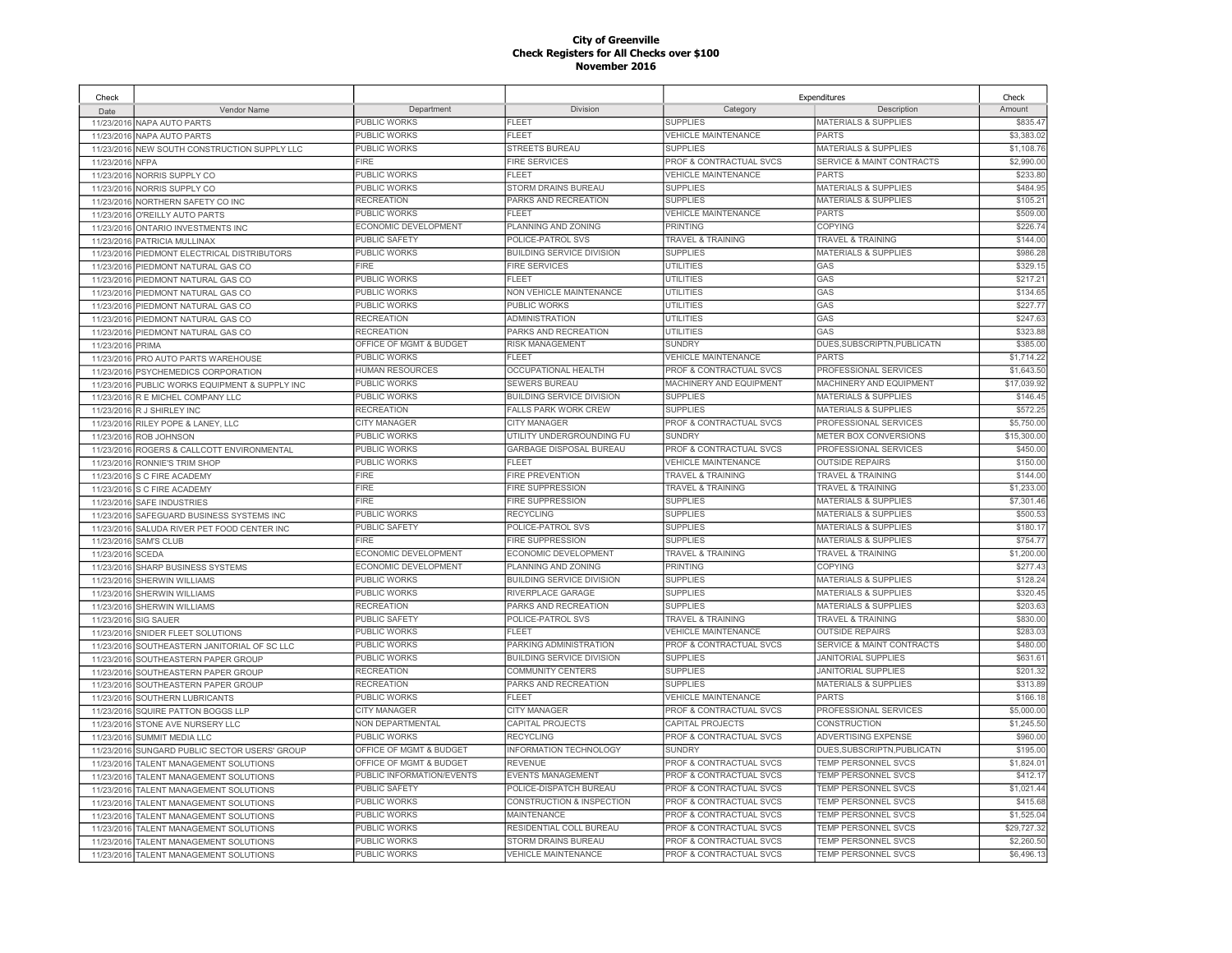| Check                    |                                             |                           |                                      | Expenditures                 |                                 | Check       |
|--------------------------|---------------------------------------------|---------------------------|--------------------------------------|------------------------------|---------------------------------|-------------|
| Date                     | Vendor Name                                 | Department                | Division                             | Category                     | Description                     | Amount      |
| 11/23/2016               | TALENT MANAGEMENT SOLUTIONS                 | RECREATION                | COMMUNITY CENTERS                    | PROF & CONTRACTUAL SVCS      | TEMP PERSONNEL SVCS             | \$1,929.58  |
| 11/23/2016               | TALENT MANAGEMENT SOLUTIONS                 | <b>RECREATION</b>         | PARKS MAINTENANCE                    | PROF & CONTRACTUAL SVCS      | TEMP PERSONNEL SVCS             | \$2,512.00  |
| 11/23/2016               | <b>TASER INTERNATIONAL</b>                  | NON DEPARTMENTAL          | CAPITAL PROJECTS                     | CAPITAL PROJECTS             | <b>EQUIPMENT</b>                | \$35,375.34 |
| 11/23/2016               | TD CARD SERVICES                            | CITY MANAGER              | <b>CITY CLERK</b>                    | <b>SUNDRY</b>                | DUES, SUBSCRIPTN, PUBLICATN     | \$150.00    |
| 11/23/2016               | TD CARD SERVICES                            | <b>CITY MANAGER</b>       | <b>CITY CLERK</b>                    | TRAVEL & TRAINING            | TRAVEL & TRAINING               | \$275.90    |
| 11/23/2016               | <b>TD CARD SERVICES</b>                     | CITY MANAGER              | CITY MANAGER                         | <b>SUNDRY</b>                | <b>MISCELLANEOUS</b>            | \$121.82    |
| 11/23/2016               | <b>TD CARD SERVICES</b>                     | <b>COUNCIL</b>            | <b>CITY COUNCIL</b>                  | COMMUNICATIONS               | <b>OTHER</b>                    | \$154.14    |
| 11/23/2016               | TD CARD SERVICES                            | COUNCIL                   | CITY COUNCIL                         | <b>SUNDRY</b>                | <b>MISCELLANEOUS</b>            | \$619.35    |
| 11/23/2016               | <b>TD CARD SERVICES</b>                     | COUNCIL                   | <b>CITY COUNCIL</b>                  | TRAVEL & TRAINING            | <b>TRAVEL &amp; TRAINING</b>    | \$1,530.7   |
| 11/23/2016               | <b>TD CARD SERVICES</b>                     | ECONOMIC DEVELOPMENT      | <b>BUILDING &amp; PROPERTY MAINT</b> | <b>SUPPLIES</b>              | OFFICE SUPPLIES&MATERIALS       | \$866.3     |
| 11/23/2016               | TD CARD SERVICES                            | ECONOMIC DEVELOPMENT      | <b>BUILDING &amp; PROPERTY MAINT</b> | <b>TRAVEL &amp; TRAINING</b> | <b>TRAVEL &amp; TRAINING</b>    | \$1,559.1   |
| 11/23/2016               | <b>TD CARD SERVICES</b>                     | FIRE                      | FIRE                                 | <b>SUPPLIES</b>              | MATERIALS & SUPPLIES            | \$240.96    |
| 11/23/2016               | <b>TD CARD SERVICES</b>                     | FIRE                      | <b>FIRE SERVICES</b>                 | <b>TRAVEL &amp; TRAINING</b> | <b>TRAVEL &amp; TRAINING</b>    | \$711.4     |
| 11/23/2016               | <b>TD CARD SERVICES</b>                     | <b>FIRE</b>               | <b>FIRE SUPPRESSION</b>              | <b>SUPPLIES</b>              | <b>MATERIALS &amp; SUPPLIES</b> | \$412.7     |
| 11/23/2016               | <b>TD CARD SERVICES</b>                     | FIRE                      | <b>FIRE SUPPRESSION</b>              | TRAVEL & TRAINING            | <b>TRAVEL &amp; TRAINING</b>    | \$1,100.1   |
| 11/23/2016               | TD CARD SERVICES                            | FIRE                      | <b>FIRE SUPPRESSION</b>              | <b>VEHICLE MAINTENANCE</b>   | PARTS                           | \$367.39    |
| 11/23/2016               | TD CARD SERVICES                            | HUMAN RESOURCES           | <b>HEALTH CARE</b>                   | <b>SUNDRY</b>                | <b>WELLNESS ACTIVITIES</b>      | \$186.8     |
| 11/23/2016               | TD CARD SERVICES                            | <b>HUMAN RESOURCES</b>    | <b>HUMAN RESOURCES</b>               | <b>TRAVEL &amp; TRAINING</b> | <b>TRAINING/CITY WIDE</b>       | \$737.00    |
| 11/23/2016               | TD CARD SERVICES                            | <b>MAYOR</b>              | <b>MAYOR</b>                         | <b>TRAVEL &amp; TRAINING</b> | <b>TRAVEL &amp; TRAINING</b>    | \$641.72    |
| 11/23/2016               | TD CARD SERVICES                            | OFFICE OF MGMT & BUDGET   | <b>REVENUE</b>                       | <b>TRAVEL &amp; TRAINING</b> | <b>TRAVEL &amp; TRAINING</b>    | \$275.90    |
| 11/23/2016               | <b>TD CARD SERVICES</b>                     | PUBLIC INFORMATION/EVENTS | <b>EVENTS MANAGEMENT</b>             | <b>SUPPLIES</b>              | <b>MATERIALS &amp; SUPPLIES</b> | \$545.44    |
|                          |                                             | PUBLIC INFORMATION/EVENTS | PUBLIC INFORMATION                   | <b>SUPPLIES</b>              | <b>MATERIALS &amp; SUPPLIES</b> | \$199.96    |
| 11/23/2016<br>11/23/2016 | TD CARD SERVICES<br><b>TD CARD SERVICES</b> | PUBLIC SAFETY             | POLICE-PATROL SVS                    | <b>SUNDRY</b>                | <b>MISCELLANEOUS</b>            | \$116.87    |
|                          |                                             | PUBLIC SAFETY             | POLICE-PATROL SVS                    | <b>SUPPLIES</b>              | <b>MATERIALS &amp; SUPPLIES</b> | \$1,485.30  |
| 11/23/2016               | TD CARD SERVICES                            | <b>PUBLIC SAFETY</b>      | POLICE-PATROL SVS                    | <b>TRAVEL &amp; TRAINING</b> | <b>TRAVEL &amp; TRAINING</b>    | \$4,124.82  |
| 11/23/2016               | <b>TD CARD SERVICES</b>                     | <b>PUBLIC SAFETY</b>      | POLICE-PATROL SVS                    | <b>VEHICLE MAINTENANCE</b>   | <b>FUEL</b>                     | \$144.76    |
| 11/23/2016               | TD CARD SERVICES                            |                           |                                      | <b>SUPPLIES</b>              |                                 |             |
| 11/23/2016               | <b>TD CARD SERVICES</b>                     | PUBLIC WORKS              | <b>BUILDING SERVICE DIVISION</b>     |                              | <b>MATERIALS &amp; SUPPLIES</b> | \$1,646.00  |
| 11/23/2016               | TD CARD SERVICES                            | PUBLIC WORKS              | <b>BUILDING SERVICE DIVISION</b>     | <b>TRAVEL &amp; TRAINING</b> | <b>TRAVEL &amp; TRAINING</b>    | \$640.70    |
| 11/23/2016               | TD CARD SERVICES                            | PUBLIC WORKS              | <b>ENGINEERING</b>                   | <b>SUNDRY</b>                | DUES, SUBSCRIPTN, PUBLICATN     | \$324.00    |
| 11/23/2016               | TD CARD SERVICES                            | PUBLIC WORKS              | <b>ENGINEERING</b>                   | <b>SUNDRY</b>                | <b>MISCELLANEOUS</b>            | \$138.56    |
| 11/23/2016               | TD CARD SERVICES                            | PUBLIC WORKS              | FLEET                                | <b>SUNDRY</b>                | DUES, SUBSCRIPTN, PUBLICATN     | \$650.00    |
| 11/23/2016               | TD CARD SERVICES                            | PUBLIC WORKS              | FLEET                                | <b>SUPPLIES</b>              | <b>CLOTHING &amp; UNIFORMS</b>  | \$189.20    |
| 11/23/2016               | <b>TD CARD SERVICES</b>                     | PUBLIC WORKS              | FLEET                                | <b>TRAVEL &amp; TRAINING</b> | <b>TRAVEL &amp; TRAINING</b>    | \$787.1     |
| 11/23/2016               | TD CARD SERVICES                            | PUBLIC WORKS              | PARKING ADMINISTRATION               | <b>SUNDRY</b>                | <b>MISCELLANEOUS</b>            | \$179.10    |
| 11/23/2016               | TD CARD SERVICES                            | <b>PUBLIC WORKS</b>       | PUBLIC WORKS                         | <b>SUNDRY</b>                | <b>MISCELLANEOUS</b>            | \$156.26    |
| 11/23/2016               | <b>TD CARD SERVICES</b>                     | PUBLIC WORKS              | <b>RECYCLING</b>                     | <b>PRINTING</b>              | PRINTING & BINDING              | \$145.2     |
| 11/23/2016               | <b>TD CARD SERVICES</b>                     | PUBLIC WORKS              | STORMWATER MANAGEMENT                | <b>SUNDRY</b>                | DUES, SUBSCRIPTN, PUBLICATN     | \$468.00    |
| 11/23/2016               | TD CARD SERVICES                            | PUBLIC WORKS              | STORMWATER MANAGEMENT                | TRAVEL & TRAINING            | TRAVEL & TRAINING               | \$686.7     |
| 11/23/2016               | <b>TD CARD SERVICES</b>                     | <b>RECREATION</b>         | <b>ADMINISTRATION</b>                | <b>SUPPLIES</b>              | M&S-ANIMALS                     | \$258.90    |
| 11/23/2016               | <b>TD CARD SERVICES</b>                     | <b>RECREATION</b>         | <b>ADMINISTRATION</b>                | <b>SUPPLIES</b>              | M&S-MEDICINE                    | \$531.00    |
| 11/23/2016               | <b>TD CARD SERVICES</b>                     | <b>RECREATION</b>         | <b>ADMINISTRATION</b>                | <b>TRAVEL &amp; TRAINING</b> | <b>TRAVEL &amp; TRAINING</b>    | \$275.00    |
| 11/23/2016               | TD CARD SERVICES                            | RECREATION                | <b>BEAUTIFICATION BUREAU</b>         | <b>SUPPLIES</b>              | <b>MATERIALS &amp; SUPPLIES</b> | \$164.30    |
| 11/23/2016               | TD CARD SERVICES                            | <b>RECREATION</b>         | BEAUTIFICATION BUREAU                | TRAVEL & TRAINING            | <b>TRAVEL &amp; TRAINING</b>    | \$423.72    |
| 11/23/2016               | TD CARD SERVICES                            | <b>RECREATION</b>         | <b>COMMUNITY CENTERS</b>             | <b>SUPPLIES</b>              | <b>MATERIALS &amp; SUPPLIES</b> | \$174.6     |
| 11/23/2016               | <b>TD CARD SERVICES</b>                     | RECREATION                | <b>EDUCATION</b>                     | <b>PRINTING</b>              | PRINTING & BINDING              | \$240.0     |
| 11/23/2016               | <b>TD CARD SERVICES</b>                     | <b>RECREATION</b>         | PARKS AND RECREATION                 | <b>SUPPLIES</b>              | MATERIALS & SUPPLIES            | \$848.5     |
| 11/23/2016               | TD CARD SERVICES                            | RECREATION                | PUBLIC SERVICES                      | SUNDRY                       | RESEARCH CONSERVATION EXP       | \$100.0     |
| 11/23/2016               | TD CARD SERVICES                            | <b>RECREATION</b>         | PUBLIC SERVICES                      | <b>SUPPLIES</b>              | OFFICE SUPPLIES&MATERIALS       | \$112.03    |
| 11/23/2016               | TD CARD SERVICES                            | <b>RECREATION</b>         | PUBLIC SERVICES                      | <b>SUPPLIES</b>              | OTHER BOO IN THE ZOO            | \$846.94    |
| 11/23/2016               | TD CARD SERVICES                            | <b>RECREATION</b>         | PUBLIC SERVICES                      | <b>TRAVEL &amp; TRAINING</b> | <b>TRAVEL &amp; TRAINING</b>    | \$331.89    |
| 11/23/2016               | TD CARD SERVICES                            | <b>RECREATION</b>         | TREE MAINTENANCE BUREAU              | TRAVEL & TRAINING            | <b>TRAVEL &amp; TRAINING</b>    | \$308.7     |
| 11/23/2016               | <b>TD CONVENTION CENTER</b>                 | <b>FIRE</b>               | <b>FIRE SERVICES</b>                 | <b>SUPPLIES</b>              | <b>MATERIALS &amp; SUPPLIES</b> | \$149.56    |
| 11/23/2016               | TEC UTILITIES SUPPLY INC                    | PUBLIC WORKS              | <b>SEWERS BUREAU</b>                 | <b>SUPPLIES</b>              | <b>MATERIALS &amp; SUPPLIES</b> | \$1,017.60  |
| 11/23/2016               | <b>TGA</b>                                  | RECREATION                | <b>COMMUNITY CENTERS</b>             | COMMUNICATIONS               | CABLE TELEVISION/INTERNET       | \$910.22    |
| 11/23/2016               | THOMAS SAND COMPANY INC                     | RECREATION                | PARKS MAINTENANCE                    | <b>SUPPLIES</b>              | <b>MATERIALS &amp; SUPPLIES</b> | \$705.1     |
| 11/23/2016               | <b>TIMOTHY CONROY</b>                       | PUBLIC SAFETY             | POLICE-PATROL SVS                    | <b>SUPPLIES</b>              | <b>MATERIALS &amp; SUPPLIES</b> | \$221.39    |
| 11/23/2016               | <b>TPM</b>                                  | <b>RECREATION</b>         | PARKS AND RECREATION                 | <b>SUPPLIES</b>              | OFFICE SUPPLIES&MATERIALS       | \$318.01    |